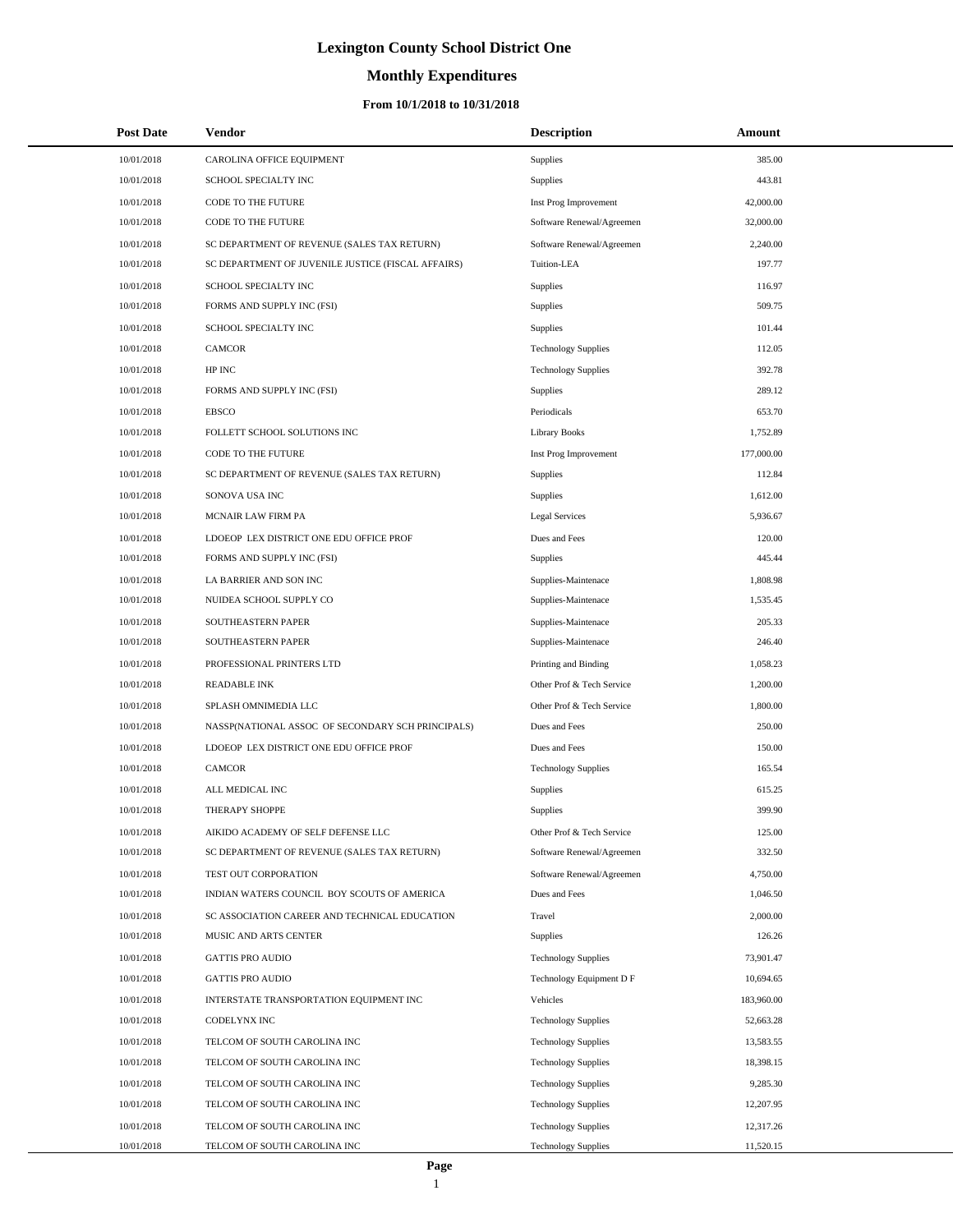# **Monthly Expenditures**

| <b>Post Date</b> | <b>Vendor</b>                    | <b>Description</b>         | <b>Amount</b> |
|------------------|----------------------------------|----------------------------|---------------|
| 10/01/2018       | TELCOM OF SOUTH CAROLINA INC     | <b>Technology Supplies</b> | 1,477.88      |
| 10/01/2018       | <b>EARTH NETWORKS INC</b>        | Equipment - Nonexpendable  | 11,261.65     |
| 10/01/2018       | EARTHGRAINS BAKING COMPANIES INC | <b>Bread</b>               | 196.25        |
| 10/01/2018       | BORDEN DAIRY CO OF SC LLC        | Milk                       | 613.94        |
| 10/01/2018       | BORDEN DAIRY CO OF SC LLC        | Milk                       | 767.94        |
| 10/01/2018       | EARTHGRAINS BAKING COMPANIES INC | <b>Bread</b>               | 141.00        |
| 10/01/2018       | BORDEN DAIRY CO OF SC LLC        | Milk                       | 491.82        |
| 10/01/2018       | BORDEN DAIRY CO OF SC LLC        | Milk                       | 1,030.06      |
| 10/01/2018       | BORDEN DAIRY CO OF SC LLC        | Milk                       | 402.70        |
| 10/01/2018       | BORDEN DAIRY CO OF SC LLC        | Milk                       | 1,583.22      |
| 10/01/2018       | BORDEN DAIRY CO OF SC LLC        | Milk                       | 335.24        |
| 10/01/2018       | BORDEN DAIRY CO OF SC LLC        | Milk                       | 907.82        |
| 10/01/2018       | BORDEN DAIRY CO OF SC LLC        | Milk                       | 1,681.61      |
| 10/01/2018       | BORDEN DAIRY CO OF SC LLC        | Milk                       | 997.90        |
| 10/01/2018       | BORDEN DAIRY CO OF SC LLC        | Milk                       | 1,196.63      |
| 10/01/2018       | BORDEN DAIRY CO OF SC LLC        | Milk                       | 821.53        |
| 10/01/2018       | EARTHGRAINS BAKING COMPANIES INC | <b>Bread</b>               | 101.25        |
| 10/01/2018       | BORDEN DAIRY CO OF SC LLC        | Milk                       | 1,259.23      |
| 10/01/2018       | BORDEN DAIRY CO OF SC LLC        | Milk                       | 124.74        |
| 10/01/2018       | BORDEN DAIRY CO OF SC LLC        | Milk                       | 670.77        |
| 10/01/2018       | BORDEN DAIRY CO OF SC LLC        | Milk                       | 564.40        |
| 10/01/2018       | BORDEN DAIRY CO OF SC LLC        | Milk                       | 451.20        |
| 10/01/2018       | BORDEN DAIRY CO OF SC LLC        | Milk                       | 1,180.79      |
| 10/01/2018       | BORDEN DAIRY CO OF SC LLC        | Milk                       | 594.68        |
| 10/01/2018       | BORDEN DAIRY CO OF SC LLC        | Milk                       | 709.55        |
| 10/01/2018       | EARTHGRAINS BAKING COMPANIES INC | <b>Bread</b>               | 152.00        |
| 10/01/2018       | BORDEN DAIRY CO OF SC LLC        | Milk                       | 1,012.98      |
| 10/01/2018       | BORDEN DAIRY CO OF SC LLC        | Milk                       | 1,027.56      |
| 10/01/2018       | BORDEN DAIRY CO OF SC LLC        | Milk                       | 960.55        |
| 10/01/2018       | BORDEN DAIRY CO OF SC LLC        | Milk                       | 904.91        |
| 10/01/2018       | BORDEN DAIRY CO OF SC LLC        | Milk                       | 742.21        |
| 10/01/2018       | BORDEN DAIRY CO OF SC LLC        | Milk                       | 687.39        |
| 10/01/2018       | BORDEN DAIRY CO OF SC LLC        | Milk                       | 576.08        |
| 10/01/2018       | EARTHGRAINS BAKING COMPANIES INC | <b>Bread</b>               | 139.55        |
| 10/01/2018       | BORDEN DAIRY CO OF SC LLC        | Milk                       | 1,062.10      |
| 10/01/2018       | BORDEN DAIRY CO OF SC LLC        | Milk                       | 604.70        |
| 10/01/2018       | FORMS AND SUPPLY INC (FSI)       | Pupil Activity             | 457.74        |
| 10/01/2018       | SC DEPARTMENT OF EDUCATION       | Pupil Activity             | 107.14        |
| 10/01/2018       | DOLAN, RICK W                    | Pupil Activity             | 108.00        |
| 10/01/2018       | MCKEE, DAVID                     | Pupil Activity             | 158.40        |
| 10/01/2018       | PITTS, DAVID A                   | Pupil Activity             | 162.00        |
| 10/01/2018       | WILKIE, RYAN                     | Pupil Activity             | 162.00        |
| 10/01/2018       | T AND T SPORTS                   | Pupil Activity             | 1,945.26      |
| 10/01/2018       | FAS TRAK TIMING                  | Pupil Activity             | 300.00        |
| 10/01/2018       | HAMILTON, JERMAINE COREY         | Pupil Activity             | 146.70        |
| 10/01/2018       | KIRK, KEVIN                      | Pupil Activity             | 104.00        |
| 10/01/2018       | OLAWSKY, KELVIN KEITH            | Pupil Activity             | 104.00        |
| 10/01/2018       | LAM, MATTHEW                     | Pupil Activity             | 107.50        |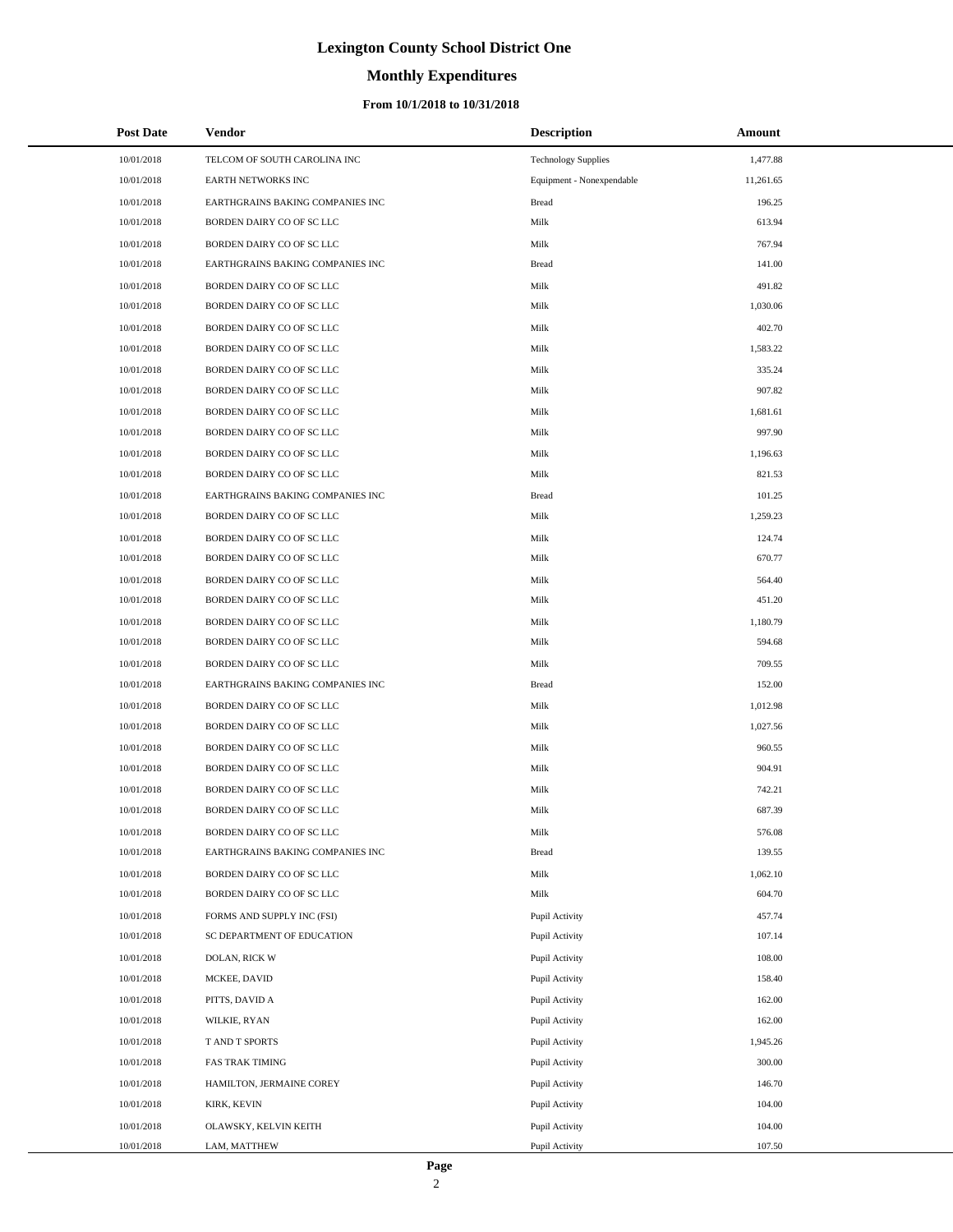# **Monthly Expenditures**

| <b>Post Date</b> | <b>Vendor</b>                                     | <b>Description</b>        | Amount    |
|------------------|---------------------------------------------------|---------------------------|-----------|
| 10/01/2018       | <b>EMPLOYEE</b>                                   | Pupil Activity            | 164.29    |
| 10/01/2018       | <b>EMPLOYEE</b>                                   | Pupil Activity            | 188.69    |
| 10/01/2018       | KELLY, KEITH A                                    | Pupil Activity            | 200.00    |
| 10/01/2018       | KENDRICK, CAROLYN                                 | Pupil Activity            | 200.00    |
| 10/01/2018       | <b>BSN SPORTS</b>                                 | Pupil Activity            | 160.02    |
| 10/02/2018       | THE OFFICE PAL INC                                | Supplies                  | 243.74    |
| 10/02/2018       | FORMS AND SUPPLY INC (FSI)                        | Supplies                  | 1,576.11  |
| 10/02/2018       | SCHOOL SPECIALTY INC                              | <b>Supplies</b>           | 784.48    |
| 10/02/2018       | THE OFFICE PAL INC                                | <b>Supplies</b>           | 248.14    |
| 10/02/2018       | SCHOOL SPECIALTY INC                              | <b>Supplies</b>           | 684.59    |
| 10/02/2018       | HANOVER RESEARCH COUNCIL LLC                      | Software Renewal/Agreemen | 43,000.00 |
| 10/02/2018       | MOBYMAX LLC                                       | Software Renewal/Agreemen | 1,592.00  |
| 10/02/2018       | SC DEPARTMENT OF REVENUE (SALES TAX RETURN)       | Software Renewal/Agreemen | 3,121.44  |
| 10/02/2018       | SCHOOL SPECIALTY INC                              | <b>Supplies</b>           | 525.09    |
| 10/02/2018       | SCHOOL SPECIALTY INC                              | Supplies                  | 360.72    |
| 10/02/2018       | ACADEMIC SUPPLIER DBA RASIX COMPUTER CENTER INC   | Supplies                  | 129.79    |
| 10/02/2018       | ACADEMIC SUPPLIER DBA RASIX COMPUTER CENTER INC   | Supplies                  | 515.04    |
| 10/02/2018       | ACADEMIC SUPPLIER DBA RASIX COMPUTER CENTER INC   | Supplies                  | 743.44    |
| 10/02/2018       | SCHOOL SPECIALTY INC                              | Supplies                  | 278.41    |
| 10/02/2018       | BLICK ART MATERIALS LLC                           | Supplies                  | 1,777.59  |
| 10/02/2018       | SCHOOL SPECIALTY INC                              | Supplies                  | 4,150.85  |
| 10/02/2018       | THE COLLEGE BOARD                                 | Dues and Fees             | 400.00    |
| 10/02/2018       | <b>BWI COMPANIES INC</b>                          | Supplies                  | 1,030.56  |
| 10/02/2018       | SCHOOL SPECIALTY INC                              | Supplies                  | 441.81    |
| 10/02/2018       | SCHOOL SPECIALTY INC                              | Supplies                  | 896.28    |
| 10/02/2018       | <b>STUDICA INC</b>                                | Supplies                  | 1,099.00  |
| 10/02/2018       | SCHOOL SPECIALTY INC                              | Supplies                  | 137.75    |
| 10/02/2018       | FORMS AND SUPPLY INC (FSI)                        | <b>Supplies</b>           | 105.54    |
| 10/02/2018       | CERTIFIED TRANSLATION SERVICES                    | Other Prof & Tech Service | 168.96    |
| 10/02/2018       | <b>JASONS DELI</b>                                | Other Objects             | 157.25    |
| 10/02/2018       | NASSP(NATIONAL ASSOC OF SECONDARY SCH PRINCIPALS) | Dues and Fees             | 250.00    |
| 10/02/2018       | NATIONAL ASSOCIATION FOR MUSIC EDUCATION NAFME    | Dues and Fees             | 130.00    |
| 10/02/2018       | ROTARY CLUB OF LEXINGTON                          | Dues and Fees             | 180.00    |
| 10/02/2018       | SCE&G                                             | <b>Public Utilities</b>   | 15,760.83 |
| 10/02/2018       | SCE&G                                             | <b>Public Utilities</b>   | 52,601.03 |
| 10/02/2018       | DILLON SEED AND SUPPLY CO INC                     | Supplies-Maintenace       | 475.08    |
| 10/02/2018       | SCE&G                                             | <b>Public Utilities</b>   | 12,131.61 |
| 10/02/2018       | DILLON SEED AND SUPPLY CO INC                     | Supplies-Maintenace       | 712.62    |
| 10/02/2018       | TRANE COMPANY                                     | Supplies-Maintenace       | 802.50    |
| 10/02/2018       | AQUA SEAL MFG AND ROOFING INC                     | Repairs and Maintenance   | 850.00    |
| 10/02/2018       | DILLON SEED AND SUPPLY CO INC                     | Supplies-Maintenace       | 237.54    |
| 10/02/2018       | AOS SPECIALTY CONTRACTORS INC                     | Repairs and Maintenance   | 1,498.00  |
| 10/02/2018       | SCE&G                                             | <b>Public Utilities</b>   | 7,051.15  |
| 10/02/2018       | SCE&G                                             | <b>Public Utilities</b>   | 19,803.84 |
| 10/02/2018       | SCE&G                                             | <b>Public Utilities</b>   | 17,414.13 |
| 10/02/2018       | SCE&G                                             | <b>Public Utilities</b>   | 10,019.01 |
| 10/02/2018       | MASTERCRAFT RENOVATION SYSTEMS LLC                | Supplies-Maintenace       | 2,653.60  |
| 10/02/2018       | SCE&G                                             | <b>Public Utilities</b>   | 10,235.73 |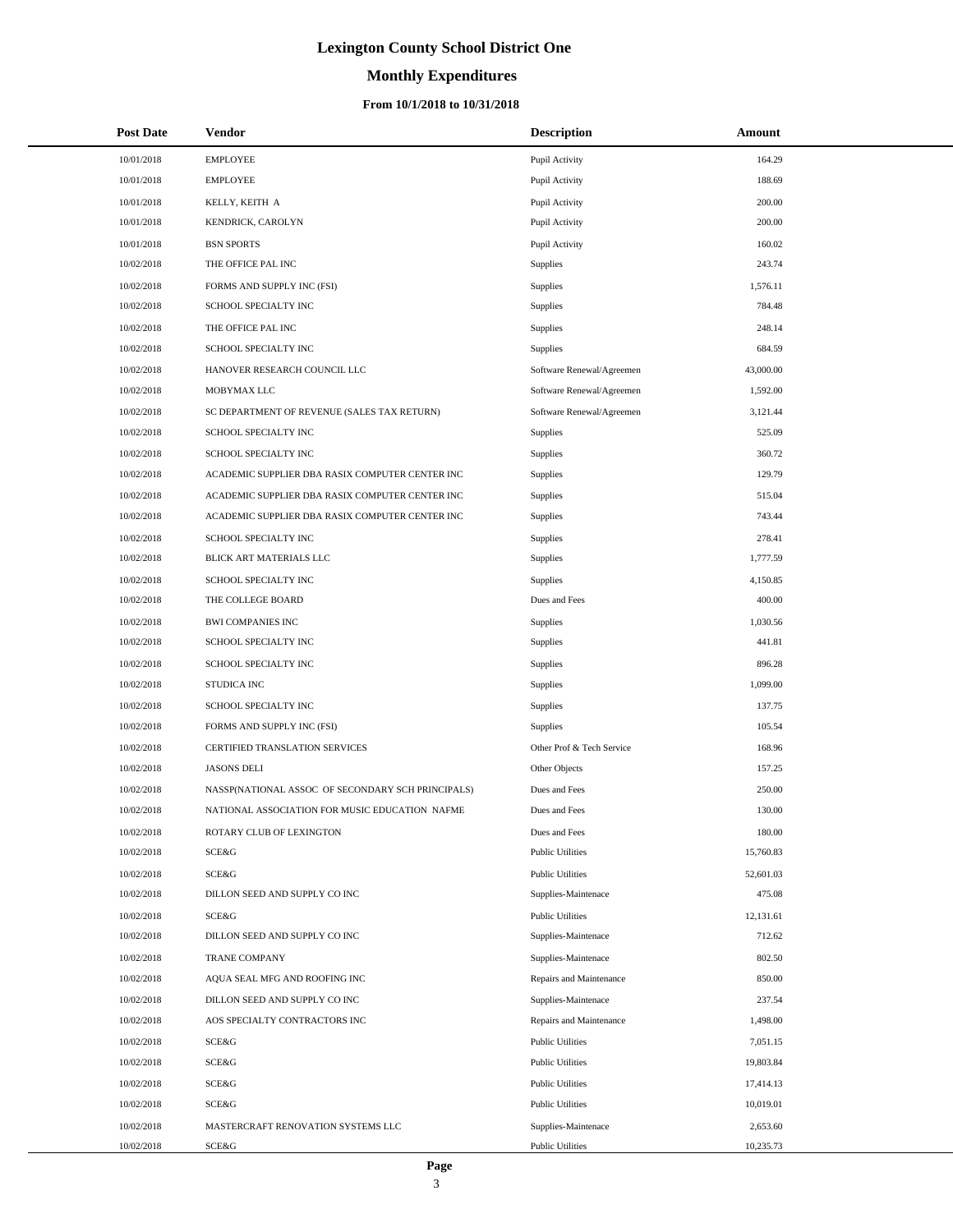# **Monthly Expenditures**

## **From 10/1/2018 to 10/31/2018**

| <b>Post Date</b> | <b>Vendor</b>                               | <b>Description</b>          | Amount    |
|------------------|---------------------------------------------|-----------------------------|-----------|
| 10/02/2018       | <b>SCE&amp;G</b>                            | <b>Public Utilities</b>     | 16,710.71 |
| 10/02/2018       | DILLON SEED AND SUPPLY CO INC               | Supplies-Maintenace         | 475.08    |
| 10/02/2018       | <b>SCE&amp;G</b>                            | <b>Public Utilities</b>     | 173.71    |
| 10/02/2018       | <b>SCE&amp;G</b>                            | <b>Public Utilities</b>     | 10,722.31 |
| 10/02/2018       | SCHOOL SPECIALTY INC                        | Supplies-Maintenace         | 2,864.06  |
| 10/02/2018       | <b>CARTS PLUS</b>                           | Supplies-Maintenace         | 588.50    |
| 10/02/2018       | DILLON SEED AND SUPPLY CO INC               | Supplies-Maintenace         | 712.62    |
| 10/02/2018       | ASMAR, HAYA A                               | Pupil Transportation        | 117.72    |
| 10/02/2018       | COLE, SUSAN                                 | <b>Pupil Transportation</b> | 474.15    |
| 10/02/2018       | FOGLE, PAM                                  | Pupil Transportation        | 283.40    |
| 10/02/2018       | <b>EMPLOYEE</b>                             | <b>Pupil Transportation</b> | 891.08    |
| 10/02/2018       | HEADDEN, CYNTHIA                            | Pupil Transportation        | 336.54    |
| 10/02/2018       | PEARCE, TIM                                 | <b>Pupil Transportation</b> | 567.67    |
| 10/02/2018       | SABBAGHA, THERESA                           | Pupil Transportation        | 115.54    |
| 10/02/2018       | SIMUEL, DEATRU                              | Pupil Transportation        | 188.84    |
| 10/02/2018       | <b>EMPLOYEE</b>                             | Pupil Transportation        | 106.28    |
| 10/02/2018       | STROUD, ANDREA                              | <b>Pupil Transportation</b> | 447.34    |
| 10/02/2018       | <b>EMPLOYEE</b>                             | Pupil Transportation        | 183.94    |
| 10/02/2018       | VAUGHN, DANA                                | Pupil Transportation        | 588.60    |
| 10/02/2018       | AZURA INVESTIGATIONS LLC                    | Other Prof & Tech Service   | 18,378.00 |
| 10/02/2018       | APPLE INC                                   | <b>Technology Supplies</b>  | 319.93    |
| 10/02/2018       | <b>CAMCOR</b>                               | <b>Technology Supplies</b>  | 478.29    |
| 10/02/2018       | RAPTOR TECHNOLOGIES LLC                     | <b>Technology Supplies</b>  | 200.00    |
| 10/02/2018       | <b>CAMCOR</b>                               | <b>Technology Supplies</b>  | 370.76    |
| 10/02/2018       | APPLE INC                                   | <b>Technology Supplies</b>  | 319.93    |
| 10/02/2018       | <b>CAMCOR</b>                               | <b>Technology Supplies</b>  | 741.51    |
| 10/02/2018       | APPLE INC                                   | <b>Technology Supplies</b>  | 319.93    |
| 10/02/2018       | <b>APPLE INC</b>                            | <b>Technology Supplies</b>  | 319.93    |
| 10/02/2018       | <b>CAMCOR</b>                               | <b>Technology Supplies</b>  | 1,533.58  |
| 10/02/2018       | COMMUNICATION MANAGEMENT INC                | <b>Technology Supplies</b>  | 304.00    |
| 10/02/2018       | AMTECK COMMUNICATION MANAGEMENT LLC         | <b>Technology Supplies</b>  | 450.00    |
| 10/02/2018       | <b>APPLE INC</b>                            | <b>Technology Supplies</b>  | 319.93    |
| 10/02/2018       | CAMCOR                                      | <b>Technology Supplies</b>  | 528.05    |
| 10/02/2018       | <b>CAMCOR</b>                               | <b>Technology Supplies</b>  | 239.15    |
| 10/02/2018       | TELCOM OF SOUTH CAROLINA INC                | <b>Technology Supplies</b>  | 300.00    |
| 10/02/2018       | <b>CAMCOR</b>                               | <b>Technology Supplies</b>  | 478.29    |
| 10/02/2018       | SCHOOL SPECIALTY INC                        | <b>Supplies</b>             | 271.41    |
| 10/02/2018       | <b>SERTOMA</b>                              | Dues and Fees               | 200.00    |
| 10/02/2018       | EDUCATORS PUBLISHING SERVICE                | <b>Supplies</b>             | 1,071.82  |
| 10/02/2018       | <b>CONTINENTAL</b>                          | <b>Supplies</b>             | 287.40    |
| 10/02/2018       | CAROLINA BIOLOGICAL SUPPLY CO               | <b>Supplies</b>             | 142.44    |
| 10/02/2018       | DELTA EDUCATION SCHOOL SPECIALITY           | <b>Supplies</b>             | 507.24    |
| 10/02/2018       | PERFORMANCE CHRYSLER DODGE JEEP RAM         | Vehicles                    | 41,451.00 |
| 10/02/2018       | SC DEPARTMENT OF REVENUE (SALES TAX RETURN) | Supplies                    | 227.71    |
| 10/02/2018       | <b>SHAR PRODUCTS</b>                        | Supplies                    | 5,855.60  |
| 10/02/2018       | MR TINT INC                                 | Building                    | 31,507.53 |
| 10/02/2018       | EARTH NETWORKS INC                          | Equipment - Nonexpendable   | 11,261.65 |
| 10/02/2018       | MCCARTER MECHANICAL INC                     | Building                    | 3,461.45  |

 $\overline{a}$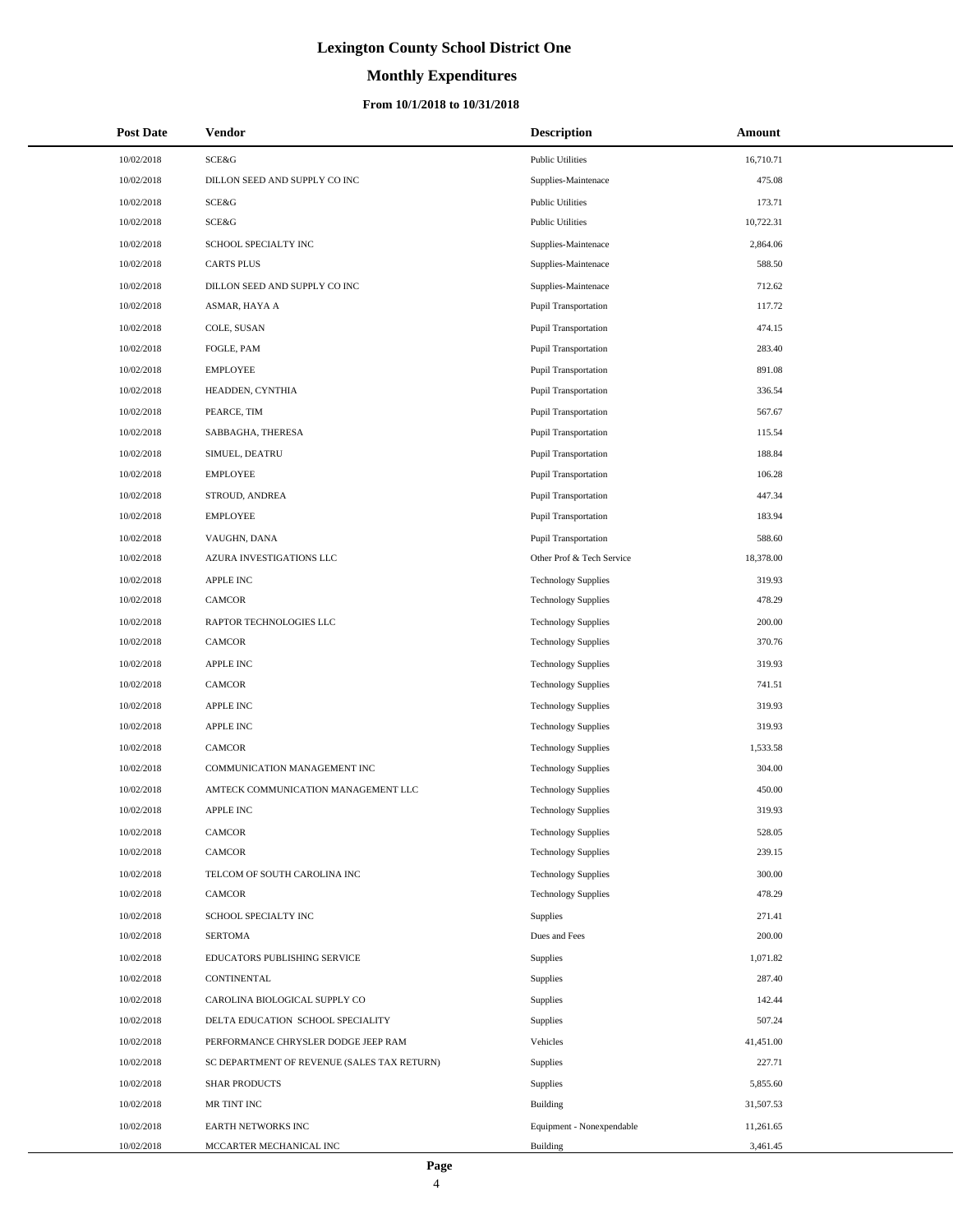# **Monthly Expenditures**

| <b>Post Date</b>         | Vendor                                                                                   | <b>Description</b>                                 | Amount               |
|--------------------------|------------------------------------------------------------------------------------------|----------------------------------------------------|----------------------|
| 10/02/2018               | SC DEPARTMENT OF REVENUE (SALES TAX RETURN)                                              | Supplies                                           | 237.30               |
| 10/02/2018               | <b>SCHOOL HEALTH CORP</b>                                                                | Supplies                                           | 3,390.00             |
| 10/02/2018               | SMARTPHONE MEDIC LLC                                                                     | Pupil Activity                                     | 1,712.00             |
| 10/02/2018               | BLICK ART MATERIALS LLC                                                                  | Pupil Activity                                     | 457.31               |
| 10/02/2018               | <b>KAEDEN BOOKS</b>                                                                      | Pupil Activity                                     | 434.00               |
| 10/02/2018               | SCHOOL SPECIALTY INC                                                                     | Pupil Activity                                     | 497.17               |
| 10/02/2018               | COUNTRY CLUB OF LEXINGTON                                                                | Pupil Activity                                     | 750.00               |
| 10/02/2018               | BOY SCOUT OF AMERICA TROOP 60                                                            | Pupil Activity                                     | 500.00               |
| 10/02/2018               | T AND T SPORTS                                                                           | Pupil Activity                                     | 208.65               |
| 10/02/2018               | <b>MEANS, STEPHANIE</b>                                                                  | Pupil Activity                                     | 110.00               |
| 10/02/2018               | <b>CAROLINA IDEAS</b>                                                                    | Pupil Activity                                     | 263.76               |
| 10/02/2018               | <b>T AND T SPORTS</b>                                                                    | Pupil Activity                                     | 1,988.06             |
| 10/02/2018               | <b>T AND T SPORTS</b>                                                                    | Pupil Activity                                     | 17,626.11            |
| 10/03/2018               | <b>ANOTHER PRINTER</b>                                                                   | Printing and Binding                               | 951.98               |
| 10/03/2018               | FORMS AND SUPPLY INC (FSI)                                                               | Supplies                                           | 1,576.11             |
| 10/03/2018               | POLLOCK COMPANY                                                                          | Supplies                                           | 107.00               |
| 10/03/2018               | FORMS AND SUPPLY INC (FSI)                                                               | Supplies                                           | 2.364.17             |
| 10/03/2018               | GLENDALE PARADE STORE LLC                                                                | Supplies                                           | 192.50               |
| 10/03/2018               | W W NORTON AND COMPANY INC                                                               | Supplies                                           | 2,919.00             |
| 10/03/2018               | PINE PRESS OF LEXINGTON INC                                                              | Printing and Binding                               | 112.05               |
| 10/03/2018               | CONVERSE COLLEGE                                                                         | Inst Prog Improvement                              | 595.00               |
| 10/03/2018               | ON TRACK PRESS                                                                           | Inst Prog Improvement                              | 19,642.50            |
| 10/03/2018               | NIGP (NATIONAL INST OF GOVN'T PURCHASING)                                                | Dues and Fees                                      | 439.00               |
| 10/03/2018               | JOINT MUNICIPAL WATER AND SEWER COMMISSION                                               | <b>Public Utilities</b>                            | 130.34               |
| 10/03/2018               | TOWN OF LEXINGTON                                                                        | <b>Public Utilities</b>                            | 405.68               |
| 10/03/2018               | SPIRIT COMMUNICATIONS                                                                    | Communication                                      | 141.41               |
| 10/03/2018               | PALMETTO PROPANE                                                                         | Energy                                             | 211.65               |
| 10/03/2018               | JOINT MUNICIPAL WATER AND SEWER COMMISSION                                               | <b>Public Utilities</b>                            | 2.567.49             |
| 10/03/2018               | TOWN OF LEXINGTON                                                                        | <b>Public Utilities</b>                            | 4,871.83             |
| 10/03/2018               | TOWN OF LEXINGTON                                                                        | <b>Public Utilities</b>                            | 846.29               |
| 10/03/2018               | <b>WW GRAINGER</b>                                                                       | Supplies-Maintenace                                | 226.23               |
| 10/03/2018               | <b>SUBURBAN PROPANE</b>                                                                  | Energy                                             | 502.49               |
| 10/03/2018               | JOINT MUNICIPAL WATER AND SEWER COMMISSION                                               | <b>Public Utilities</b>                            | 1,535.02             |
| 10/03/2018               | JOINT MUNICIPAL WATER AND SEWER COMMISSION                                               | <b>Public Utilities</b>                            | 939.12               |
| 10/03/2018               | TOWN OF LEXINGTON                                                                        | <b>Public Utilities</b>                            | 250.09               |
| 10/03/2018               | TOWN OF LEXINGTON                                                                        | <b>Public Utilities</b>                            | 775.37               |
| 10/03/2018               | CAROLINA WATER SERVICE INC                                                               | <b>Public Utilities</b>                            | 826.44               |
| 10/03/2018               | TOWN OF LEXINGTON                                                                        | <b>Public Utilities</b>                            | 2,134.04             |
| 10/03/2018<br>10/03/2018 | JOINT MUNICIPAL WATER AND SEWER COMMISSION<br>JOINT MUNICIPAL WATER AND SEWER COMMISSION | <b>Public Utilities</b><br><b>Public Utilities</b> | 1,645.62<br>3,677.30 |
|                          |                                                                                          |                                                    |                      |
| 10/03/2018<br>10/03/2018 | JOINT MUNICIPAL WATER AND SEWER COMMISSION<br>CITY OF WEST COLUMBIA                      | <b>Public Utilities</b><br><b>Public Utilities</b> | 5,006.83<br>1,038.48 |
|                          |                                                                                          | <b>Public Utilities</b>                            | 728.37               |
| 10/03/2018<br>10/03/2018 | TOWN OF LEXINGTON<br>JOINT MUNICIPAL WATER AND SEWER COMMISSION                          | <b>Public Utilities</b>                            | 453.09               |
| 10/03/2018               | JOINT MUNICIPAL WATER AND SEWER COMMISSION                                               | <b>Public Utilities</b>                            | 489.30               |
| 10/03/2018               | TOWN OF LEXINGTON                                                                        | <b>Public Utilities</b>                            | 638.64               |
| 10/03/2018               | JOINT MUNICIPAL WATER AND SEWER COMMISSION                                               | <b>Public Utilities</b>                            | 687.99               |
| 10/03/2018               | TOWN OF LEXINGTON                                                                        | <b>Public Utilities</b>                            | 886.54               |
|                          |                                                                                          |                                                    |                      |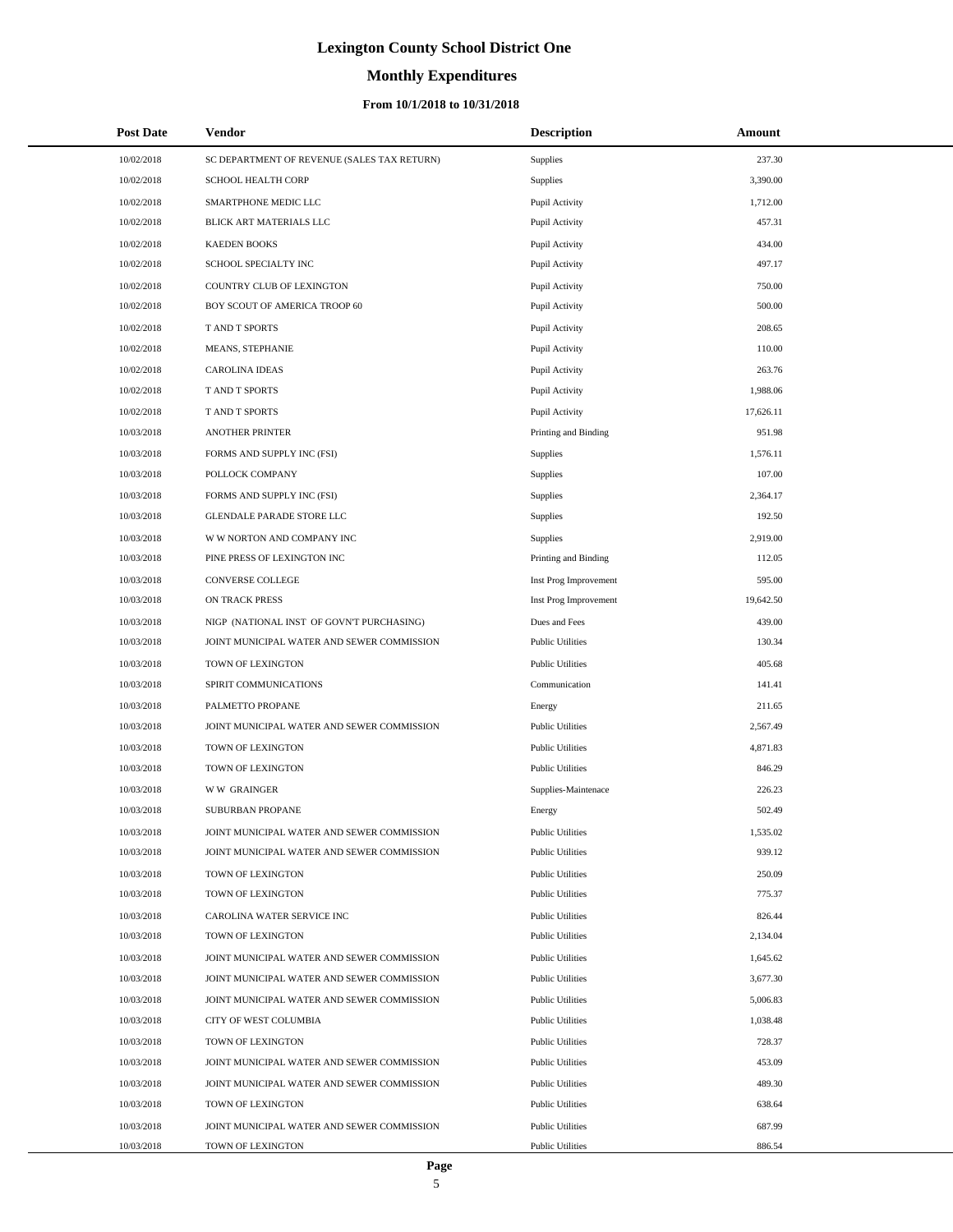# **Monthly Expenditures**

| <b>Post Date</b> | Vendor                                     | <b>Description</b>        | Amount    |
|------------------|--------------------------------------------|---------------------------|-----------|
| 10/03/2018       | JOINT MUNICIPAL WATER AND SEWER COMMISSION | <b>Public Utilities</b>   | 602.07    |
| 10/03/2018       | TOWN OF LEXINGTON                          | <b>Public Utilities</b>   | 856.94    |
| 10/03/2018       | JOINT MUNICIPAL WATER AND SEWER COMMISSION | <b>Public Utilities</b>   | 1,802.18  |
| 10/03/2018       | JOINT MUNICIPAL WATER AND SEWER COMMISSION | <b>Public Utilities</b>   | 2,549.87  |
| 10/03/2018       | JOINT MUNICIPAL WATER AND SEWER COMMISSION | <b>Public Utilities</b>   | 633.86    |
| 10/03/2018       | JOINT MUNICIPAL WATER AND SEWER COMMISSION | <b>Public Utilities</b>   | 570.01    |
| 10/03/2018       | TOWN OF LEXINGTON                          | <b>Public Utilities</b>   | 263.52    |
| 10/03/2018       | JOINT MUNICIPAL WATER AND SEWER COMMISSION | <b>Public Utilities</b>   | 215.00    |
| 10/03/2018       | TOWN OF LEXINGTON                          | <b>Public Utilities</b>   | 462.90    |
| 10/03/2018       | TOWN OF LEXINGTON                          | <b>Public Utilities</b>   | 1,244.01  |
| 10/03/2018       | TOWN OF LEXINGTON                          | <b>Public Utilities</b>   | 1,024.14  |
| 10/03/2018       | TOWN OF LEXINGTON                          | <b>Public Utilities</b>   | 2,203.75  |
| 10/03/2018       | JOINT MUNICIPAL WATER AND SEWER COMMISSION | <b>Public Utilities</b>   | 1,611.06  |
| 10/03/2018       | <b>BLACK SHEEP PROMOTIONS</b>              | Supplies                  | 363.80    |
| 10/03/2018       | FORMS AND SUPPLY INC (FSI)                 | <b>Supplies</b>           | 347.64    |
| 10/03/2018       | <b>COMPORIUM</b>                           | Communication             | 15,647.28 |
| 10/03/2018       | ONTARIO INVESTMENTS INC.                   | Software Renewal/Agreemen | 757.74    |
| 10/03/2018       | <b>COMPORIUM</b>                           | Communication             | 6,044.52  |
| 10/03/2018       | <b>COMPORIUM</b>                           | Communication             | 2,019.52  |
| 10/03/2018       | <b>COMPORIUM</b>                           | Communication             | 3,871.86  |
| 10/03/2018       | <b>COMPORIUM</b>                           | Communication             | 2,029.38  |
| 10/03/2018       | <b>COMPORIUM</b>                           | Communication             | 2,995.48  |
| 10/03/2018       | <b>COMPORIUM</b>                           | Communication             | 2,142.80  |
| 10/03/2018       | <b>COMPORIUM</b>                           | Communication             | 1,312.43  |
| 10/03/2018       | <b>COMPORIUM</b>                           | Communication             | 2,681.32  |
| 10/03/2018       | <b>COMPORIUM</b>                           | Communication             | 2,251.41  |
| 10/03/2018       | <b>COMPORIUM</b>                           | Communication             | 2,089.23  |
| 10/03/2018       | <b>COMPORIUM</b>                           | Communication             | 2,021.54  |
| 10/03/2018       | <b>COMPORIUM</b>                           | Communication             | 2,229.11  |
| 10/03/2018       | <b>COMPORIUM</b>                           | Communication             | 2,167.93  |
| 10/03/2018       | <b>COMPORIUM</b>                           | Communication             | 2,778.99  |
| 10/03/2018       | <b>COMPORIUM</b>                           | Communication             | 5,331.28  |
| 10/03/2018       | COMPORIUM                                  | Communication             | 2,310.51  |
| 10/03/2018       | <b>COMPORIUM</b>                           | Communication             | 2,372.27  |
| 10/03/2018       | <b>COMPORIUM</b>                           | Communication             | 2,325.63  |
| 10/03/2018       | <b>COMPORIUM</b>                           | Communication             | 2,126.89  |
| 10/03/2018       | <b>COMPORIUM</b>                           | Communication             | 2,525.76  |
| 10/03/2018       | <b>COMPORIUM</b>                           | Communication             | 2,992.88  |
| 10/03/2018       | <b>COMPORIUM</b>                           | Communication             | 2,771.58  |
| 10/03/2018       | <b>COMPORIUM</b>                           | Communication             | 2,494.25  |
| 10/03/2018       | <b>COMPORIUM</b>                           | Communication             | 2,300.05  |
| 10/03/2018       | <b>COMPORIUM</b>                           | Communication             | 1,945.37  |
| 10/03/2018       | <b>COMPORIUM</b>                           | Communication             | 1,923.26  |
| 10/03/2018       | <b>COMPORIUM</b>                           | Communication             | 2,338.76  |
| 10/03/2018       | <b>COMPORIUM</b>                           | Communication             | 2,428.84  |
| 10/03/2018       | <b>COMPORIUM</b>                           | Communication             | 2,902.72  |
| 10/03/2018       | <b>COMPORIUM</b>                           | Communication             | 7,387.87  |
| 10/03/2018       | COMPORIUM                                  | Communication             | 2,768.34  |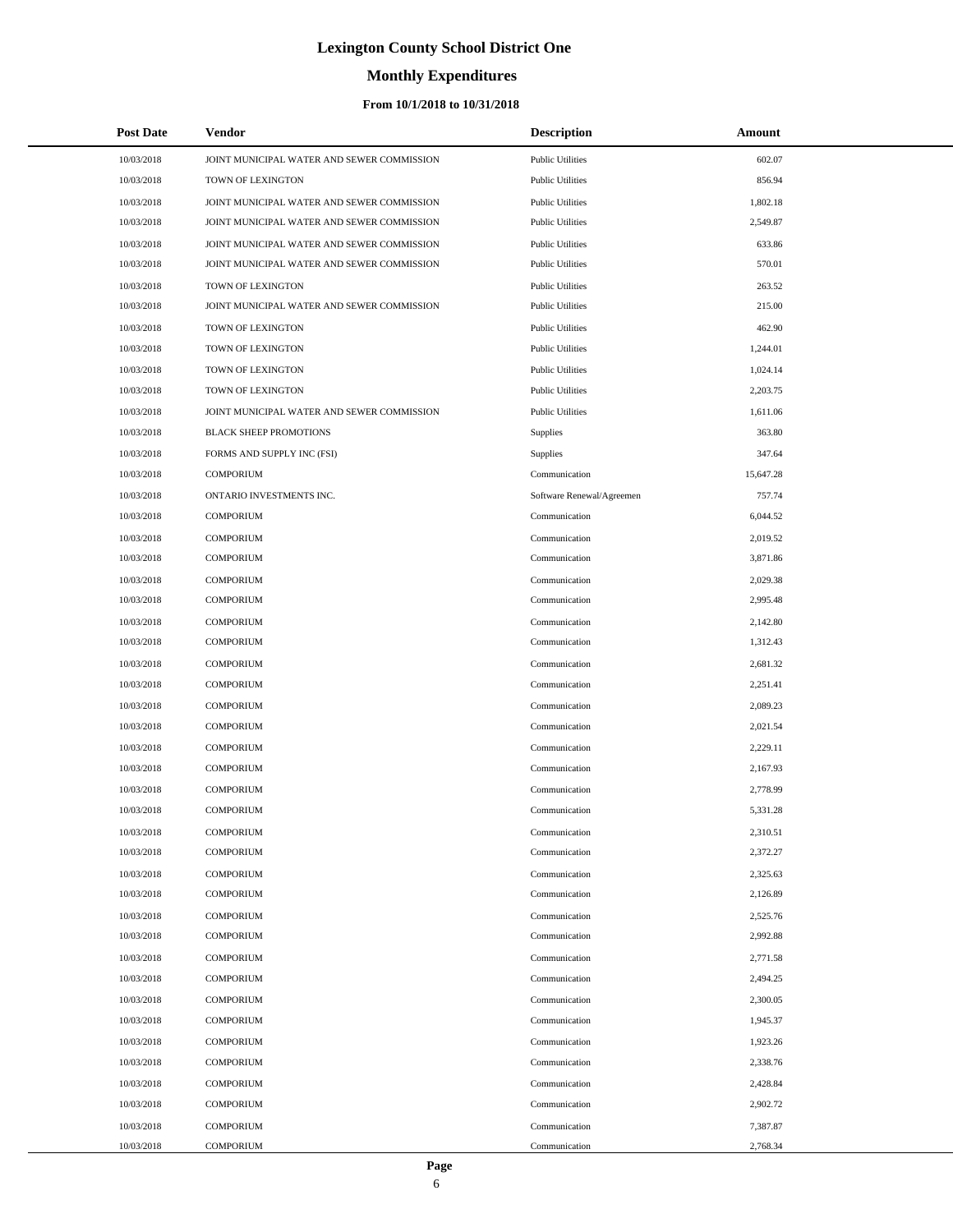# **Monthly Expenditures**

## **From 10/1/2018 to 10/31/2018**

| <b>Post Date</b> | Vendor                                            | <b>Description</b>     | Amount     |
|------------------|---------------------------------------------------|------------------------|------------|
| 10/03/2018       | EMBASSY SUITES AT KINGSTON PLANTATION             | Travel                 | 1,464.96   |
| 10/03/2018       | <b>GROVE MEDICAL</b>                              | Supplies               | 448.01     |
| 10/03/2018       | CAROLINA BIOLOGICAL SUPPLY CO                     | Supplies               | 106.83     |
| 10/03/2018       | DELTA EDUCATION SCHOOL SPECIALITY                 | Supplies               | 1,767.59   |
| 10/03/2018       | <b>EMPLOYEE</b>                                   | Supplies               | 275.00     |
| 10/03/2018       | <b>EMPLOYEE</b>                                   | Supplies               | 275.00     |
| 10/03/2018       | INTERSTATE TRANSPORTATION EQUIPMENT INC           | Vehicles               | 91,980.00  |
| 10/03/2018       | SMITH AND JONES JANITORIAL SUPPLIES AND EQUIP INC | Supplies               | 3,284.90   |
| 10/03/2018       | SMITH AND JONES JANITORIAL SUPPLIES AND EQUIP INC | Supplies               | 2,673.93   |
| 10/03/2018       | JOINT MUNICIPAL WATER AND SEWER COMMISSION        | Improv Other Than Bldg | 709,665.68 |
| 10/03/2018       | BONITZ FLOORING GROUP INC                         | Building               | 6,000.00   |
| 10/03/2018       | SC DEPARTMENT OF REVENUE (SALES TAX RETURN)       | Supplies               | 797.07     |
| 10/03/2018       | WASHINGTON MUSIC CENTER INC                       | Supplies               | 12,879.15  |
| 10/03/2018       | <b>COMPORIUM</b>                                  | Communication          | 391.98     |
| 10/03/2018       | <b>ANOTHER PRINTER</b>                            | Supplies               | 383.53     |
| 10/03/2018       | <b>US FOODS</b>                                   | <b>Supplies</b>        | 606.08     |
| 10/03/2018       | SENN BROTHERS INC                                 | Produce                | 139.09     |
| 10/03/2018       | <b>US FOODS</b>                                   | Supplies               | 349.14     |
| 10/03/2018       | <b>US FOODS</b>                                   | <b>Supplies</b>        | 1,052.57   |
| 10/03/2018       | <b>US FOODS</b>                                   | <b>Supplies</b>        | 494.95     |
| 10/03/2018       | <b>US FOODS</b>                                   | Supplies               | 377.28     |
| 10/03/2018       | <b>US FOODS</b>                                   | Supplies               | 648.65     |
| 10/03/2018       | SENN BROTHERS INC                                 | Produce                | 402.50     |
| 10/03/2018       | <b>US FOODS</b>                                   | Supplies               | 468.70     |
| 10/03/2018       | US FOODS                                          | <b>Supplies</b>        | 932.00     |
| 10/03/2018       | SENN BROTHERS INC                                 | Produce                | 327.50     |
| 10/03/2018       | <b>US FOODS</b>                                   | <b>Supplies</b>        | 310.59     |
| 10/03/2018       | <b>US FOODS</b>                                   | Supplies               | 700.60     |
| 10/03/2018       | <b>US FOODS</b>                                   | Supplies               | 685.76     |
| 10/03/2018       | SENN BROTHERS INC                                 | Produce                | 261.45     |
| 10/03/2018       | <b>US FOODS</b>                                   | Supplies               | 891.33     |
| 10/03/2018       | SENN BROTHERS INC                                 | Produce                | 268.45     |
| 10/03/2018       | US FOODS                                          | Supplies               | 528.63     |
| 10/03/2018       | <b>US FOODS</b>                                   | Supplies               | 1,144.23   |
| 10/03/2018       | SENN BROTHERS INC                                 | Produce                | 173.00     |
| 10/03/2018       | <b>US FOODS</b>                                   | Supplies               | 451.98     |
| 10/03/2018       | SENN BROTHERS INC                                 | Produce                | 170.25     |
| 10/03/2018       | <b>US FOODS</b>                                   | Supplies               | 298.00     |
| 10/03/2018       | SENN BROTHERS INC                                 | Produce                | 334.50     |
| 10/03/2018       | <b>US FOODS</b>                                   | Supplies               | 510.52     |
| 10/03/2018       | <b>US FOODS</b>                                   | Supplies               | 612.62     |
| 10/03/2018       | <b>US FOODS</b>                                   | Supplies               | 468.34     |
| 10/03/2018       | SENN BROTHERS INC                                 | Produce                | 133.00     |
| 10/03/2018       | <b>US FOODS</b>                                   | Supplies               | 579.37     |
| 10/03/2018       | SENN BROTHERS INC                                 | Produce                | 103.45     |
| 10/03/2018       | US FOODS                                          | Supplies               | 673.36     |
| 10/03/2018       | <b>US FOODS</b>                                   | Supplies               | 523.35     |
| 10/03/2018       | SENN BROTHERS INC                                 | Produce                | 151.75     |

 $\overline{a}$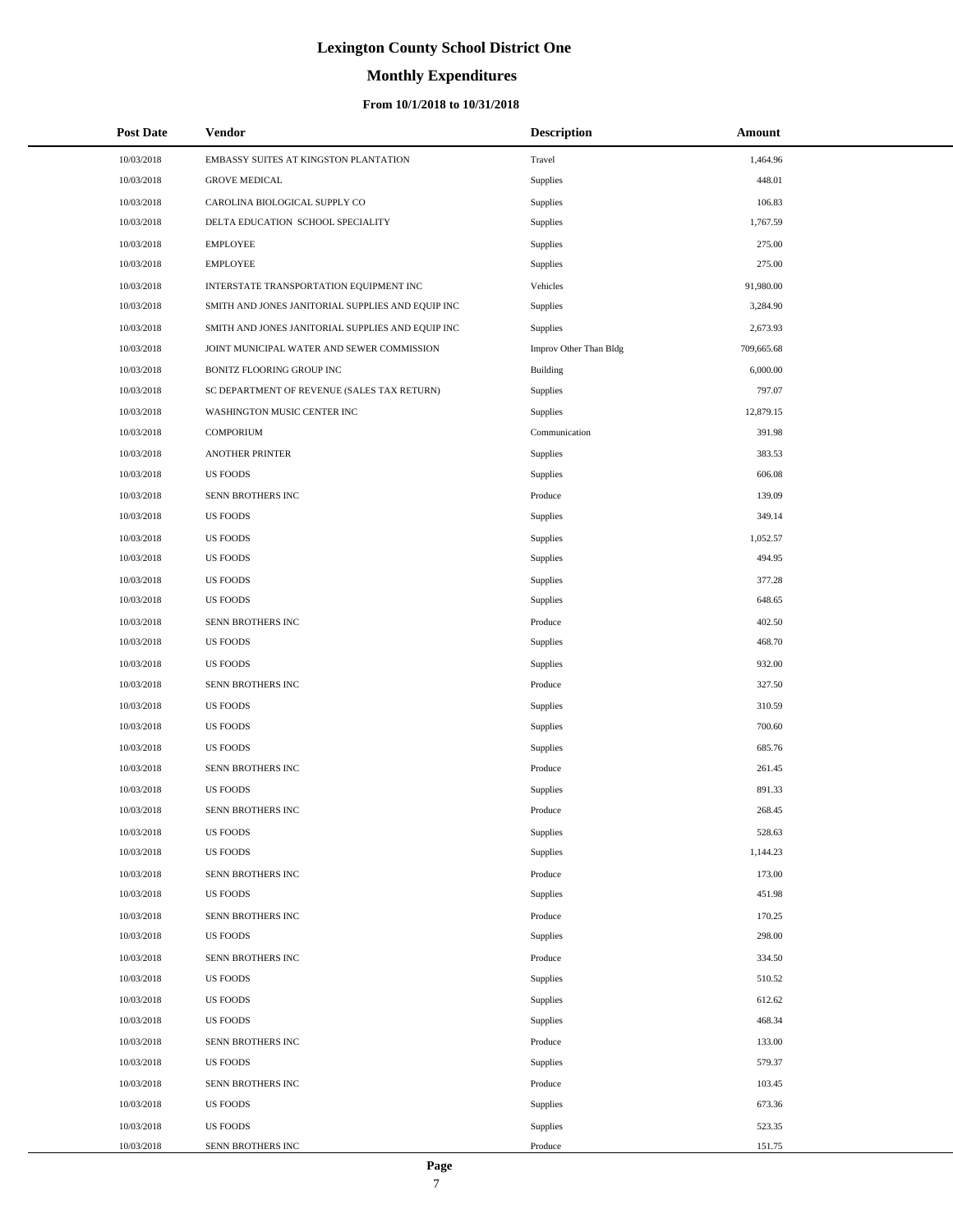# **Monthly Expenditures**

| <b>Post Date</b> | Vendor                                            | <b>Description</b>          | Amount    |
|------------------|---------------------------------------------------|-----------------------------|-----------|
| 10/03/2018       | <b>US FOODS</b>                                   | <b>Supplies</b>             | 542.45    |
| 10/03/2018       | <b>US FOODS</b>                                   | Supplies                    | 252.89    |
| 10/03/2018       | <b>US FOODS</b>                                   | Supplies                    | 680.21    |
| 10/03/2018       | SENN BROTHERS INC                                 | Produce                     | 123.45    |
| 10/03/2018       | <b>US FOODS</b>                                   | Supplies                    | 284.85    |
| 10/03/2018       | <b>US FOODS</b>                                   | Supplies                    | 1,136.94  |
| 10/03/2018       | SENN BROTHERS INC                                 | Produce                     | $-46.90$  |
| 10/03/2018       | SMARTPHONE MEDIC LLC                              | Pupil Activity              | 2,260.00  |
| 10/03/2018       | SMARTPHONE MEDIC LLC                              | Pupil Activity              | 198.00    |
| 10/03/2018       | SMARTPHONE MEDIC LLC                              | Pupil Activity              | 3,638.00  |
| 10/03/2018       | SMARTPHONE MEDIC LLC                              | Pupil Activity              | 995.00    |
| 10/03/2018       | SMARTPHONE MEDIC LLC                              | Pupil Activity              | 2,186.00  |
| 10/03/2018       | SMARTPHONE MEDIC LLC                              | Pupil Activity              | 398.00    |
| 10/03/2018       | SMARTPHONE MEDIC LLC                              | Pupil Activity              | 199.00    |
| 10/03/2018       | SMARTPHONE MEDIC LLC                              | Pupil Activity              | 398.00    |
| 10/03/2018       | SMARTPHONE MEDIC LLC                              | Pupil Activity              | 198.00    |
| 10/03/2018       | SMARTPHONE MEDIC LLC                              | Pupil Activity              | 198.00    |
| 10/03/2018       | SMARTPHONE MEDIC LLC                              | Pupil Activity              | 2,354.00  |
| 10/03/2018       | SMARTPHONE MEDIC LLC                              | Pupil Activity              | 597.00    |
| 10/03/2018       | SMARTPHONE MEDIC LLC                              | Pupil Activity              | 199.00    |
| 10/03/2018       | VIKING CUP FUND                                   | Pupil Activity              | 450.00    |
| 10/03/2018       | <b>HUDL</b>                                       | Pupil Activity              | 1,636.93  |
| 10/03/2018       | <b>BSN SPORTS</b>                                 | Pupil Activity              | 359.20    |
| 10/03/2018       | LIBERTY HIGH SCHOOL                               | Pupil Activity              | 250.00    |
| 10/03/2018       | MAY RIVER HIGH SCHOOL                             | Pupil Activity              | 250.00    |
| 10/04/2018       | SCHOOL SPECIALTY INC                              | Supplies                    | 367.78    |
| 10/04/2018       | SCHOOL SPECIALTY INC                              | Supplies                    | 301.79    |
| 10/04/2018       | SCHOOL SPECIALTY INC                              | Supplies                    | $-14.94$  |
| 10/04/2018       | SCHOOL SPECIALTY INC                              | Supplies                    | 187.55    |
| 10/04/2018       | BLICK ART MATERIALS LLC                           | Supplies                    | 147.14    |
| 10/04/2018       | GBC NATIONAL SERVICE DEPT DBA ACCO BRANDS USA LLC | Repairs and Maintenance     | 707.07    |
| 10/04/2018       | SCHOOL SPECIALTY INC                              | Supplies                    | 344.48    |
| 10/04/2018       | EXPEDITIONARY LEARNING OUTWARD BOUND INC          | Inst Prog Improvement       | 22,175.00 |
| 10/04/2018       | BLICK ART MATERIALS LLC                           | Supplies                    | 354.16    |
| 10/04/2018       | <b>CLASS GUITAR RESOURCES</b>                     | Supplies                    | 103.59    |
| 10/04/2018       | MCCORMICK'S ENTERPRISES INC                       | Supplies                    | 927.93    |
| 10/04/2018       | PECKNEL MUSIC CO INC                              | Supplies                    | 426.93    |
| 10/04/2018       | SCHOLASTIC INC                                    | Supplies                    | 379.60    |
| 10/04/2018       | GREENVILLE COUNTY SCHOOL DIST                     | Tuition-LEA                 | 4,186.56  |
| 10/04/2018       | LEXINGTON COUNTY SCHOOL DIST 1                    | <b>Pupil Transportation</b> | 833.28    |
| 10/04/2018       | <b>EMPLOYEE</b>                                   | Other Prof & Tech Service   | 101.00    |
| 10/04/2018       | FIRST PRIORITY INC                                | Other Prof & Tech Service   | 1,350.00  |
| 10/04/2018       | FOLLETT SCHOOL SOLUTIONS INC                      | Library Books               | 106.77    |
| 10/04/2018       | <b>EMPLOYEE</b>                                   | Travel                      | 112.54    |
| 10/04/2018       | <b>EMPLOYEE</b>                                   | Travel                      | 243.04    |
| 10/04/2018       | <b>EMPLOYEE</b>                                   | Travel                      | 199.67    |
| 10/04/2018       | <b>EMPLOYEE</b>                                   | Travel                      | 219.47    |
| 10/04/2018       | HOFFMAN AND HOFFMAN INC                           | Repairs and Maintenance     | 1,104.00  |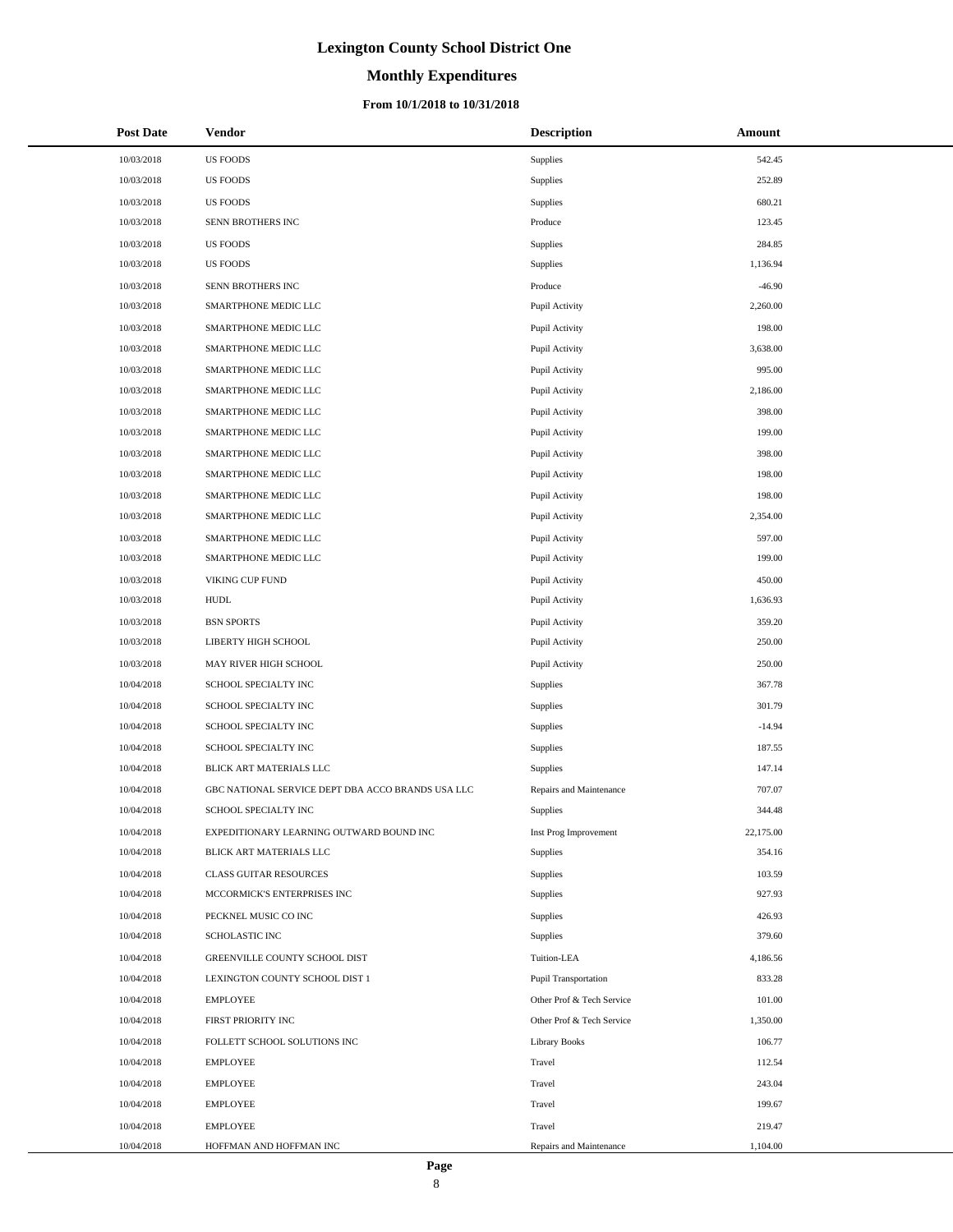# **Monthly Expenditures**

| <b>Post Date</b> | Vendor                                             | <b>Description</b>          | Amount   |
|------------------|----------------------------------------------------|-----------------------------|----------|
| 10/04/2018       | <b>EMPLOYEE</b>                                    | Travel                      | 266.12   |
| 10/04/2018       | <b>EMPLOYEE</b>                                    | Travel                      | 429.00   |
| 10/04/2018       | <b>EMPLOYEE</b>                                    | Travel                      | 709.10   |
| 10/04/2018       | <b>EMPLOYEE</b>                                    | Travel                      | 100.55   |
| 10/04/2018       | <b>EMPLOYEE</b>                                    | Travel                      | 301.66   |
| 10/04/2018       | <b>CAMCOR</b>                                      | <b>Technology Supplies</b>  | 597.86   |
| 10/04/2018       | APPLE INC                                          | <b>Technology Supplies</b>  | 406.60   |
| 10/04/2018       | CAMCOR                                             | <b>Technology Supplies</b>  | 556.92   |
| 10/04/2018       | <b>APPLE INC</b>                                   | <b>Technology Supplies</b>  | 406.60   |
| 10/04/2018       | CAMCOR                                             | <b>Technology Supplies</b>  | 556.92   |
| 10/04/2018       | APPLE INC                                          | <b>Technology Supplies</b>  | 406.60   |
| 10/04/2018       | <b>CAMCOR</b>                                      | <b>Technology Supplies</b>  | 556.92   |
| 10/04/2018       | <b>CAMCOR</b>                                      | <b>Technology Supplies</b>  | 556.92   |
| 10/04/2018       | APPLE INC                                          | <b>Technology Supplies</b>  | 406.60   |
| 10/04/2018       | CAMCOR                                             | <b>Technology Supplies</b>  | 556.92   |
| 10/04/2018       | APPLE INC                                          | <b>Technology Supplies</b>  | 406.60   |
| 10/04/2018       | CAMCOR                                             | <b>Technology Supplies</b>  | 556.92   |
| 10/04/2018       | <b>APPLE INC</b>                                   | <b>Technology Supplies</b>  | 406.60   |
| 10/04/2018       | <b>APPLE INC</b>                                   | <b>Technology Supplies</b>  | 406.60   |
| 10/04/2018       | <b>CAMCOR</b>                                      | <b>Technology Supplies</b>  | 556.92   |
| 10/04/2018       | <b>CAMCOR</b>                                      | <b>Technology Supplies</b>  | 556.92   |
| 10/04/2018       | <b>CAMCOR</b>                                      | <b>Technology Supplies</b>  | 1,348.99 |
| 10/04/2018       | <b>CAMCOR</b>                                      | <b>Technology Supplies</b>  | 405.29   |
| 10/04/2018       | <b>CAMCOR</b>                                      | <b>Technology Supplies</b>  | 1,085.00 |
| 10/04/2018       | CAMCOR                                             | <b>Technology Supplies</b>  | 741.51   |
| 10/04/2018       | <b>APPLE INC</b>                                   | <b>Technology Supplies</b>  | 406.60   |
| 10/04/2018       | <b>APPLE INC</b>                                   | <b>Technology Supplies</b>  | 406.60   |
| 10/04/2018       | <b>CAMCOR</b>                                      | <b>Technology Supplies</b>  | 556.92   |
| 10/04/2018       | CAMCOR                                             | <b>Technology Supplies</b>  | 962.21   |
| 10/04/2018       | <b>CAMCOR</b>                                      | <b>Technology Supplies</b>  | 556.92   |
| 10/04/2018       | CAMCOR                                             | <b>Technology Supplies</b>  | 556.92   |
| 10/04/2018       | CAMCOR                                             | <b>Technology Supplies</b>  | 962.21   |
| 10/04/2018       | APPLE INC                                          | <b>Technology Supplies</b>  | 406.60   |
| 10/04/2018       | <b>CAMCOR</b>                                      | <b>Technology Supplies</b>  | 556.92   |
| 10/04/2018       | CAMCOR                                             | <b>Technology Supplies</b>  | 1,298.43 |
| 10/04/2018       | CAMCOR                                             | <b>Technology Supplies</b>  | 556.92   |
| 10/04/2018       | CAMCOR                                             | <b>Technology Supplies</b>  | 557.03   |
| 10/04/2018       | <b>CAMCOR</b>                                      | <b>Technology Supplies</b>  | 962.21   |
| 10/04/2018       | CAMCOR                                             | <b>Technology Supplies</b>  | 1,298.43 |
| 10/04/2018       | CAMCOR                                             | <b>Technology Supplies</b>  | 2,039.94 |
| 10/04/2018       | <b>CAMCOR</b>                                      | <b>Technology Supplies</b>  | 556.92   |
| 10/04/2018       | CAMCOR                                             | <b>Technology Supplies</b>  | 556.92   |
| 10/04/2018       | CAMCOR                                             | <b>Technology Supplies</b>  | 962.21   |
| 10/04/2018       | LEARNING WITHOUT TEARS                             | Supplies                    | 750.32   |
| 10/04/2018       | SCHOOL SPECIALTY INC                               | Supplies                    | 862.35   |
| 10/04/2018       | <b>EMPLOYEE</b>                                    | Travel                      | 104.91   |
| 10/04/2018       | STATE DEPARTMENT OF EDUCATION LEX DIST ONEBUS SHOP | Pupil Transportation        | 1,242.48 |
| 10/04/2018       | STATE DEPARTMENT OF EDUCATION LEX DIST ONEBUS SHOP | <b>Pupil Transportation</b> | 1,227.60 |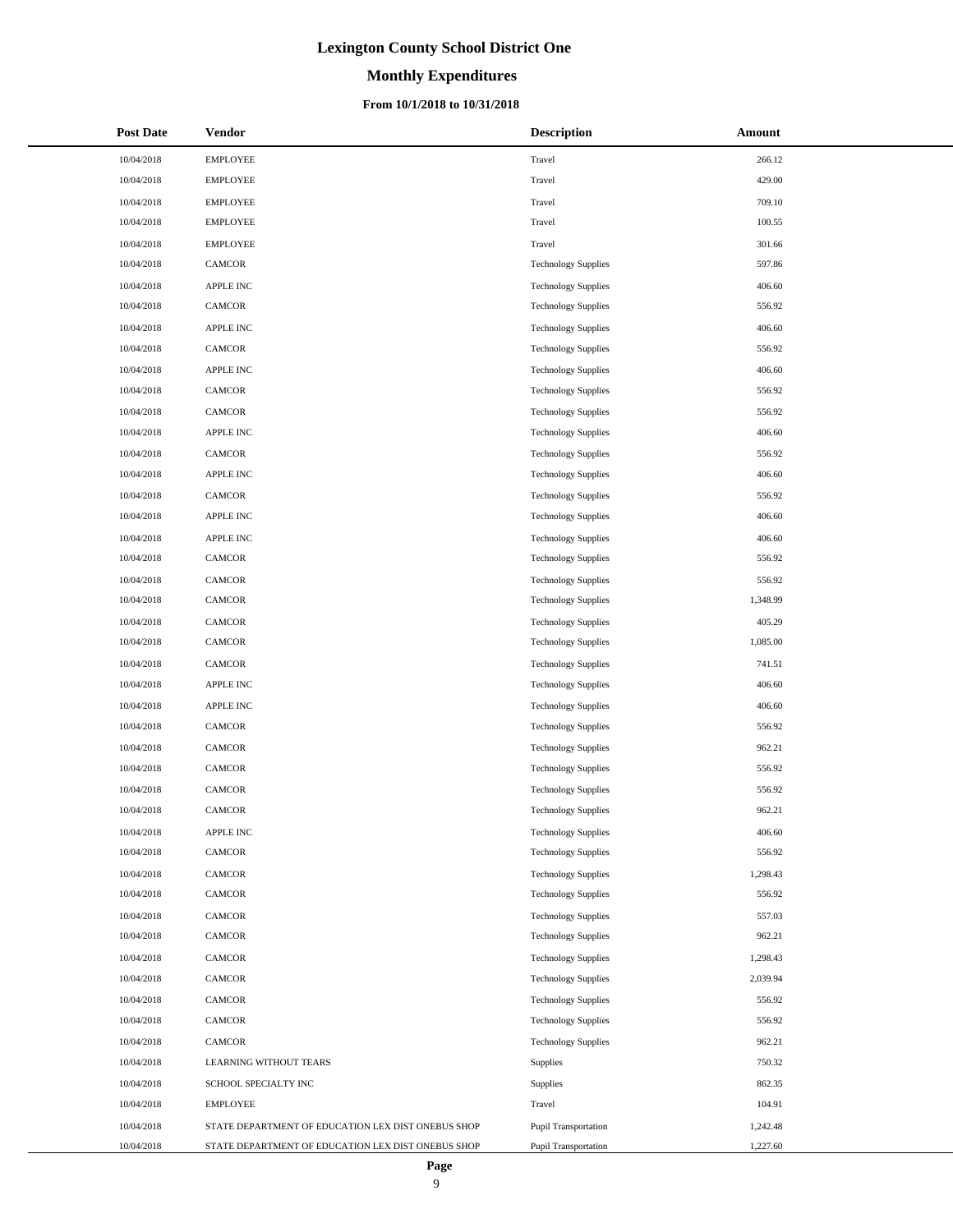# **Monthly Expenditures**

## **From 10/1/2018 to 10/31/2018**

| <b>Post Date</b> | Vendor                                             | <b>Description</b>         | Amount    |  |
|------------------|----------------------------------------------------|----------------------------|-----------|--|
| 10/04/2018       | STATE DEPARTMENT OF EDUCATION LEX DIST ONEBUS SHOP | Pupil Transportation       | 1,949.28  |  |
| 10/04/2018       | CAROLINA BIOLOGICAL SUPPLY CO                      | <b>Supplies</b>            | 119.04    |  |
| 10/04/2018       | <b>EMPLOYEE</b>                                    | Travel                     | 2,132.40  |  |
| 10/04/2018       | <b>EMPLOYEE</b>                                    | Travel                     | 149.66    |  |
| 10/04/2018       | <b>BOOKSOURCE</b>                                  | <b>Supplies</b>            | 1,250.00  |  |
| 10/04/2018       | <b>BOOKSOURCE</b>                                  | Supplies                   | 993.43    |  |
| 10/04/2018       | DODGE LEARNING RESOURCES                           | Supplies                   | 2,163.18  |  |
| 10/04/2018       | SC DEPARTMENT OF REVENUE (SALES TAX RETURN)        | Supplies                   | 124.69    |  |
| 10/04/2018       | COMMUNICATION MANAGEMENT INC                       | <b>Technology Supplies</b> | 532.00    |  |
| 10/04/2018       | COMMUNICATION MANAGEMENT INC                       | <b>Technology Supplies</b> | 532.00    |  |
| 10/04/2018       | COMMUNICATION MANAGEMENT INC                       | <b>Technology Supplies</b> | 532.00    |  |
| 10/04/2018       | <b>GS2 ENGINEERING INC</b>                         | <b>Building</b>            | 27,648.10 |  |
| 10/04/2018       | COMMUNICATION MANAGEMENT INC                       | <b>Technology Supplies</b> | 532.00    |  |
| 10/04/2018       | COMMUNICATION MANAGEMENT INC                       | <b>Technology Supplies</b> | 532.00    |  |
| 10/04/2018       | COMMUNICATION MANAGEMENT INC                       | <b>Technology Supplies</b> | 532.00    |  |
| 10/04/2018       | SIGNAL TECHNOLOGIES INC                            | <b>Technology Supplies</b> | 456.33    |  |
| 10/04/2018       | COMMUNICATION MANAGEMENT INC                       | <b>Technology Supplies</b> | 532.00    |  |
| 10/04/2018       | COMMUNICATION MANAGEMENT INC                       | <b>Technology Supplies</b> | 532.00    |  |
| 10/04/2018       | COMMUNICATION MANAGEMENT INC                       | <b>Technology Supplies</b> | 532.00    |  |
| 10/04/2018       | COMMUNICATION MANAGEMENT INC                       | <b>Technology Supplies</b> | 532.00    |  |
| 10/04/2018       | COMMUNICATION MANAGEMENT INC                       | <b>Technology Supplies</b> | 532.00    |  |
| 10/04/2018       | <b>EMPLOYEE</b>                                    | Travel                     | 216.64    |  |
| 10/04/2018       | TRIDENT BEVERAGE INC                               | Food                       | 102.00    |  |
| 10/04/2018       | TRIDENT BEVERAGE INC                               | Food                       | 1,122.00  |  |
| 10/04/2018       | TRIDENT BEVERAGE INC                               | Food                       | 612.00    |  |
| 10/04/2018       | HERSHEYS ICE CREAM                                 | Food                       | 111.36    |  |
| 10/04/2018       | HERSHEYS ICE CREAM                                 | Food                       | 144.00    |  |
| 10/04/2018       | BLICK ART MATERIALS LLC                            | Pupil Activity             | 102.41    |  |
| 10/04/2018       | <b>KAEDEN BOOKS</b>                                | Pupil Activity             | 239.46    |  |
| 10/04/2018       | <b>COSMOPROF</b>                                   | Pupil Activity             | 171.15    |  |
| 10/04/2018       | FREY SCIENTIFIC                                    | Pupil Activity             | 904.87    |  |
| 10/04/2018       | <b>CLASS GUITAR RESOURCES</b>                      | Pupil Activity             | 1,172.41  |  |
| 10/04/2018       | MUSICIAN SUPPLY                                    | Pupil Activity             | 134.63    |  |
| 10/04/2018       | LEXINGTON COUNTY SCHOOL DIST 1                     | Pupil Activity             | 744.00    |  |
| 10/04/2018       | SPORTS IMPORTS INC                                 | Pupil Activity             | 13,474.78 |  |
| 10/05/2018       | SCHOOL SPECIALTY INC                               | Supplies                   | 373.78    |  |
| 10/05/2018       | SCHOOL SPECIALTY INC                               | Supplies                   | 135.47    |  |
| 10/05/2018       | FORMS AND SUPPLY INC (FSI)                         | Supplies                   | 107.43    |  |
| 10/05/2018       | HP INC                                             | <b>Technology Supplies</b> | 425.86    |  |
| 10/05/2018       | FORMS AND SUPPLY INC (FSI)                         | Supplies                   | 254.75    |  |
| 10/05/2018       | HP INC                                             | <b>Technology Supplies</b> | 1,000.00  |  |
| 10/05/2018       | <b>GE APPLIANCES</b>                               | Supplies                   | 327.00    |  |
| 10/05/2018       | PECKNEL MUSIC CO INC                               | Supplies                   | 423.72    |  |
| 10/05/2018       | SOUTHEASTERN REGIONAL READING RECOVERY ASSOC       | Travel                     | 1,995.00  |  |
| 10/05/2018       | HP INC                                             | <b>Technology Supplies</b> | 316.72    |  |
| 10/05/2018       | <b>WW GRAINGER</b>                                 | Supplies-Maintenace        | 1,268.74  |  |
| 10/05/2018       | SC DEPARTMENT OF SOCIAL SERVICES                   | Other Prof & Tech Service  | 928.00    |  |
| 10/05/2018       | FORMS AND SUPPLY INC (FSI)                         | Supplies                   | 113.47    |  |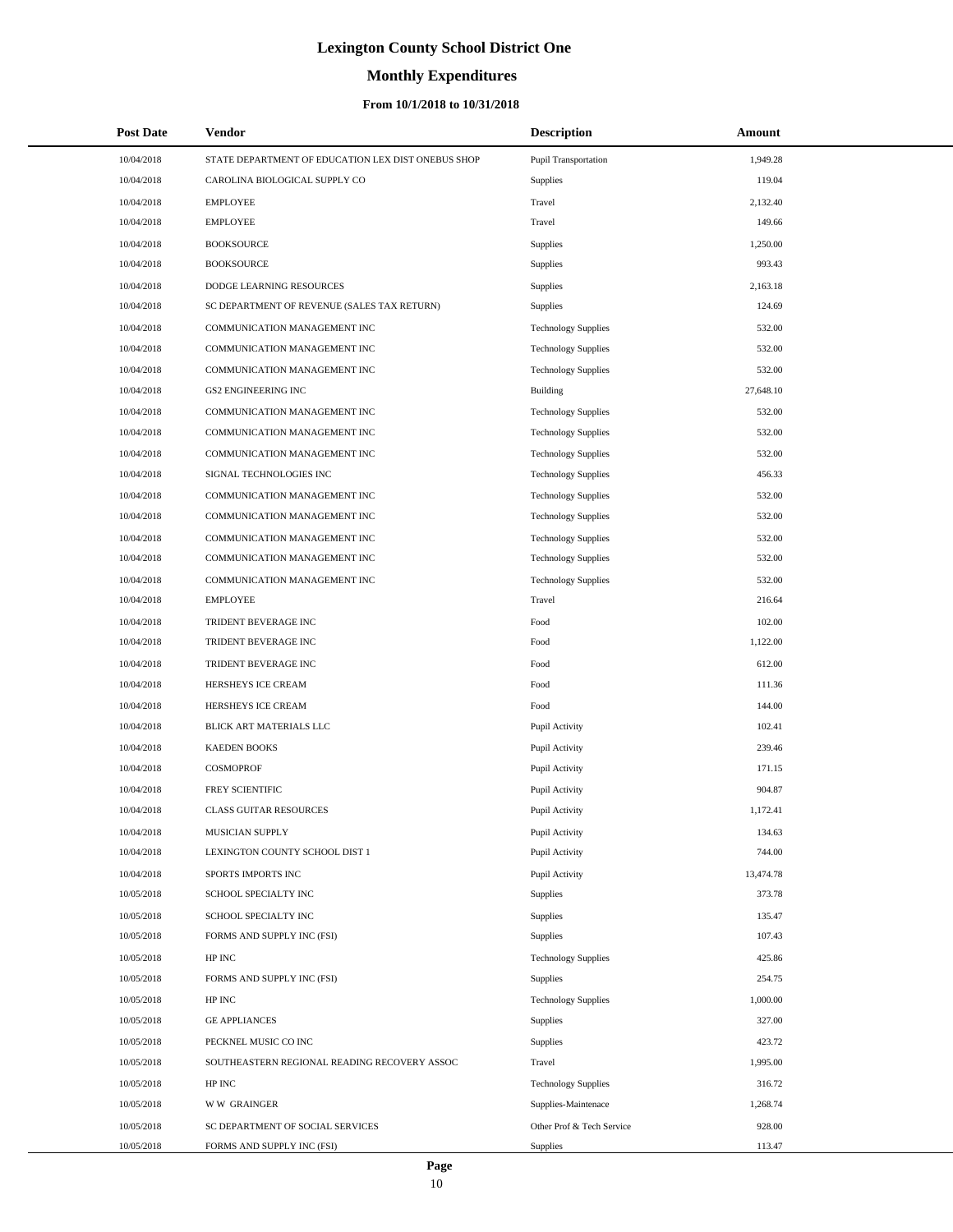# **Monthly Expenditures**

## **From 10/1/2018 to 10/31/2018**

| <b>Post Date</b> | Vendor                                             | <b>Description</b>             | Amount    |
|------------------|----------------------------------------------------|--------------------------------|-----------|
| 10/05/2018       | APPLE INC                                          | <b>Technology Supplies</b>     | 997.76    |
| 10/05/2018       | <b>APPLE INC</b>                                   | <b>Technology Supplies</b>     | 997.76    |
| 10/05/2018       | APPLE INC                                          | <b>Technology Supplies</b>     | 997.78    |
| 10/05/2018       | <b>APPLE INC</b>                                   | <b>Technology Supplies</b>     | 997.78    |
| 10/05/2018       | APPLE INC                                          | <b>Technology Supplies</b>     | 997.78    |
| 10/05/2018       | <b>APPLE INC</b>                                   | <b>Technology Supplies</b>     | 997.78    |
| 10/05/2018       | APPLE INC                                          | <b>Technology Supplies</b>     | 997.78    |
| 10/05/2018       | <b>APPLE INC</b>                                   | <b>Technology Supplies</b>     | 997.78    |
| 10/05/2018       | RIFTON EQUIPMENT                                   | Supplies                       | 321.01    |
| 10/05/2018       | INDIANAPOLIS MARRIOTT DOWNTOWN                     | <b>Pupil Transportation</b>    | 3,914.40  |
| 10/05/2018       | INDIANAPOLIS MARRIOTT DOWNTOWN                     | Travel                         | 1,460.16  |
| 10/05/2018       | FREY SCIENTIFIC                                    | Supplies                       | 245.52    |
| 10/05/2018       | MR TINT INC                                        | <b>Building</b>                | 8,713.78  |
| 10/05/2018       | <b>SHAR PRODUCTS</b>                               | Supplies                       | 598.00    |
| 10/05/2018       | STAR MUSIC CO                                      | Supplies                       | 1,401.70  |
| 10/05/2018       | SC DEPARTMENT OF REVENUE (SALES TAX RETURN)        | Supplies                       | 145.25    |
| 10/05/2018       | SCHOOL HEALTH CORP                                 | Supplies                       | 2,075.00  |
| 10/05/2018       | SMITH AND JONES JANITORIAL SUPPLIES AND EQUIP INC  | Supplies                       | 2,673.93  |
| 10/05/2018       | BLICK ART MATERIALS LLC                            | Pupil Activity                 | 365.99    |
| 10/05/2018       | SCHOOL SPECIALTY INC                               | Pupil Activity                 | 115.50    |
| 10/05/2018       | SCANTRON CORP (FORMS SOFTWARE SCANNER)             | Pupil Activity                 | 898.16    |
| 10/05/2018       | FORMS AND SUPPLY INC (FSI)                         | Pupil Activity                 | 341.33    |
| 10/05/2018       | LEXINGTON PRINTING LLC                             | Pupil Activity                 | 120.91    |
| 10/05/2018       | MUSICIAN SUPPLY                                    | Pupil Activity                 | 319.40    |
| 10/05/2018       | PELION HIGH SCHOOL                                 | Pupil Activity                 | 102.32    |
| 10/05/2018       | FORT MILL HIGH SCHOOL                              | Pupil Activity                 | 300.00    |
| 10/05/2018       | <b>GREENVILLE HIGH SCHOOL</b>                      | Pupil Activity                 | 250.00    |
| 10/05/2018       | LUGOFF ELGIN MIDDLE SCHOOL                         | Pupil Activity                 | 175.00    |
| 10/05/2018       | PENINSULA WRESTLING ASSOCIATION INC                | Pupil Activity                 | 600.00    |
| 10/05/2018       | STATE DEPARTMENT OF EDUCATION LEX DIST ONEBUS SHOP | Pupil Activity                 | 111.97    |
| 10/05/2018       | PELION HIGH SCHOOL                                 | Pupil Act-Fee/Collection Refnd | 375.00    |
| 10/05/2018       | SOUTHEASTERN REGIONAL READING RECOVERY ASSOC       | Travel                         | 360.00    |
| 10/08/2018       | SCHOOL SPECIALTY INC                               | Supplies                       | 137.03    |
| 10/08/2018       | SCHOOL SPECIALTY INC                               | Supplies                       | 102.27    |
| 10/08/2018       | DELL COMPUTERS                                     | Supplies                       | 169.48    |
| 10/08/2018       | SCHOOL SPECIALTY INC                               | Supplies                       | 337.50    |
| 10/08/2018       | SCHOOL SPECIALTY INC                               | Supplies                       | 184.70    |
| 10/08/2018       | TRIUNE MARKETING CO                                | Supplies                       | 1,011.15  |
| 10/08/2018       | MUSIC THEATRE INTERNATIONAL                        | Supplies                       | 1,265.00  |
| 10/08/2018       | PECKNEL MUSIC CO INC                               | Supplies                       | 107.00    |
| 10/08/2018       | OCCUPATIONAL HEALTH                                | Supplies                       | 324.00    |
| 10/08/2018       | MEBA (MIDLANDS EDUCATION AND BUSINESS ALLIANCE)    | Dues and Fees                  | 37,328.00 |
| 10/08/2018       | CONVERSE COLLEGE                                   | Inst Prog Improvement          | 595.00    |
| 10/08/2018       | SOUTHEASTERN REGIONAL READING RECOVERY ASSOC       | Travel                         | 285.00    |
| 10/08/2018       | CERTIFIED TRANSLATION SERVICES                     | Other Prof & Tech Service      | 130.00    |
| 10/08/2018       | DEAFINITELY TAKING REQUESTS                        | Other Prof & Tech Service      | 130.00    |
| 10/08/2018       | HALLIGAN MAHONEY AND WILLIAMS                      | <b>Legal Services</b>          | 3,425.30  |
| 10/08/2018       | MCNAIR LAW FIRM PA                                 | <b>Legal Services</b>          | 11,656.89 |

 $\overline{a}$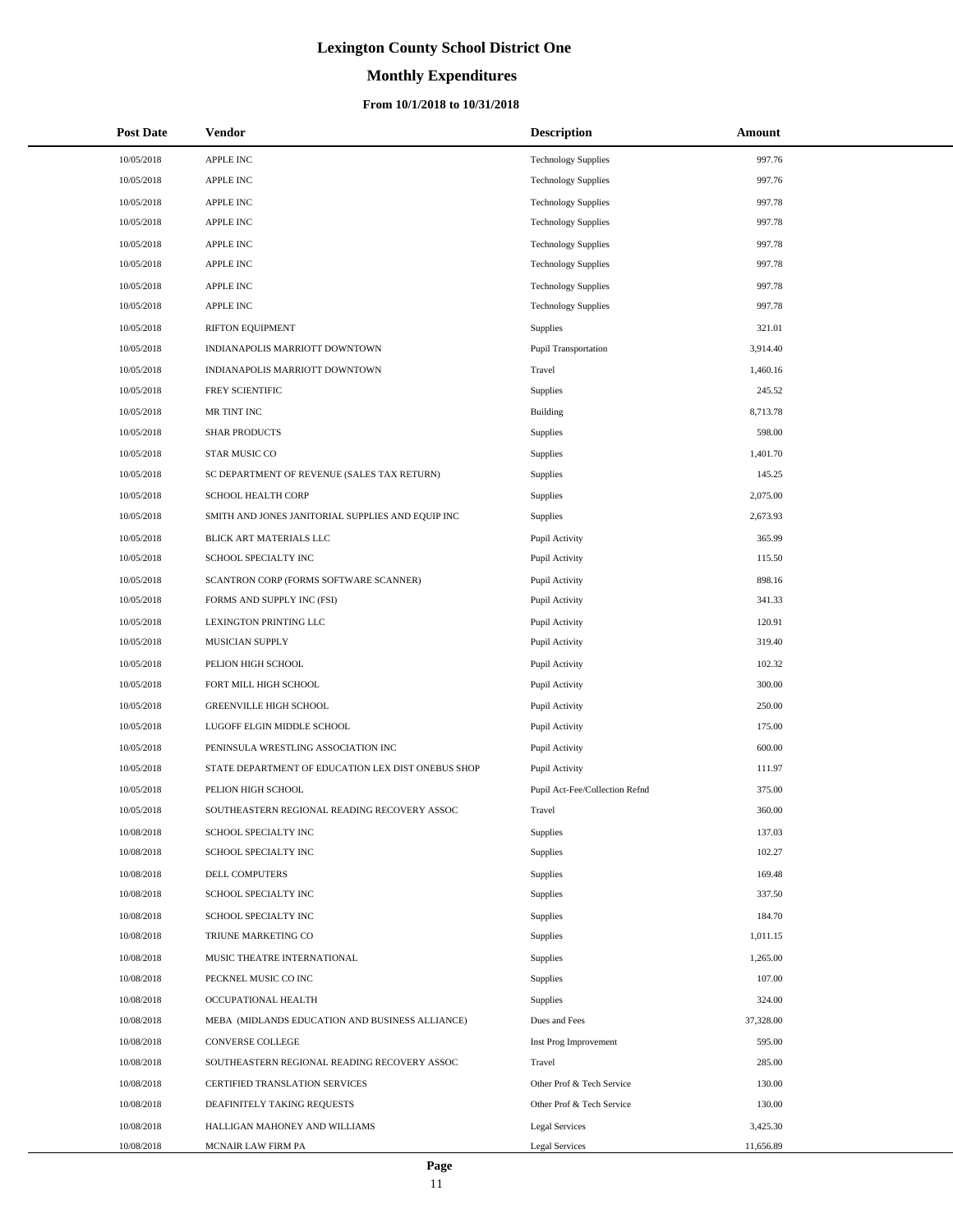# **Monthly Expenditures**

| <b>Post Date</b> | Vendor                                | <b>Description</b>             | Amount   |
|------------------|---------------------------------------|--------------------------------|----------|
| 10/08/2018       | CDWG ACCT 305089                      | <b>Technology Supplies</b>     | 1,904.60 |
| 10/08/2018       | TIME WARNER CABLE                     | Communication                  | 366.69   |
| 10/08/2018       | REPUBLIC SERVICES INC                 | Other Property Services        | 295.00   |
| 10/08/2018       | MANSFIELD OIL CO OF GAINESVILLE INC   | Supplies-Maintenace            | 5,323.68 |
| 10/08/2018       | EA SERVICE LLC                        | Repairs and Maintenance        | 500.00   |
| 10/08/2018       | REPUBLIC SERVICES INC                 | Other Property Services        | 960.00   |
| 10/08/2018       | THERMAL RESOURCES SALES               | Supplies-Maintenace            | 1,059.30 |
| 10/08/2018       | REPUBLIC SERVICES INC                 | Other Property Services        | 512.00   |
| 10/08/2018       | EA SERVICE LLC                        | Repairs and Maintenance        | 160.00   |
| 10/08/2018       | REPUBLIC SERVICES INC                 | Other Property Services        | 768.00   |
| 10/08/2018       | EA SERVICE LLC                        | Repairs and Maintenance        | 160.00   |
| 10/08/2018       | REPUBLIC SERVICES INC                 | Other Property Services        | 768.00   |
| 10/08/2018       | TRITEK FIRE AND SECURITY LLC          | Repairs and Maintenance        | 352.00   |
| 10/08/2018       | REPUBLIC SERVICES INC                 | Other Property Services        | 768.00   |
| 10/08/2018       | EA SERVICE LLC                        | Repairs and Maintenance        | 630.00   |
| 10/08/2018       | REPUBLIC SERVICES INC                 | Other Property Services        | 1,024.00 |
| 10/08/2018       | REPUBLIC SERVICES INC                 | Other Property Services        | 256.00   |
| 10/08/2018       | REPUBLIC SERVICES INC                 | Other Property Services        | 768.00   |
| 10/08/2018       | REPUBLIC SERVICES INC                 | Other Property Services        | 512.00   |
| 10/08/2018       | ACE GLASS CO INC                      | Repairs and Maintenance        | 1,085.24 |
| 10/08/2018       | ASPHALT PAVING AND MAINTENANCE CO INC | Repairs and Maintenance        | 500.00   |
| 10/08/2018       | REPUBLIC SERVICES INC                 | Other Property Services        | 512.00   |
| 10/08/2018       | REPUBLIC SERVICES INC                 | Other Property Services        | 1,215.39 |
| 10/08/2018       | REPUBLIC SERVICES INC                 | Other Property Services        | 512.00   |
| 10/08/2018       | <b>CITY OF CAYCE</b>                  | <b>Public Utilities</b>        | 4,744.10 |
| 10/08/2018       | REPUBLIC SERVICES INC                 | Other Property Services        | 448.00   |
| 10/08/2018       | <b>CITY OF CAYCE</b>                  | <b>Public Utilities</b>        | 4,586.88 |
| 10/08/2018       | REPUBLIC SERVICES INC                 | Other Property Services        | 768.00   |
| 10/08/2018       | TRITEK FIRE AND SECURITY LLC          | Repairs and Maintenance        | 176.00   |
| 10/08/2018       | REPUBLIC SERVICES INC                 | Other Property Services        | 768.00   |
| 10/08/2018       | REPUBLIC SERVICES INC                 | <b>Other Property Services</b> | 512.00   |
| 10/08/2018       | REPUBLIC SERVICES INC                 | Other Property Services        | 512.00   |
| 10/08/2018       | A Z LAWN MOWER PARTS                  | Supplies-Maintenace            | 487.84   |
| 10/08/2018       | EA SERVICE LLC                        | Repairs and Maintenance        | 160.00   |
| 10/08/2018       | REPUBLIC SERVICES INC                 | Other Property Services        | 512.00   |
| 10/08/2018       | REPUBLIC SERVICES INC                 | Other Property Services        | 512.00   |
| 10/08/2018       | EA SERVICE LLC                        | Repairs and Maintenance        | 3,080.00 |
| 10/08/2018       | REPUBLIC SERVICES INC                 | Other Property Services        | 768.00   |
| 10/08/2018       | EA SERVICE LLC                        | Repairs and Maintenance        | 200.00   |
| 10/08/2018       | REPUBLIC SERVICES INC                 | Other Property Services        | 512.00   |
| 10/08/2018       | REPUBLIC SERVICES INC                 | Other Property Services        | 512.00   |
| 10/08/2018       | REPUBLIC SERVICES INC                 | <b>Other Property Services</b> | 512.00   |
| 10/08/2018       | EA SERVICE LLC                        | Repairs and Maintenance        | 400.00   |
| 10/08/2018       | REPUBLIC SERVICES INC                 | Other Property Services        | 512.00   |
| 10/08/2018       | REPUBLIC SERVICES INC                 | Other Property Services        | 512.00   |
| 10/08/2018       | EA SERVICE LLC                        | Repairs and Maintenance        | 400.00   |
| 10/08/2018       | REPUBLIC SERVICES INC                 | Other Property Services        | 512.00   |
| 10/08/2018       | EA SERVICE LLC                        | Repairs and Maintenance        | 200.00   |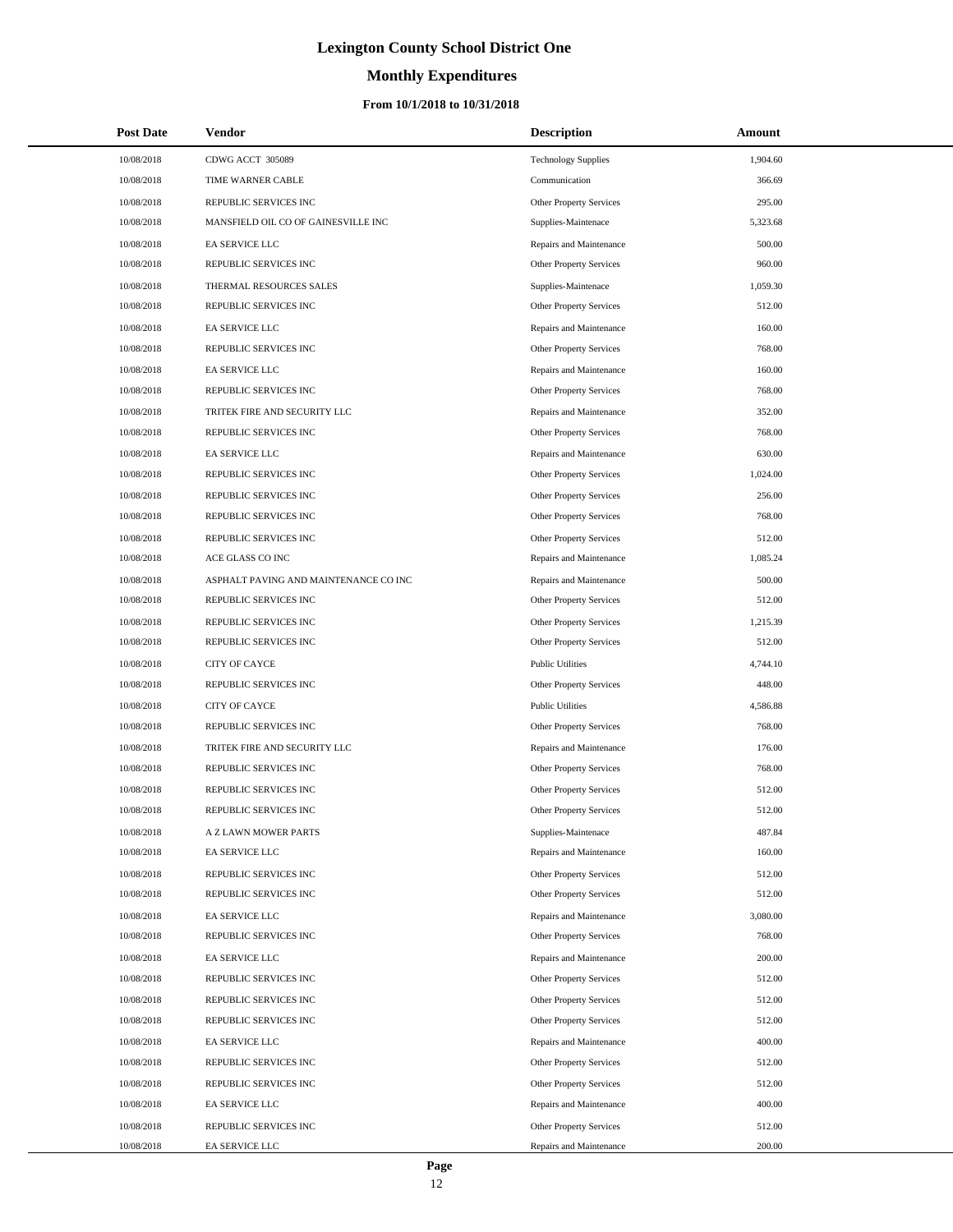# **Monthly Expenditures**

| <b>Post Date</b> | <b>Vendor</b>                                   | <b>Description</b>             | Amount     |
|------------------|-------------------------------------------------|--------------------------------|------------|
| 10/08/2018       | REPUBLIC SERVICES INC                           | Other Property Services        | 512.00     |
| 10/08/2018       | REPUBLIC SERVICES INC                           | <b>Other Property Services</b> | 512.00     |
| 10/08/2018       | REPUBLIC SERVICES INC                           | <b>Other Property Services</b> | 512.00     |
| 10/08/2018       | ADVANCED DOOR SYSTEMS INC                       | Supplies-Maintenace            | 492.20     |
| 10/08/2018       | EA SERVICE LLC                                  | Repairs and Maintenance        | 325.00     |
| 10/08/2018       | REPUBLIC SERVICES INC                           | Other Property Services        | 512.00     |
| 10/08/2018       | EA SERVICE LLC                                  | Repairs and Maintenance        | 200.00     |
| 10/08/2018       | REPUBLIC SERVICES INC                           | Other Property Services        | 512.00     |
| 10/08/2018       | SHI (SOFTWARE HOUSE INTN'L)                     | <b>Technology Supplies</b>     | 301.68     |
| 10/08/2018       | TOWN OF PELION                                  | Other Prof & Tech Service      | 19,454.40  |
| 10/08/2018       | LEXINGTON COUNTY SHERIFF'S DEPT                 | Other Prof & Tech Service      | 29,166.84  |
| 10/08/2018       | LEXINGTON COUNTY SHERIFF'S DEPT                 | Other Prof & Tech Service      | 14,583.43  |
| 10/08/2018       | LEXINGTON COUNTY SHERIFF'S DEPT                 | Other Prof & Tech Service      | 4,861.14   |
| 10/08/2018       | LEXINGTON COUNTY SHERIFF'S DEPT                 | Other Prof & Tech Service      | 14,583.43  |
| 10/08/2018       | LEXINGTON COUNTY SHERIFF'S DEPT                 | Other Prof & Tech Service      | 14,583.43  |
| 10/08/2018       | LEXINGTON COUNTY SHERIFF'S DEPT                 | Other Prof & Tech Service      | 13,840.05  |
| 10/08/2018       | LEXINGTON COUNTY SHERIFF'S DEPT                 | Other Prof & Tech Service      | 14,583.43  |
| 10/08/2018       | LEXINGTON COUNTY SHERIFF'S DEPT                 | Other Prof & Tech Service      | 29,166.84  |
| 10/08/2018       | LEXINGTON COUNTY SHERIFF'S DEPT                 | Other Prof & Tech Service      | 13,840.05  |
| 10/08/2018       | LEXINGTON COUNTY SHERIFF'S DEPT                 | Other Prof & Tech Service      | 14,583.43  |
| 10/08/2018       | LEXINGTON COUNTY SHERIFF'S DEPT                 | Other Prof & Tech Service      | 14,583.43  |
| 10/08/2018       | LEXINGTON COUNTY SHERIFF'S DEPT                 | Other Prof & Tech Service      | 4,861.14   |
| 10/08/2018       | LEXINGTON COUNTY SHERIFF'S DEPT                 | Other Prof & Tech Service      | 4,861.14   |
| 10/08/2018       | LEXINGTON COUNTY SHERIFF'S DEPT                 | Other Prof & Tech Service      | 14,583.43  |
| 10/08/2018       | LEXINGTON COUNTY SHERIFF'S DEPT                 | Other Prof & Tech Service      | 4,861.14   |
| 10/08/2018       | LEXINGTON COUNTY SHERIFF'S DEPT                 | Other Prof & Tech Service      | 14,583.43  |
| 10/08/2018       | LEXINGTON COUNTY SHERIFF'S DEPT                 | Other Prof & Tech Service      | 4,861.14   |
| 10/08/2018       | LEXINGTON COUNTY SHERIFF'S DEPT                 | Other Prof & Tech Service      | 4,861.14   |
| 10/08/2018       | SHI (SOFTWARE HOUSE INTN'L)                     | Software Renewal/Agreemen      | 673.92     |
| 10/08/2018       | POLLOCK FINANCIAL SERVICES INC                  | Repairs and Maintenance        | 44,396.36  |
| 10/08/2018       | DATA NETWORK SOLUTIONS                          | <b>Technology Supplies</b>     | 1,584.57   |
| 10/08/2018       | PRIMEX WIRELESS INC                             | <b>Technology Supplies</b>     | 775.75     |
| 10/08/2018       | MEBA (MIDLANDS EDUCATION AND BUSINESS ALLIANCE) | Inst Prog Improvement          | 7,500.00   |
| 10/08/2018       | DELTA EDUCATION SCHOOL SPECIALITY               | <b>Supplies</b>                | 809.83     |
| 10/08/2018       | FREY SCIENTIFIC                                 | <b>Supplies</b>                | 135.49     |
| 10/08/2018       | FORMS AND SUPPLY INC (FSI)                      | <b>Supplies</b>                | 131.97     |
| 10/08/2018       | MEBA (MIDLANDS EDUCATION AND BUSINESS ALLIANCE) | Pupil Transportation           | 460.00     |
| 10/08/2018       | <b>EMPLOYEE</b>                                 | Supplies                       | 304.95     |
| 10/08/2018       | <b>BOOKSOURCE</b>                               | Supplies                       | 1,687.17   |
| 10/08/2018       | A MOBILE STORAGE CO INC                         | <b>Supplies</b>                | 2,650.00   |
| 10/08/2018       | SC DEPARTMENT OF REVENUE (SALES TAX RETURN)     | <b>Supplies</b>                | 509.42     |
| 10/08/2018       | WASHINGTON MUSIC CENTER INC                     | <b>Supplies</b>                | 7,277.40   |
| 10/08/2018       | <b>GS2 ENGINEERING INC</b>                      | <b>Building</b>                | 10,443.25  |
| 10/08/2018       | ASPHALT PAVING AND MAINTENANCE CO INC           | Improv Other Than Bldg         | 5,300.00   |
| 10/08/2018       | RUBBER DESIGNS LLC                              | Improv Other Than Bldg         | 20,182.06  |
| 10/08/2018       | <b>BARRS RECREATION LLC</b>                     | Equipment - Nonexpendable      | 103,662.02 |
| 10/08/2018       | AMTECK COMMUNICATION MANAGEMENT LLC             | <b>Technology Supplies</b>     | 4,198.15   |
| 10/08/2018       | AMTECK COMMUNICATION MANAGEMENT LLC             | <b>Technology Supplies</b>     | 4,198.15   |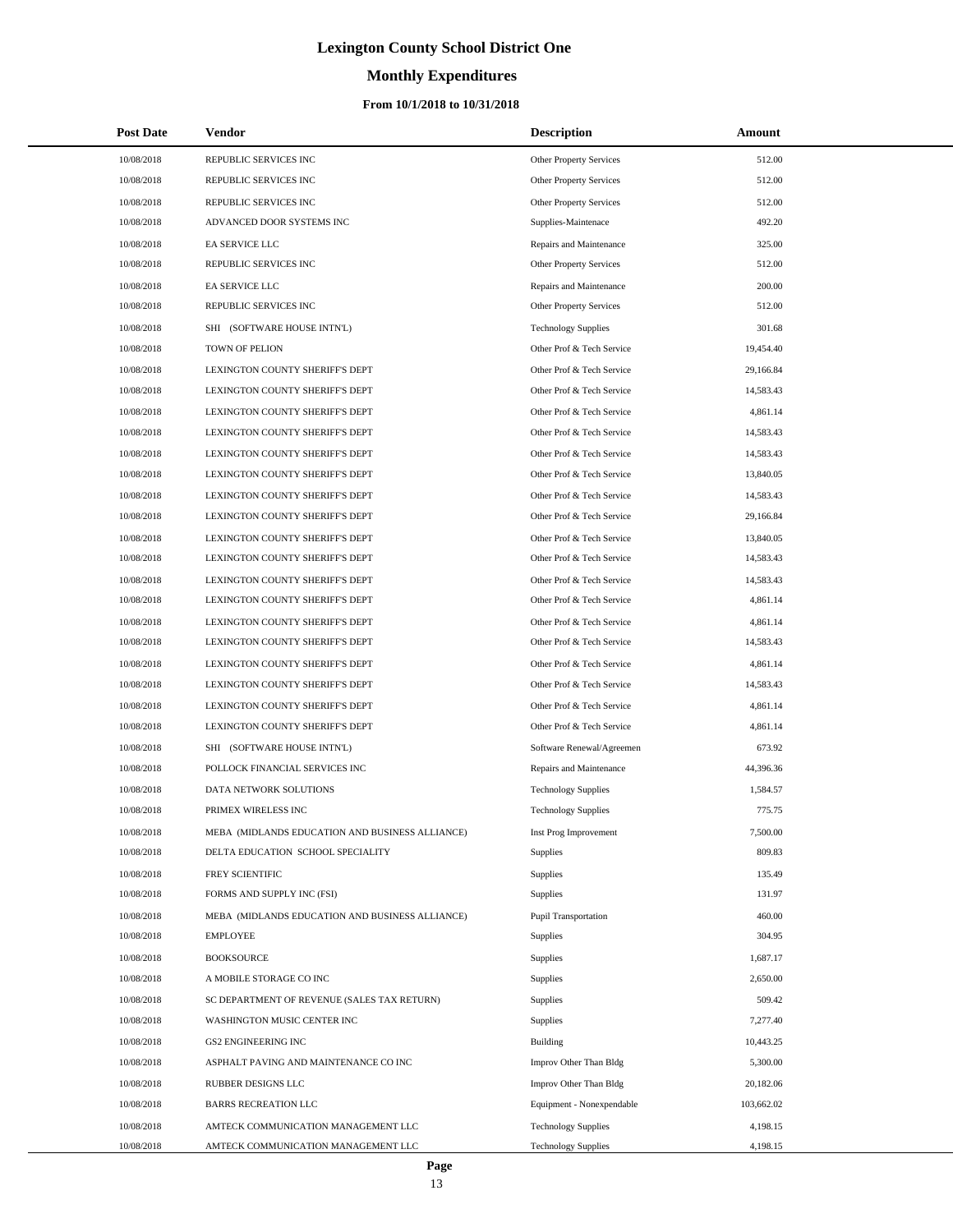# **Monthly Expenditures**

## **From 10/1/2018 to 10/31/2018**

| <b>Post Date</b> | Vendor                                      | <b>Description</b>         | Amount     |
|------------------|---------------------------------------------|----------------------------|------------|
| 10/08/2018       | AMTECK COMMUNICATION MANAGEMENT LLC         | <b>Technology Supplies</b> | 4,198.15   |
| 10/08/2018       | AMTECK COMMUNICATION MANAGEMENT LLC         | <b>Technology Supplies</b> | 4,198.15   |
| 10/08/2018       | AMTECK COMMUNICATION MANAGEMENT LLC         | <b>Technology Supplies</b> | 4,198.15   |
| 10/08/2018       | AMTECK COMMUNICATION MANAGEMENT LLC         | <b>Technology Supplies</b> | 4,198.15   |
| 10/08/2018       | AMTECK COMMUNICATION MANAGEMENT LLC         | <b>Technology Supplies</b> | 4,198.15   |
| 10/08/2018       | AMTECK COMMUNICATION MANAGEMENT LLC         | <b>Technology Supplies</b> | 4,198.15   |
| 10/08/2018       | AMTECK COMMUNICATION MANAGEMENT LLC         | <b>Technology Supplies</b> | 4,198.15   |
| 10/08/2018       | AMTECK COMMUNICATION MANAGEMENT LLC         | <b>Technology Supplies</b> | 4,198.15   |
| 10/08/2018       | AMTECK COMMUNICATION MANAGEMENT LLC         | <b>Technology Supplies</b> | 4,198.15   |
| 10/08/2018       | AMTECK COMMUNICATION MANAGEMENT LLC         | <b>Technology Supplies</b> | 4,198.15   |
| 10/08/2018       | AMTECK COMMUNICATION MANAGEMENT LLC         | <b>Technology Supplies</b> | 4,198.15   |
| 10/08/2018       | AMTECK COMMUNICATION MANAGEMENT LLC         | <b>Technology Supplies</b> | 4,198.15   |
| 10/08/2018       | COMMUNICATION MANAGEMENT INC                | <b>Technology Supplies</b> | 953.94     |
| 10/08/2018       | AMTECK COMMUNICATION MANAGEMENT LLC         | <b>Technology Supplies</b> | 4,198.15   |
| 10/08/2018       | AMTECK COMMUNICATION MANAGEMENT LLC         | <b>Technology Supplies</b> | 4,198.15   |
| 10/08/2018       | AMTECK COMMUNICATION MANAGEMENT LLC         | <b>Technology Supplies</b> | 4,198.15   |
| 10/08/2018       | AMTECK COMMUNICATION MANAGEMENT LLC         | <b>Technology Supplies</b> | 4,198.15   |
| 10/08/2018       | AMTECK COMMUNICATION MANAGEMENT LLC         | <b>Technology Supplies</b> | 4,198.15   |
| 10/08/2018       | AMTECK COMMUNICATION MANAGEMENT LLC         | <b>Technology Supplies</b> | 4,198.15   |
| 10/08/2018       | AMTECK COMMUNICATION MANAGEMENT LLC         | <b>Technology Supplies</b> | 4,198.15   |
| 10/08/2018       | AMTECK COMMUNICATION MANAGEMENT LLC         | <b>Technology Supplies</b> | 4,198.15   |
| 10/08/2018       | AMTECK COMMUNICATION MANAGEMENT LLC         | <b>Technology Supplies</b> | 4,393.31   |
| 10/08/2018       | AMTECK COMMUNICATION MANAGEMENT LLC         | <b>Technology Supplies</b> | 4,198.15   |
| 10/08/2018       | AMTECK COMMUNICATION MANAGEMENT LLC         | <b>Technology Supplies</b> | 4,198.15   |
| 10/08/2018       | AMTECK COMMUNICATION MANAGEMENT LLC         | <b>Technology Supplies</b> | 4,393.31   |
| 10/08/2018       | AMTECK COMMUNICATION MANAGEMENT LLC         | <b>Technology Supplies</b> | 4,198.15   |
| 10/08/2018       | AMTECK COMMUNICATION MANAGEMENT LLC         | <b>Technology Supplies</b> | 4,393.31   |
| 10/08/2018       | D AND T STEEL FABRICATORS INC               | <b>Building</b>            | 12,174.00  |
| 10/08/2018       | MR TINT INC                                 | Building                   | 6,676.29   |
| 10/08/2018       | <b>RUBBER DESIGNS LLC</b>                   | Improv Other Than Bldg     | 21,452.00  |
| 10/08/2018       | <b>BARRS RECREATION LLC</b>                 | Equipment - Nonexpendable  | 103,147.97 |
| 10/08/2018       | SC DEPARTMENT OF REVENUE (SALES TAX RETURN) | Sales Tax on Adult Meals   | 2,094.93   |
| 10/08/2018       | <b>EMPLOYEE</b>                             | Pupil Activity             | 181.69     |
| 10/08/2018       | FORMS AND SUPPLY INC (FSI)                  | Pupil Activity             | 359.49     |
| 10/08/2018       | MODERN TURF INC                             | Pupil Activity             | 1,818.66   |
| 10/08/2018       | HEWITT, GEORGE                              | Pupil Activity             | 108.50     |
| 10/08/2018       | JOHNSON, DAVID MICHAEL                      | Pupil Activity             | 121.10     |
| 10/08/2018       | MADISON, TERENCE D                          | Pupil Activity             | 123.80     |
| 10/08/2018       | MARCHANT, WAYNE H                           | Pupil Activity             | 131.90     |
| 10/08/2018       | PONDEXTER, GEORGE                           | Pupil Activity             | 120.20     |
| 10/08/2018       | <b>GAMEDAY TURF LLC</b>                     | Pupil Activity             | 645.00     |
| 10/08/2018       | VITAL CARE EMS                              | Pupil Activity             | 210.00     |
| 10/08/2018       | <b>GAMEDAY TURF LLC</b>                     | Pupil Activity             | 1,822.00   |
| 10/08/2018       | <b>GAMEDAY TURF LLC</b>                     | Pupil Activity             | 260.00     |
| 10/08/2018       | KNOCKOUT SPORTSWEAR                         | Pupil Activity             | 3,222.00   |
| 10/08/2018       | ROCK HILL HIGH SCHOOL                       | Pupil Activity             | 200.00     |
| 10/08/2018       | <b>EMPLOYEE</b>                             | Pupil Activity             | 185.10     |
| 10/08/2018       | <b>EMPLOYEE</b>                             | Pupil Activity             | 257.40     |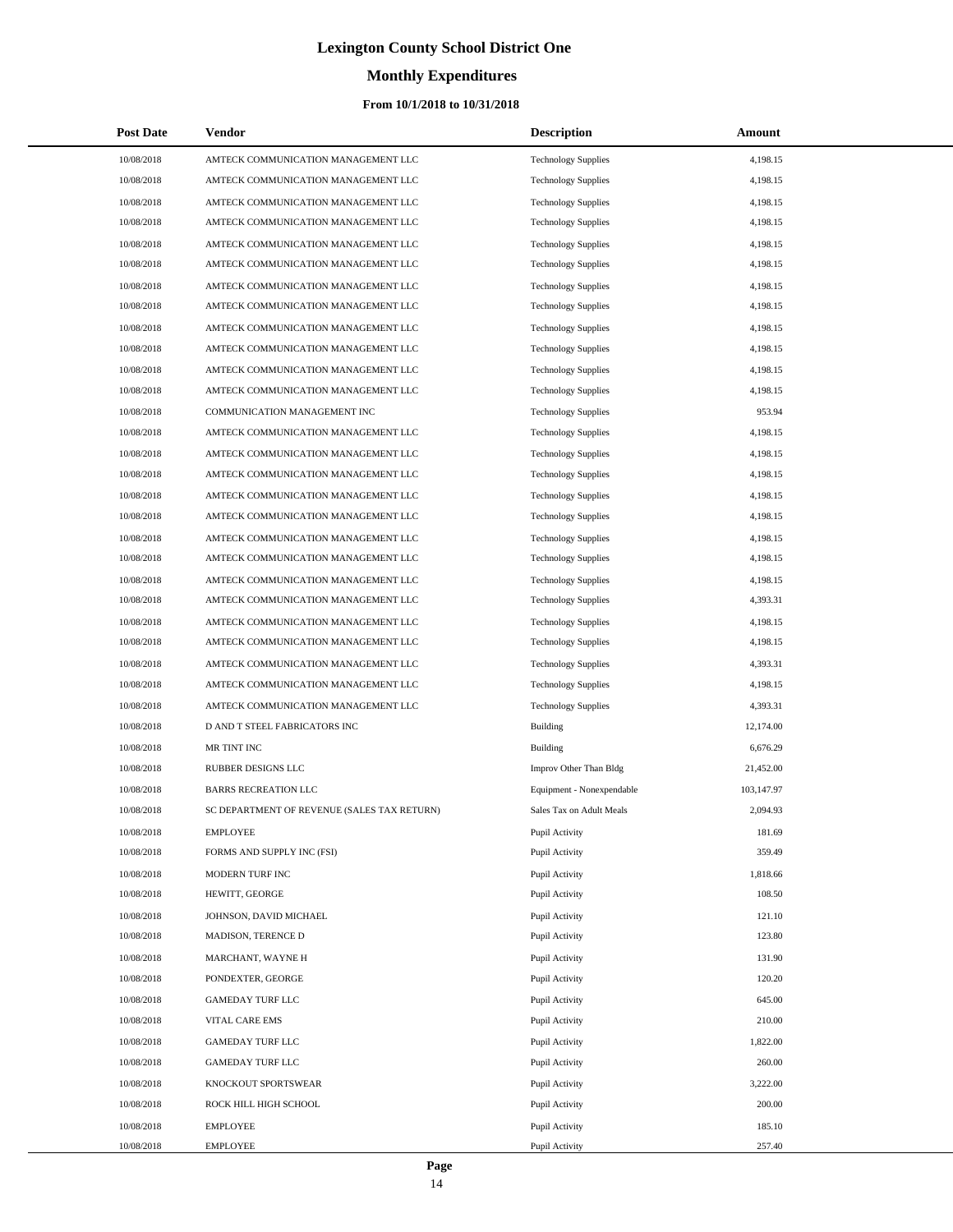# **Monthly Expenditures**

| <b>Post Date</b> | Vendor                                            | <b>Description</b>          | Amount     |  |
|------------------|---------------------------------------------------|-----------------------------|------------|--|
| 10/09/2018       | STUDIES WEEKLY DBA AMERICAN LEGACY PUBLISHING INC | <b>Supplies</b>             | 665.55     |  |
| 10/09/2018       | <b>BETHUNE POTTERY</b>                            | Supplies                    | 256.80     |  |
| 10/09/2018       | SCHOOL SPECIALTY INC                              | Supplies                    | 1,593.85   |  |
| 10/09/2018       | POLLOCK COMPANY                                   | <b>Supplies</b>             | 438.91     |  |
| 10/09/2018       | SCHOOL SPECIALTY INC                              | Supplies                    | 1,262.33   |  |
| 10/09/2018       | STUDIES WEEKLY DBA AMERICAN LEGACY PUBLISHING INC | <b>Supplies</b>             | 1,897.20   |  |
| 10/09/2018       | FORMS AND SUPPLY INC (FSI)                        | Supplies                    | 1,258.22   |  |
| 10/09/2018       | LEXINGTON COUNTY SCHOOL DIST 1                    | <b>Pupil Transportation</b> | 1,019.28   |  |
| 10/09/2018       | LEXINGTON COUNTY SCHOOL DIST 1                    | Pupil Transportation        | 1,720.50   |  |
| 10/09/2018       | EXPEDITIONARY LEARNING OUTWARD BOUND INC          | Inst Prog Improvement       | 21,100.00  |  |
| 10/09/2018       | COMFORT SUITES INDIANAPOLIS AIRPORT               | Pupil Transportation        | 702.00     |  |
| 10/09/2018       | COMFORT SUITES INDIANAPOLIS AIRPORT               | Travel                      | 702.00     |  |
| 10/09/2018       | MSC INDUSTRIAL SUPPLY CO                          | Supplies                    | 284.96     |  |
| 10/09/2018       | ENTERPRISE LEASING COMPANY SOUTHEAST              | Pupil Transportation        | 481.48     |  |
| 10/09/2018       | ROTARY CLUB OF LEXINGTON                          | Dues and Fees               | 180.00     |  |
| 10/09/2018       | TRITEK FIRE AND SECURITY LLC                      | Repairs and Maintenance     | 176.00     |  |
| 10/09/2018       | TUCKER MATERIALS                                  | Supplies-Maintenace         | 223.93     |  |
| 10/09/2018       | FERGUSON ENTERPRISES INC FEI 27                   | Supplies-Maintenace         | 283.90     |  |
| 10/09/2018       | MASTERCRAFT RENOVATION SYSTEMS LLC                | Supplies-Maintenace         | 559.00     |  |
| 10/09/2018       | COMMUNICATION MANAGEMENT INC                      | <b>Technology Supplies</b>  | 342.00     |  |
| 10/09/2018       | <b>4IMPRINT INC</b>                               | Supplies                    | 525.00     |  |
| 10/09/2018       | DELTA EDUCATION SCHOOL SPECIALITY                 | <b>Supplies</b>             | 351.82     |  |
| 10/09/2018       | FREY SCIENTIFIC                                   | Supplies                    | 119.28     |  |
| 10/09/2018       | SCHOOL SPECIALTY INC                              | Supplies                    | $-0.16$    |  |
| 10/09/2018       | PINE PRESS OF LEXINGTON INC                       | Supplies                    | 144.70     |  |
| 10/09/2018       | MR TINT INC                                       | <b>Building</b>             | 15,279.37  |  |
| 10/09/2018       | MOBILE COMMUNICATIONS AMERICA INC                 | Software Renewal/Agreemen   | 3,770.77   |  |
| 10/09/2018       | MOBILE COMMUNICATIONS AMERICA INC                 | <b>Technology Supplies</b>  | 562,402.52 |  |
| 10/09/2018       | COMMUNICATION MANAGEMENT INC                      | <b>Technology Supplies</b>  | 317.79     |  |
| 10/09/2018       | AMTECK COMMUNICATION MANAGEMENT LLC               | <b>Technology Supplies</b>  | 4,198.15   |  |
| 10/09/2018       | SCHOOL SPECIALTY INC                              | Supplies                    | 588.17     |  |
| 10/09/2018       | NARDONE BROS BAKING CO INC                        | Food                        | 310.21     |  |
| 10/09/2018       | PILGRIM'S PRIDE CORP                              | Food                        | 736.60     |  |
| 10/09/2018       | NARDONE BROS BAKING CO INC                        | Food                        | 276.56     |  |
| 10/09/2018       | NARDONE BROS BAKING CO INC                        | Food                        | 310.21     |  |
| 10/09/2018       | PILGRIM'S PRIDE CORP                              | Food                        | 803.85     |  |
| 10/09/2018       | NARDONE BROS BAKING CO INC                        | Food                        | 413.00     |  |
| 10/09/2018       | NARDONE BROS BAKING CO INC                        | Food                        | 310.21     |  |
| 10/09/2018       | PILGRIM'S PRIDE CORP                              | Food                        | 803.85     |  |
| 10/09/2018       | NARDONE BROS BAKING CO INC                        | Food                        | 413.00     |  |
| 10/09/2018       | PILGRIM'S PRIDE CORP                              | Food                        | 405.90     |  |
| 10/09/2018       | HERSHEYS ICE CREAM                                | Food                        | 103.68     |  |
| 10/09/2018       | NARDONE BROS BAKING CO INC                        | Food                        | 276.56     |  |
| 10/09/2018       | PILGRIM'S PRIDE CORP                              | Food                        | 405.90     |  |
| 10/09/2018       | NARDONE BROS BAKING CO INC                        | Food                        | 310.21     |  |
| 10/09/2018       | NARDONE BROS BAKING CO INC                        | Food                        | 413.00     |  |
| 10/09/2018       | NARDONE BROS BAKING CO INC                        | Food                        | 413.00     |  |
| 10/09/2018       | NARDONE BROS BAKING CO INC                        | Food                        | 413.00     |  |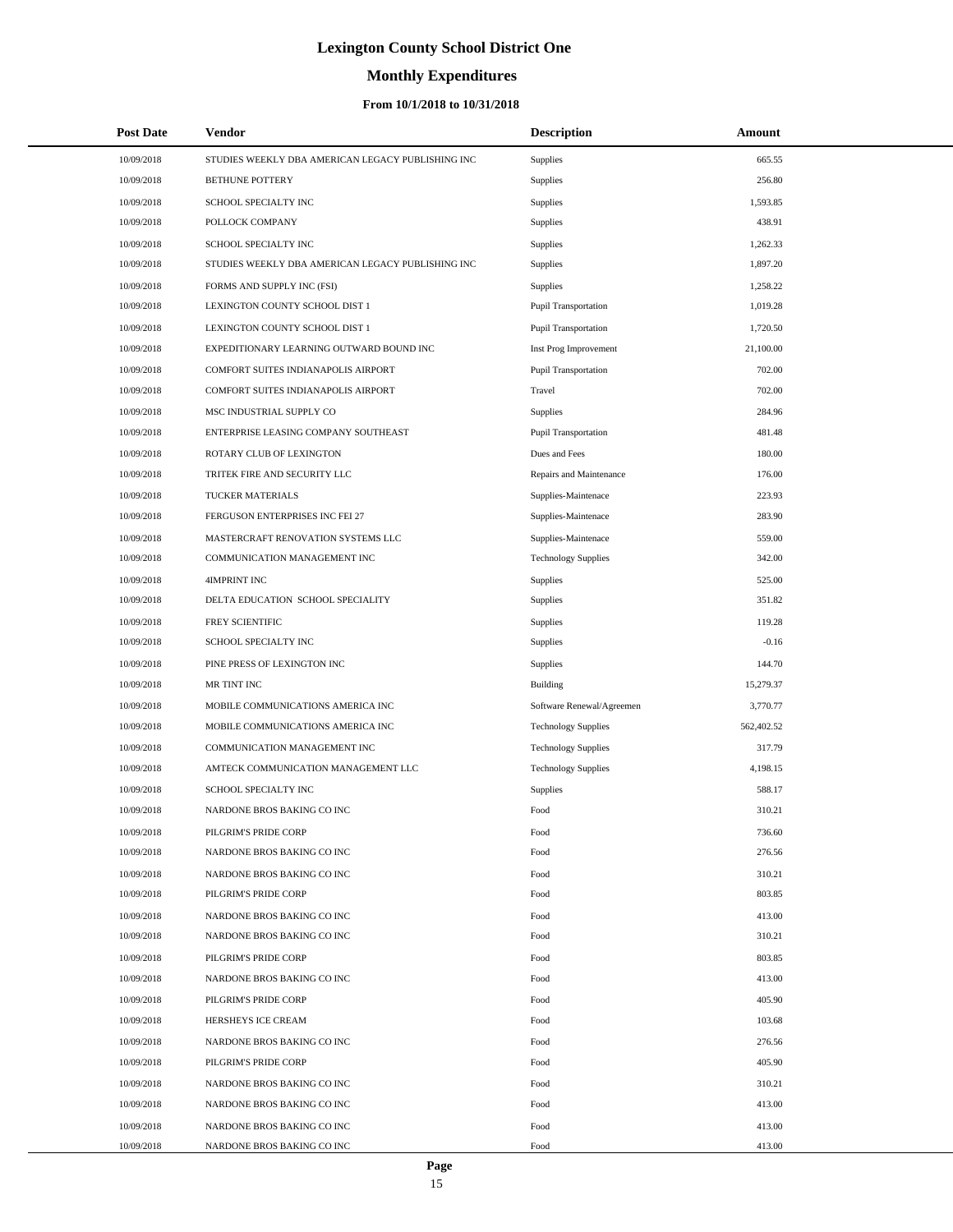# **Monthly Expenditures**

## **From 10/1/2018 to 10/31/2018**

| <b>Post Date</b> | Vendor                                             | <b>Description</b>        | Amount   |
|------------------|----------------------------------------------------|---------------------------|----------|
| 10/09/2018       | NARDONE BROS BAKING CO INC                         | Food                      | 276.56   |
| 10/09/2018       | PILGRIM'S PRIDE CORP                               | Food                      | 552.15   |
| 10/09/2018       | NARDONE BROS BAKING CO INC                         | Food                      | 310.21   |
| 10/09/2018       | PILGRIM'S PRIDE CORP                               | Food                      | 803.85   |
| 10/09/2018       | NARDONE BROS BAKING CO INC                         | Food                      | 276.56   |
| 10/09/2018       | NARDONE BROS BAKING CO INC                         | Food                      | 310.21   |
| 10/09/2018       | PILGRIM'S PRIDE CORP                               | Food                      | 552.15   |
| 10/09/2018       | NARDONE BROS BAKING CO INC                         | Food                      | 379.35   |
| 10/09/2018       | PILGRIM'S PRIDE CORP                               | Food                      | 552.15   |
| 10/09/2018       | NARDONE BROS BAKING CO INC                         | Food                      | 276.56   |
| 10/09/2018       | NARDONE BROS BAKING CO INC                         | Food                      | 413.00   |
| 10/09/2018       | HERSHEYS ICE CREAM                                 | Food                      | 111.36   |
| 10/09/2018       | NARDONE BROS BAKING CO INC                         | Food                      | 276.56   |
| 10/09/2018       | PILGRIM'S PRIDE CORP                               | Food                      | 552.15   |
| 10/09/2018       | NARDONE BROS BAKING CO INC                         | Food                      | 276.56   |
| 10/09/2018       | NARDONE BROS BAKING CO INC                         | Food                      | 310.21   |
| 10/09/2018       | PILGRIM'S PRIDE CORP                               | Food                      | 552.15   |
| 10/09/2018       | HERSHEYS ICE CREAM                                 | Food                      | 374.88   |
| 10/09/2018       | NARDONE BROS BAKING CO INC                         | Food                      | 276.56   |
| 10/09/2018       | NARDONE BROS BAKING CO INC                         | Food                      | 379.35   |
| 10/09/2018       | NARDONE BROS BAKING CO INC                         | Food                      | 276.56   |
| 10/09/2018       | NARDONE BROS BAKING CO INC                         | Food                      | 276.56   |
| 10/09/2018       | NARDONE BROS BAKING CO INC                         | Food                      | 276.56   |
| 10/09/2018       | NARDONE BROS BAKING CO INC                         | Food                      | 310.21   |
| 10/09/2018       | PILGRIM'S PRIDE CORP                               | Food                      | 405.90   |
| 10/09/2018       | NARDONE BROS BAKING CO INC                         | Food                      | 310.21   |
| 10/09/2018       | PILGRIM'S PRIDE CORP                               | Food                      | 600.90   |
| 10/09/2018       | NARDONE BROS BAKING CO INC                         | Food                      | 310.21   |
| 10/09/2018       | SC DEPARTMENT OF EDUCATION                         | Pupil Activity            | 895.51   |
| 10/09/2018       | SC DEPARTMENT OF EDUCATION                         | Pupil Activity            | 734.79   |
| 10/09/2018       | STATE DEPARTMENT OF EDUCATION LEX DIST ONEBUS SHOP | Pupil Activity            | 109.74   |
| 10/09/2018       | SELLE, MICHAEL W                                   | Pupil Activity            | 110.00   |
| 10/09/2018       | GREAT AMERICAN OPPORTUNITIES SAVINGS               | Pupil Activity            | 1,679.00 |
| 10/09/2018       | SC DEPARTMENT OF REVENUE (SALES TAX RETURN)        | Pupil Activity            | 117.53   |
| 10/09/2018       | <b>BSN SPORTS</b>                                  | Pupil Activity            | 365.94   |
| 10/09/2018       | <b>BSN SPORTS</b>                                  | Pupil Activity            | 969.42   |
| 10/09/2018       | T AND T SPORTS                                     | Pupil Activity            | 1,899.57 |
| 10/09/2018       | NATIONAL ATHLETIC TRAINERS ASSOC (NATA)            | Pupil Activity            | 247.00   |
| 10/10/2018       | SCHOOL SPECIALTY INC                               | Supplies                  | 251.62   |
| 10/10/2018       | SCHOOL SPECIALTY INC                               | Supplies                  | 103.49   |
| 10/10/2018       | SCHOOL SPECIALTY INC                               | Supplies                  | 162.77   |
| 10/10/2018       | FORMS AND SUPPLY INC (FSI)                         | Supplies                  | 178.05   |
| 10/10/2018       | FORMS AND SUPPLY INC (FSI)                         | Supplies                  | 2,863.97 |
| 10/10/2018       | FORMS AND SUPPLY INC (FSI)                         | Supplies                  | 1,576.11 |
| 10/10/2018       | NUIDEA SCHOOL SUPPLY CO                            | Supplies                  | 1,760.90 |
| 10/10/2018       | <b>BSN SPORTS</b>                                  | Supplies                  | 1,575.04 |
| 10/10/2018       | LDH SPORTS AND MORE LLC                            | Supplies                  | 401.25   |
| 10/10/2018       | CERTIFIED TRANSLATION SERVICES                     | Other Prof & Tech Service | 150.00   |

 $\overline{a}$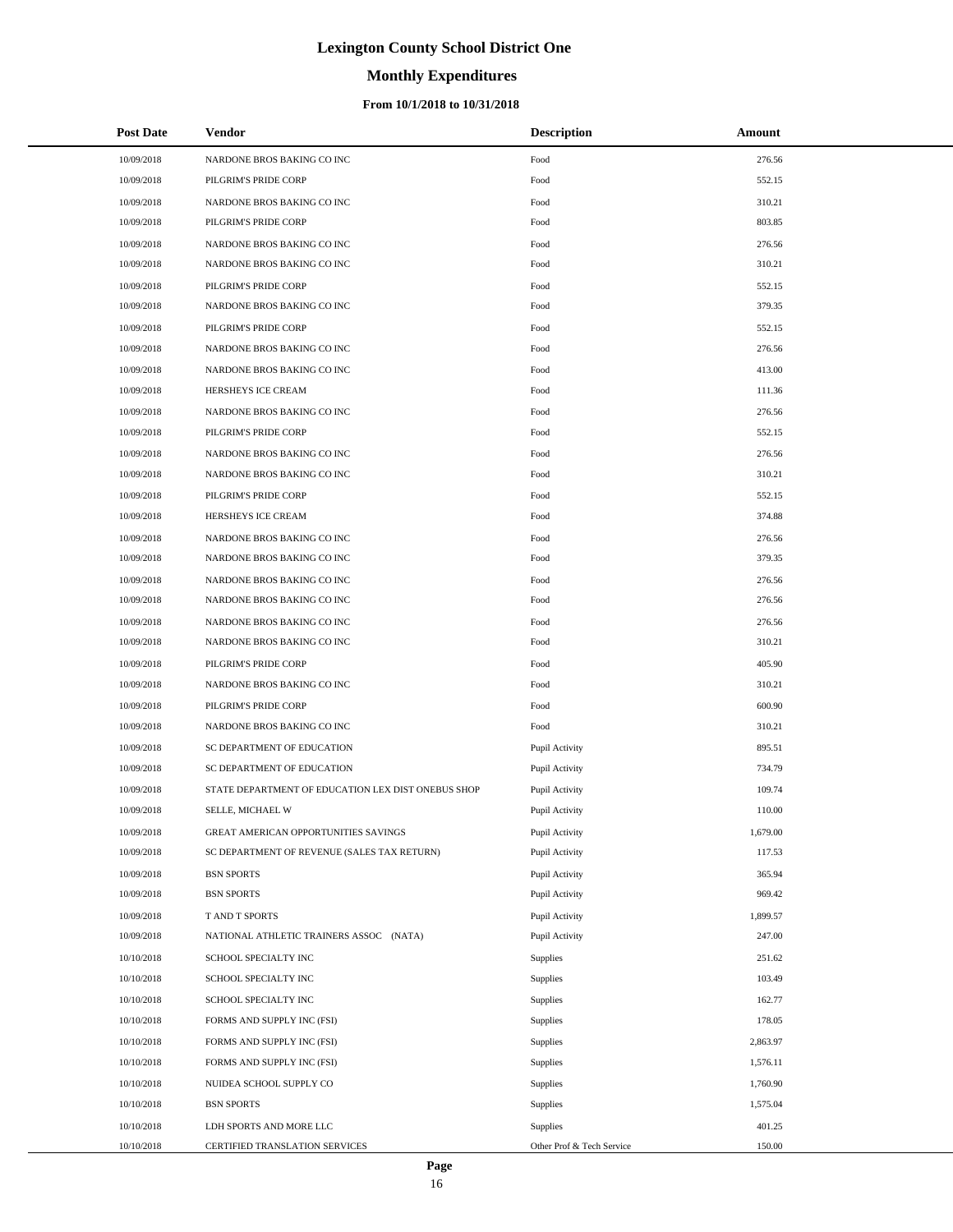# **Monthly Expenditures**

| <b>Post Date</b> | Vendor                                  | <b>Description</b>             | Amount   |
|------------------|-----------------------------------------|--------------------------------|----------|
| 10/10/2018       | LDOEOP LEX DISTRICT ONE EDU OFFICE PROF | Other Objects                  | 105.00   |
| 10/10/2018       | THE OFFICE PAL INC                      | Supplies-Maintenace            | 303.98   |
| 10/10/2018       | REPUBLIC SERVICES INC                   | Other Property Services        | 816.00   |
| 10/10/2018       | REPUBLIC SERVICES INC                   | Other Property Services        | 435.20   |
| 10/10/2018       | REPUBLIC SERVICES INC                   | Other Property Services        | 652.80   |
| 10/10/2018       | REPUBLIC SERVICES INC                   | Other Property Services        | 652.80   |
| 10/10/2018       | REPUBLIC SERVICES INC                   | Other Property Services        | 652.80   |
| 10/10/2018       | REPUBLIC SERVICES INC                   | <b>Other Property Services</b> | 870.40   |
| 10/10/2018       | REPUBLIC SERVICES INC                   | <b>Other Property Services</b> | 217.60   |
| 10/10/2018       | REPUBLIC SERVICES INC                   | Other Property Services        | 652.80   |
| 10/10/2018       | REPUBLIC SERVICES INC                   | Other Property Services        | 435.20   |
| 10/10/2018       | REPUBLIC SERVICES INC                   | Other Property Services        | 435.20   |
| 10/10/2018       | REPUBLIC SERVICES INC                   | Other Property Services        | 326.40   |
| 10/10/2018       | REPUBLIC SERVICES INC                   | Other Property Services        | 435.20   |
| 10/10/2018       | REPUBLIC SERVICES INC                   | Other Property Services        | 380.80   |
| 10/10/2018       | REPUBLIC SERVICES INC                   | Other Property Services        | 652.80   |
| 10/10/2018       | TRITEK FIRE AND SECURITY LLC            | Repairs and Maintenance        | 308.00   |
| 10/10/2018       | REPUBLIC SERVICES INC                   | Other Property Services        | 652.80   |
| 10/10/2018       | REPUBLIC SERVICES INC                   | <b>Other Property Services</b> | 435.20   |
| 10/10/2018       | REPUBLIC SERVICES INC                   | <b>Other Property Services</b> | 435.20   |
| 10/10/2018       | REPUBLIC SERVICES INC                   | Other Property Services        | 588.80   |
| 10/10/2018       | REPUBLIC SERVICES INC                   | Other Property Services        | 435.20   |
| 10/10/2018       | REPUBLIC SERVICES INC                   | Other Property Services        | 652.80   |
| 10/10/2018       | TRITEK FIRE AND SECURITY LLC            | Repairs and Maintenance        | 257.14   |
| 10/10/2018       | REPUBLIC SERVICES INC                   | Other Property Services        | 435.20   |
| 10/10/2018       | REPUBLIC SERVICES INC                   | Other Property Services        | 435.20   |
| 10/10/2018       | <b>WW GRAINGER</b>                      | Supplies-Maintenace            | 719.62   |
| 10/10/2018       | REPUBLIC SERVICES INC                   | Other Property Services        | 435.20   |
| 10/10/2018       | REPUBLIC SERVICES INC                   | Other Property Services        | 435.20   |
| 10/10/2018       | REPUBLIC SERVICES INC                   | <b>Other Property Services</b> | 435.20   |
| 10/10/2018       | REPUBLIC SERVICES INC                   | Other Property Services        | 435.20   |
| 10/10/2018       | REPUBLIC SERVICES INC                   | Other Property Services        | 435.20   |
| 10/10/2018       | REPUBLIC SERVICES INC                   | Other Property Services        | 435.20   |
| 10/10/2018       | REPUBLIC SERVICES INC                   | Other Property Services        | 435.20   |
| 10/10/2018       | REPUBLIC SERVICES INC                   | Other Property Services        | 588.80   |
| 10/10/2018       | REPUBLIC SERVICES INC                   | <b>Other Property Services</b> | 588.80   |
| 10/10/2018       | LEXINGTON PRINTING LLC                  | Printing and Binding           | 116.63   |
| 10/10/2018       | ZOHO CORPORATION                        | Software Renewal/Agreemen      | 595.00   |
| 10/10/2018       | CAMCOR                                  | <b>Technology Supplies</b>     | 1,590.50 |
| 10/10/2018       | CAMCOR                                  | <b>Technology Supplies</b>     | 1,708.03 |
| 10/10/2018       | <b>EMPLOYEE</b>                         | Travel                         | 238.99   |
| 10/10/2018       | <b>EMPLOYEE</b>                         | Travel                         | 373.87   |
| 10/10/2018       | <b>EMPLOYEE</b>                         | Travel                         | 125.68   |
| 10/10/2018       | <b>EMPLOYEE</b>                         | Travel                         | 260.79   |
| 10/10/2018       | <b>EMPLOYEE</b>                         | Travel                         | 108.95   |
| 10/10/2018       | <b>EMPLOYEE</b>                         | Travel                         | 184.76   |
| 10/10/2018       | <b>EMPLOYEE</b>                         | Travel                         | 136.25   |
| 10/10/2018       | <b>EMPLOYEE</b>                         | Travel                         | 133.52   |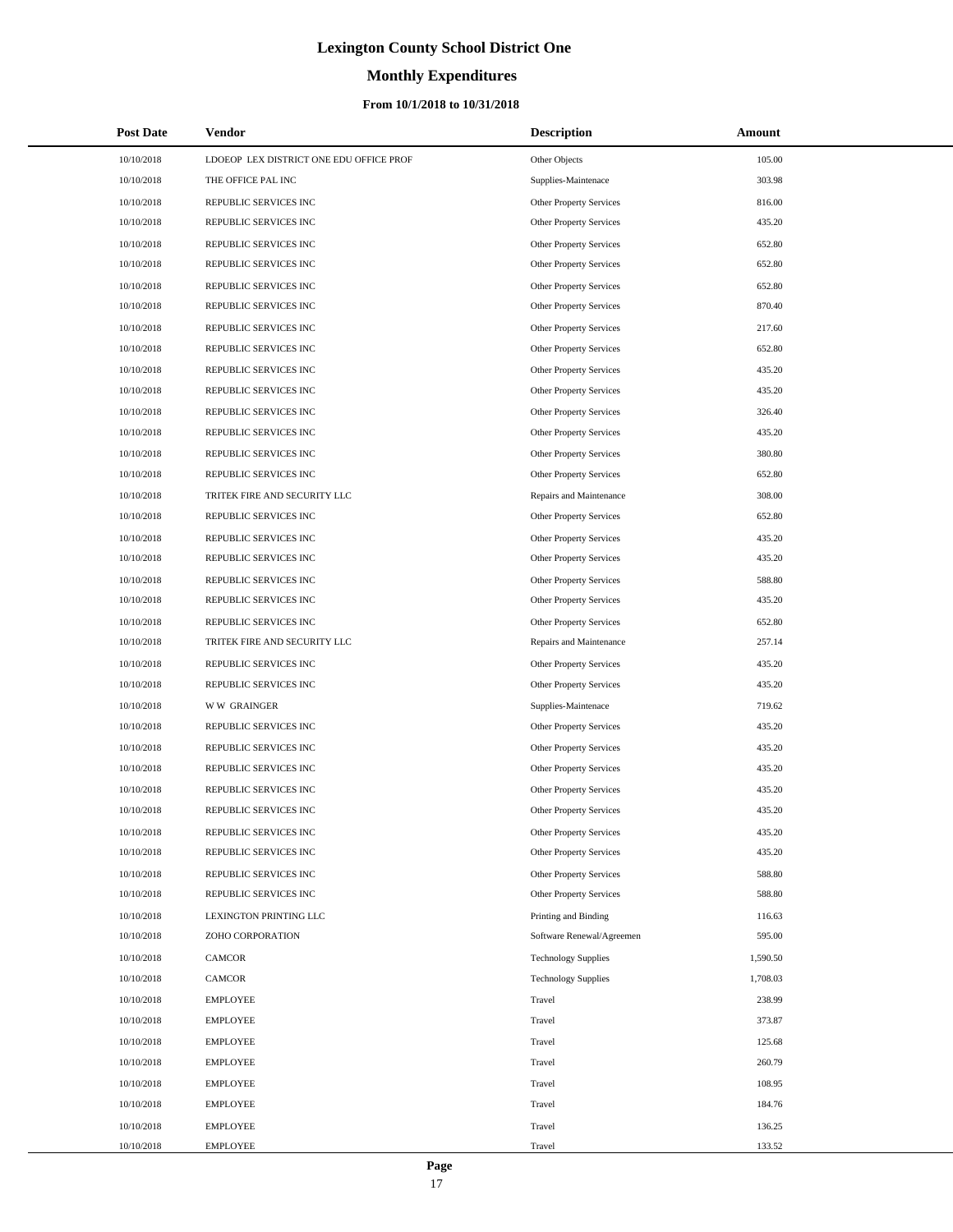# **Monthly Expenditures**

## **From 10/1/2018 to 10/31/2018**

| <b>Post Date</b> | Vendor                     | <b>Description</b> | Amount    |
|------------------|----------------------------|--------------------|-----------|
| 10/10/2018       | <b>EMPLOYEE</b>            | Travel             | 127.80    |
| 10/10/2018       | <b>EMPLOYEE</b>            | Travel             | 143.88    |
| 10/10/2018       | <b>EMPLOYEE</b>            | Travel             | 125.90    |
| 10/10/2018       | <b>EMPLOYEE</b>            | Travel             | 114.72    |
| 10/10/2018       | <b>EMPLOYEE</b>            | Travel             | 183.39    |
| 10/10/2018       | <b>EMPLOYEE</b>            | Travel             | 139.25    |
| 10/10/2018       | <b>EMPLOYEE</b>            | Travel             | 114.45    |
| 10/10/2018       | <b>EMPLOYEE</b>            | Travel             | 119.90    |
| 10/10/2018       | <b>EMPLOYEE</b>            | Travel             | 202.47    |
| 10/10/2018       | <b>EMPLOYEE</b>            | Travel             | 159.41    |
| 10/10/2018       | <b>EMPLOYEE</b>            | Travel             | 121.81    |
| 10/10/2018       | <b>EMPLOYEE</b>            | Travel             | 238.44    |
| 10/10/2018       | <b>EMPLOYEE</b>            | Travel             | 185.03    |
| 10/10/2018       | <b>EMPLOYEE</b>            | Travel             | 100.01    |
| 10/10/2018       | FREY SCIENTIFIC            | Supplies           | 209.68    |
| 10/10/2018       | MR TINT INC                | Building           | 17,030.55 |
| 10/10/2018       | NARDONE BROS BAKING CO INC | Food               | 2,959.49  |
| 10/10/2018       | NARDONE BROS BAKING CO INC | Food               | 864.57    |
| 10/10/2018       | NARDONE BROS BAKING CO INC | Food               | 2,959.49  |
| 10/10/2018       | NARDONE BROS BAKING CO INC | Food               | 928.04    |
| 10/10/2018       | NARDONE BROS BAKING CO INC | Food               | 2,959.49  |
| 10/10/2018       | NARDONE BROS BAKING CO INC | Food               | 928.04    |
| 10/10/2018       | NARDONE BROS BAKING CO INC | Food               | 1,089.77  |
| 10/10/2018       | NARDONE BROS BAKING CO INC | Food               | 1,964.84  |
| 10/10/2018       | NARDONE BROS BAKING CO INC | Food               | 928.04    |
| 10/10/2018       | NARDONE BROS BAKING CO INC | Food               | 928.04    |
| 10/10/2018       | NARDONE BROS BAKING CO INC | Food               | 928.04    |
| 10/10/2018       | NARDONE BROS BAKING CO INC | Food               | 928.04    |
| 10/10/2018       | NARDONE BROS BAKING CO INC | Food               | 1,964.84  |
| 10/10/2018       | NARDONE BROS BAKING CO INC | Food               | 2,959.49  |
| 10/10/2018       | NARDONE BROS BAKING CO INC | Food               | 831.29    |
| 10/10/2018       | NARDONE BROS BAKING CO INC | Food               | 1,964.84  |
| 10/10/2018       | NARDONE BROS BAKING CO INC | Food               | 1,964.84  |
| 10/10/2018       | NARDONE BROS BAKING CO INC | Food               | 864.57    |
| 10/10/2018       | NARDONE BROS BAKING CO INC | Food               | 928.04    |
| 10/10/2018       | NARDONE BROS BAKING CO INC | Food               | 1,964.84  |
| 10/10/2018       | NARDONE BROS BAKING CO INC | Food               | 928.04    |
| 10/10/2018       | NARDONE BROS BAKING CO INC | Food               | 1,964.84  |
| 10/10/2018       | NARDONE BROS BAKING CO INC | Food               | 928.04    |
| 10/10/2018       | NARDONE BROS BAKING CO INC | Food               | 928.04    |
| 10/10/2018       | NARDONE BROS BAKING CO INC | Food               | 864.57    |
| 10/10/2018       | NARDONE BROS BAKING CO INC | Food               | 928.04    |
| 10/10/2018       | NARDONE BROS BAKING CO INC | Food               | 928.04    |
| 10/10/2018       | NARDONE BROS BAKING CO INC | Food               | 1,964.84  |
| 10/10/2018       | NARDONE BROS BAKING CO INC | Food               | 3,125.89  |
| 10/10/2018       | NARDONE BROS BAKING CO INC | Food               | 761.64    |
| 10/10/2018       | FORMS AND SUPPLY INC (FSI) | Pupil Activity     | 2,269.60  |
| 10/10/2018       | RIDDELL / ALL AMERICAN     | Pupil Activity     | 898.75    |

 $\overline{\phantom{a}}$  $\overline{\phantom{0}}$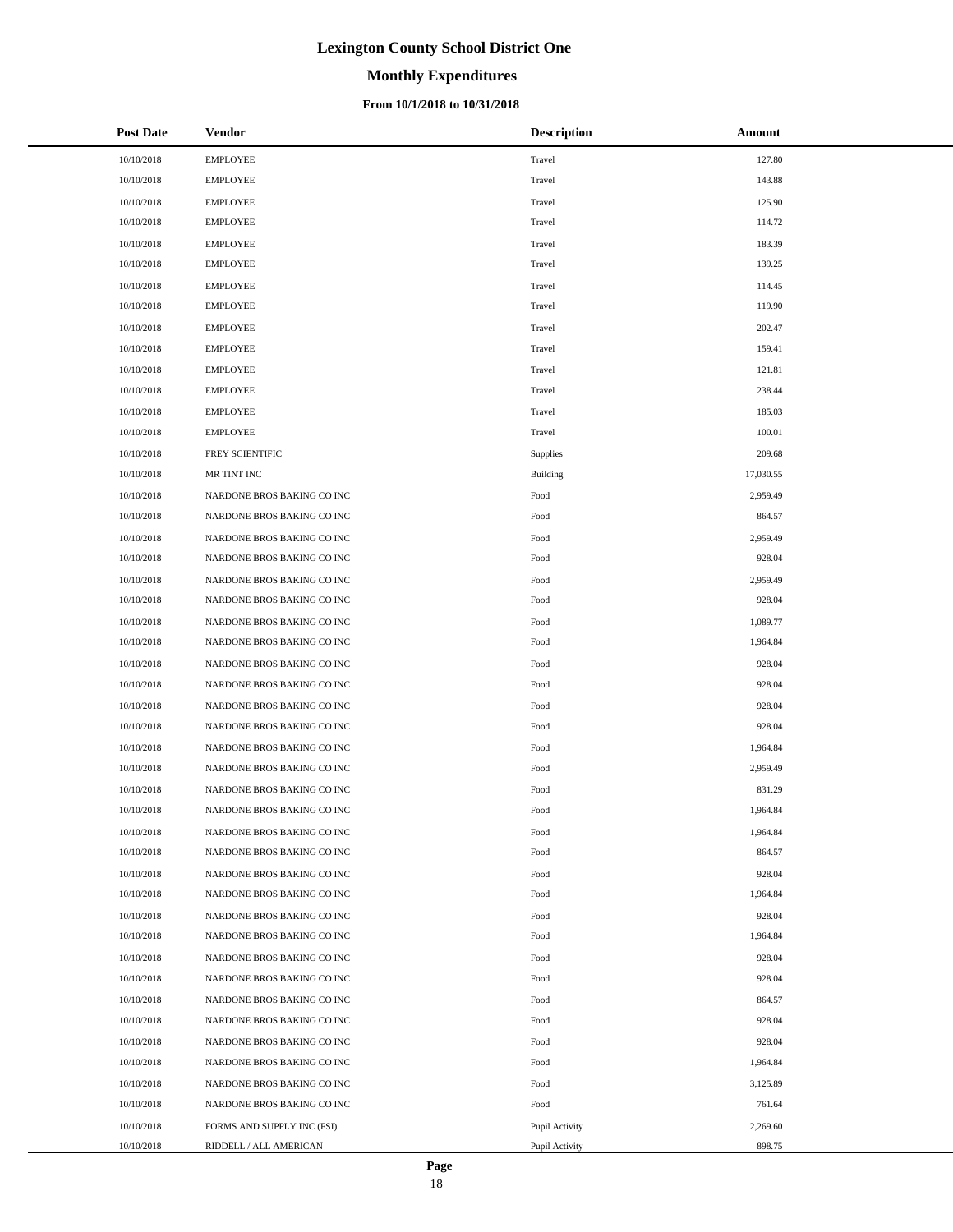# **Monthly Expenditures**

## **From 10/1/2018 to 10/31/2018**

| <b>Post Date</b> | <b>Vendor</b>                                     | <b>Description</b>            | Amount    |
|------------------|---------------------------------------------------|-------------------------------|-----------|
| 10/10/2018       | KENDRICK, CAROLYN                                 | Pupil Activity                | 103.00    |
| 10/10/2018       | LAM, MATTHEW                                      | Pupil Activity                | 107.50    |
| 10/10/2018       | DAHLGREN, JAY H                                   | Pupil Activity                | 200.00    |
| 10/10/2018       | BLICK ART MATERIALS LLC                           | Pupil Activity                | 104.13    |
| 10/12/2018       | SCHOOL SPECIALTY INC                              | Supplies                      | 261.06    |
| 10/12/2018       | <b>EMPLOYEE</b>                                   | Travel                        | 106.82    |
| 10/12/2018       | <b>EMERALD COACHES</b>                            | <b>Pupil Transportation</b>   | 3,162.00  |
| 10/12/2018       | RIVERS CHARTER AND TOURS LLC                      | <b>Pupil Transportation</b>   | 1,525.00  |
| 10/12/2018       | FORMS AND SUPPLY INC (FSI)                        | <b>Supplies</b>               | 106.91    |
| 10/12/2018       | <b>JW PEPPER</b>                                  | Supplies                      | 103.99    |
| 10/12/2018       | <b>EMPLOYEE</b>                                   | Travel                        | 266.00    |
| 10/12/2018       | <b>EMPLOYEE</b>                                   | Travel                        | 266.00    |
| 10/12/2018       | <b>EMPLOYEE</b>                                   | Travel                        | 266.00    |
| 10/12/2018       | <b>EMPLOYEE</b>                                   | Travel                        | 266.00    |
| 10/12/2018       | PALMETTO HEALTH ALLIANCE                          | <b>Instructional Services</b> | 125.00    |
| 10/12/2018       | <b>EMPLOYEE</b>                                   | Travel                        | 103.99    |
| 10/12/2018       | <b>EMPLOYEE</b>                                   | Travel                        | 106.82    |
| 10/12/2018       | <b>EMPLOYEE</b>                                   | Travel                        | 113.36    |
| 10/12/2018       | <b>EMPLOYEE</b>                                   | Travel                        | 279.36    |
| 10/12/2018       | <b>LRADAC</b>                                     | Other Prof & Tech Service     | 8,704.17  |
| 10/12/2018       | W T COX SUBSCRIPTIONS                             | Periodicals                   | 340.01    |
| 10/12/2018       | <b>EMPLOYEE</b>                                   | Travel                        | 140.88    |
| 10/12/2018       | <b>EMPLOYEE</b>                                   | Travel                        | 105.08    |
| 10/12/2018       | <b>EMPLOYEE</b>                                   | Travel                        | 158.05    |
| 10/12/2018       | CERTIFIED TRANSLATION SERVICES                    | Other Prof & Tech Service     | 130.03    |
| 10/12/2018       | LDOEOP LEX DISTRICT ONE EDU OFFICE PROF           | Dues and Fees                 | 180.00    |
| 10/12/2018       | DUFF AND CHILDS LLC                               | <b>Legal Services</b>         | 13,255.87 |
| 10/12/2018       | <b>EMPLOYEE</b>                                   | Travel                        | 134.07    |
| 10/12/2018       | <b>EMPLOYEE</b>                                   | Travel                        | 219.09    |
| 10/12/2018       | THE OFFICE PAL INC                                | Supplies                      | 218.32    |
| 10/12/2018       | COMPASS GROUP DBA CANTEEN REFRESHMENT SERV        | Supplies-Maintenace           | 454.48    |
| 10/12/2018       | <b>LORICK OFFICE PRODUCTS</b>                     | Supplies-Maintenace           | 963.00    |
| 10/12/2018       | BAZEMORE'S AUTO AND TRUCK                         | Supplies                      | 2,264.55  |
| 10/12/2018       | TRITEK FIRE AND SECURITY LLC                      | Repairs and Maintenance       | 1,311.11  |
| 10/12/2018       | SMITH AND JONES JANITORIAL SUPPLIES AND EQUIP INC | Supplies-Maintenace           | 181.63    |
| 10/12/2018       | TRITEK FIRE AND SECURITY LLC                      | Repairs and Maintenance       | 265.68    |
| 10/12/2018       | SMITH AND JONES JANITORIAL SUPPLIES AND EQUIP INC | Supplies-Maintenace           | 192.60    |
| 10/12/2018       | EMPLOYEE                                          | Travel                        | 431.10    |
| 10/12/2018       | EMPLOYEE                                          | Travel                        | 355.89    |
| 10/12/2018       | <b>EMPLOYEE</b>                                   | Travel                        | 174.95    |
| 10/12/2018       | EMPLOYEE                                          | Travel                        | 107.91    |
| 10/12/2018       | <b>BSN SPORTS</b>                                 | Supplies                      | 447.26    |
| 10/12/2018       | WILSON LANGUAGE TRAINING                          | Supplies                      | 772.58    |
| 10/12/2018       | LEARNING WITHOUT TEARS                            | Supplies                      | 193.56    |
| 10/12/2018       | <b>EMPLOYEE</b>                                   | Travel                        | 321.33    |
| 10/12/2018       | EMPLOYEE                                          | Travel                        | 331.69    |
| 10/12/2018       | <b>EMPLOYEE</b>                                   | Travel                        | 197.29    |
| 10/12/2018       | <b>EMPLOYEE</b>                                   | Travel                        | 263.69    |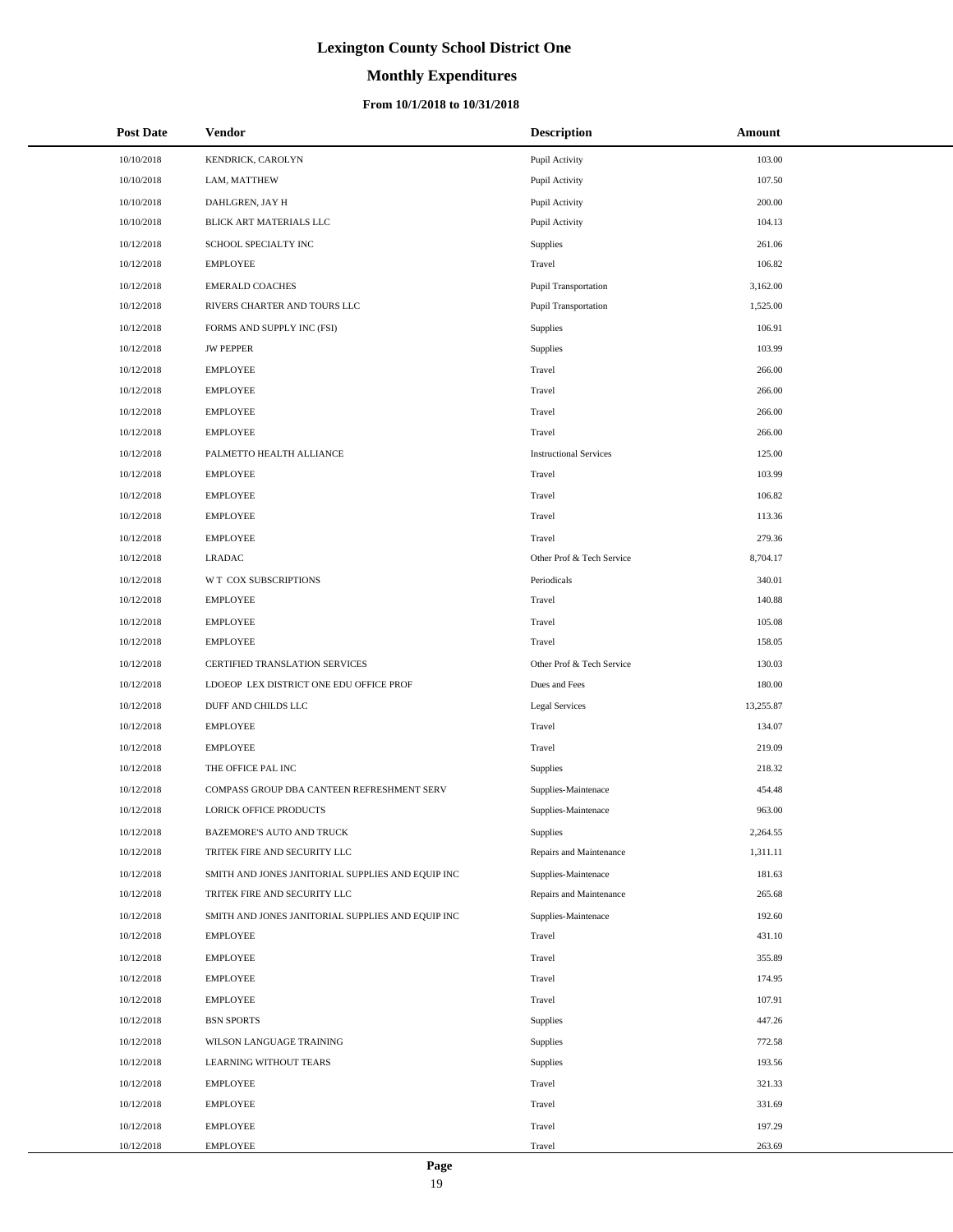# **Monthly Expenditures**

| <b>Post Date</b> | Vendor                                            | <b>Description</b>             | Amount       |
|------------------|---------------------------------------------------|--------------------------------|--------------|
| 10/12/2018       | <b>EMPLOYEE</b>                                   | Travel                         | 263.69       |
| 10/12/2018       | <b>GEIGER CAROLINAS</b>                           | Supplies                       | 229.52       |
| 10/12/2018       | H G REYNOLDS COMPANY INC                          | Building                       | 2,293,431.54 |
| 10/12/2018       | PERFORMANCE HEALTH SUPPLY INC DBA MEDCO SUPPLY    | Supplies                       | 3,040.36     |
| 10/12/2018       | SC DEPARTMENT OF REVENUE (SALES TAX RETURN)       | Supplies                       | 232.36       |
| 10/12/2018       | SCHOOL HEALTH CORP                                | Supplies                       | 4,710.59     |
| 10/12/2018       | JENKINS HANCOCK AND SIDES                         | Building                       | 250.00       |
| 10/12/2018       | JENKINS HANCOCK AND SIDES                         | Building                       | 250.00       |
| 10/12/2018       | JENKINS HANCOCK AND SIDES                         | Building                       | 250.00       |
| 10/12/2018       | JENKINS HANCOCK AND SIDES                         | Building                       | 250.00       |
| 10/12/2018       | <b>EMPLOYEE</b>                                   | Travel                         | 107.91       |
| 10/12/2018       | <b>EMPLOYEE</b>                                   | Travel                         | 255.88       |
| 10/12/2018       | THE OFFICE PAL INC                                | Supplies                       | 181.62       |
| 10/12/2018       | LEXINGTON HIGH SCHOOL                             | Pupil Act-Fee/Collection Refnd | 585.00       |
| 10/12/2018       | SCHOOL SPECIALTY INC                              | Pupil Activity                 | 130.43       |
| 10/12/2018       | <b>LEARNING WITHOUT TEARS</b>                     | Pupil Activity                 | 136.50       |
| 10/12/2018       | FORTS POND ELEMENTARY                             | Pupil Act-Fee/Collection Refnd | 134.60       |
| 10/12/2018       | PALMETTO PROMOTIONS                               | Pupil Activity                 | 321.00       |
| 10/12/2018       | <b>BOORE, WALTER BRENT</b>                        | Pupil Activity                 | 155.70       |
| 10/12/2018       | BRADLEY JR, ALEC                                  | Pupil Activity                 | 119.70       |
| 10/12/2018       | HUGHES, DAVID K                                   | Pupil Activity                 | 125.10       |
| 10/12/2018       | POPE, WYMAN                                       | Pupil Activity                 | 155.70       |
| 10/12/2018       | STUTTS, JAMES ROYCE                               | Pupil Activity                 | 155.70       |
| 10/12/2018       | <b>BSN SPORTS</b>                                 | Pupil Activity                 | 1,679.90     |
| 10/12/2018       | HIRES, CHRYSSANDRA                                | Pupil Activity                 | 103.00       |
| 10/12/2018       | <b>IMAGE INK</b>                                  | Pupil Activity                 | 370.50       |
| 10/12/2018       | <b>GAMEDAY TURF LLC</b>                           | Pupil Activity                 | 2,400.00     |
| 10/12/2018       | <b>BSN SPORTS</b>                                 | Pupil Activity                 | 6,150.10     |
| 10/15/2018       | SCHOOL SPECIALTY INC                              | Supplies                       | 355.34       |
| 10/15/2018       | <b>BG ENTERPRISES</b>                             | Supplies                       | 944.00       |
| 10/15/2018       | SCHOOL SPECIALTY INC                              | Supplies                       | 508.82       |
| 10/15/2018       | <b>BG ENTERPRISES</b>                             | Supplies                       | 537.00       |
| 10/15/2018       | SCHOOL SPECIALTY INC                              | Supplies                       | 200.14       |
| 10/15/2018       | SCHOOL SPECIALTY INC                              | Supplies                       | 487.41       |
| 10/15/2018       | FORMS AND SUPPLY INC (FSI)                        | Supplies                       | 112.14       |
| 10/15/2018       | ACADEMIC SUPPLIER DBA RASIX COMPUTER CENTER INC   | Supplies                       | 174.13       |
| 10/15/2018       | FOLLETT SCHOOL SOLUTIONS INC                      | <b>Library Books</b>           | 527.02       |
| 10/15/2018       | CERTIFIED TRANSLATION SERVICES                    | Other Prof & Tech Service      | 280.02       |
| 10/15/2018       | NASSP(NATIONAL ASSOC OF SECONDARY SCH PRINCIPALS) | Dues and Fees                  | 250.00       |
| 10/15/2018       | <b>ASCD</b>                                       | Dues and Fees                  | 149.00       |
| 10/15/2018       | SOUTHEASTERN PAPER                                | Supplies-Maintenace            | 821.49       |
| 10/15/2018       | CULLUM SERVICES INC                               | Repairs and Maintenance        | 1,950.00     |
| 10/15/2018       | THE OFFICE PAL INC                                | Supplies-Maintenace            | 172.30       |
| 10/15/2018       | CULLUM SERVICES INC                               | Repairs and Maintenance        | 4,792.50     |
| 10/15/2018       | ZINGERS FENCING LLC                               | Repairs and Maintenance        | 775.00       |
| 10/15/2018       | CULLUM SERVICES INC                               | Repairs and Maintenance        | 3,937.50     |
| 10/15/2018       | CULLUM SERVICES INC                               | Repairs and Maintenance        | 360.00       |
| 10/15/2018       | <b>ANIXTER INC</b>                                | Supplies-Maintenace            | 428.00       |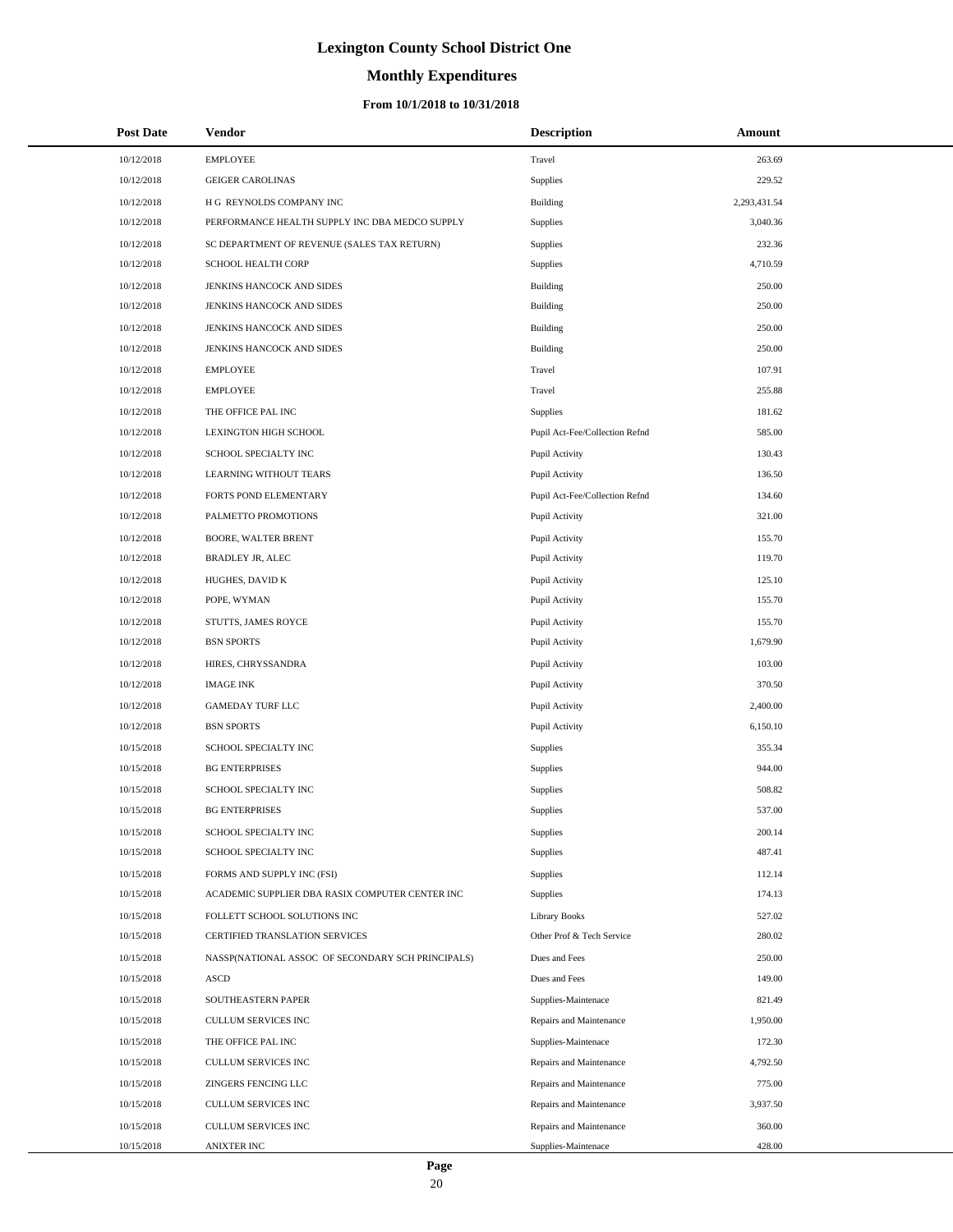# **Monthly Expenditures**

## **From 10/1/2018 to 10/31/2018**

| <b>Post Date</b> | Vendor                                            | <b>Description</b>         | Amount   |
|------------------|---------------------------------------------------|----------------------------|----------|
| 10/15/2018       | <b>CULLUM SERVICES INC</b>                        | Repairs and Maintenance    | 1,379.17 |
| 10/15/2018       | <b>CULLUM SERVICES INC</b>                        | Repairs and Maintenance    | 440.63   |
| 10/15/2018       | CULLUM SERVICES INC                               | Repairs and Maintenance    | 2,730.00 |
| 10/15/2018       | CULLUM SERVICES INC                               | Repairs and Maintenance    | 757.50   |
| 10/15/2018       | CULLUM SERVICES INC                               | Repairs and Maintenance    | 1,372.50 |
| 10/15/2018       | CULLUM SERVICES INC                               | Repairs and Maintenance    | 1,355.63 |
| 10/15/2018       | CULLUM SERVICES INC                               | Repairs and Maintenance    | 1,059.38 |
| 10/15/2018       | CULLUM SERVICES INC                               | Repairs and Maintenance    | 1,331.25 |
| 10/15/2018       | CULLUM SERVICES INC                               | Repairs and Maintenance    | 1,792.50 |
| 10/15/2018       | CULLUM SERVICES INC                               | Repairs and Maintenance    | 3,788.54 |
| 10/15/2018       | SOUTHEASTERN PAPER                                | Supplies-Maintenace        | 434.05   |
| 10/15/2018       | <b>CULLUM SERVICES INC</b>                        | Repairs and Maintenance    | 1,691.25 |
| 10/15/2018       | SMITH AND JONES JANITORIAL SUPPLIES AND EQUIP INC | Supplies-Maintenace        | 326.35   |
| 10/15/2018       | <b>CULLUM SERVICES INC</b>                        | Repairs and Maintenance    | 1,537.50 |
| 10/15/2018       | CULLUM SERVICES INC                               | Repairs and Maintenance    | 1,149.38 |
| 10/15/2018       | CULLUM SERVICES INC                               | Repairs and Maintenance    | 3,759.33 |
| 10/15/2018       | CULLUM SERVICES INC                               | Repairs and Maintenance    | 2,148.76 |
| 10/15/2018       | CULLUM SERVICES INC                               | Repairs and Maintenance    | 1,515.00 |
| 10/15/2018       | ASSET TECHNOLOGIES LLC                            | Supplies-Maintenace        | 2,234.35 |
| 10/15/2018       | SC DEPARTMENT OF REVENUE (SALES TAX RETURN)       | Supplies-Maintenace        | 154.60   |
| 10/15/2018       | SMITH AND JONES JANITORIAL SUPPLIES AND EQUIP INC | Supplies-Maintenace        | 788.05   |
| 10/15/2018       | <b>CULLUM SERVICES INC</b>                        | Repairs and Maintenance    | 1,376.25 |
| 10/15/2018       | SOUTHEASTERN PAPER                                | Supplies-Maintenace        | 381.19   |
| 10/15/2018       | CULLUM SERVICES INC                               | Repairs and Maintenance    | 1,530.00 |
| 10/15/2018       | CULLUM SERVICES INC                               | Repairs and Maintenance    | 1,205.60 |
| 10/15/2018       | CULLUM SERVICES INC                               | Repairs and Maintenance    | 1,276.88 |
| 10/15/2018       | CULLUM SERVICES INC                               | Repairs and Maintenance    | 620.62   |
| 10/15/2018       | CULLUM SERVICES INC                               | Repairs and Maintenance    | 2.371.88 |
| 10/15/2018       | <b>CULLUM SERVICES INC</b>                        | Repairs and Maintenance    | 1,453.12 |
| 10/15/2018       | REBEL YELL INC                                    | Supplies-Maintenace        | 224.70   |
| 10/15/2018       | SMITH AND JONES JANITORIAL SUPPLIES AND EQUIP INC | Supplies-Maintenace        | 357.38   |
| 10/15/2018       | <b>CULLUM SERVICES INC</b>                        | Repairs and Maintenance    | 2,437.50 |
| 10/15/2018       | SMITH AND JONES JANITORIAL SUPPLIES AND EQUIP INC | Supplies-Maintenace        | 532.00   |
| 10/15/2018       | <b>CULLUM SERVICES INC</b>                        | Repairs and Maintenance    | 5,887.50 |
| 10/15/2018       | <b>ANIXTER INC</b>                                | Supplies-Maintenace        | 428.00   |
| 10/15/2018       | CULLUM SERVICES INC                               | Repairs and Maintenance    | 1,453.13 |
| 10/15/2018       | <b>APPLE INC</b>                                  | <b>Technology Supplies</b> | 1,068.93 |
| 10/15/2018       | APPLE INC                                         | <b>Technology Supplies</b> | 1,068.93 |
| 10/15/2018       | <b>APPLE INC</b>                                  | <b>Technology Supplies</b> | 1,068.93 |
| 10/15/2018       | APPLE INC                                         | <b>Technology Supplies</b> | 1,068.93 |
| 10/15/2018       | APPLE INC                                         | <b>Technology Supplies</b> | 1,068.93 |
| 10/15/2018       | APPLE INC                                         | <b>Technology Supplies</b> | 1,068.93 |
| 10/15/2018       | <b>CAMCOR</b>                                     | <b>Technology Supplies</b> | 331.08   |
| 10/15/2018       | CSC(COMMUNICATIONS SUPPLY CORP)                   | <b>Technology Supplies</b> | 249.31   |
| 10/15/2018       | <b>APPLE INC</b>                                  | <b>Technology Supplies</b> | 1,068.93 |
| 10/15/2018       | APPLE INC                                         | <b>Technology Supplies</b> | 1,068.93 |
| 10/15/2018       | <b>APPLE INC</b>                                  | <b>Technology Supplies</b> | 1,068.93 |
| 10/15/2018       | APPLE INC                                         | <b>Technology Supplies</b> | 1,068.93 |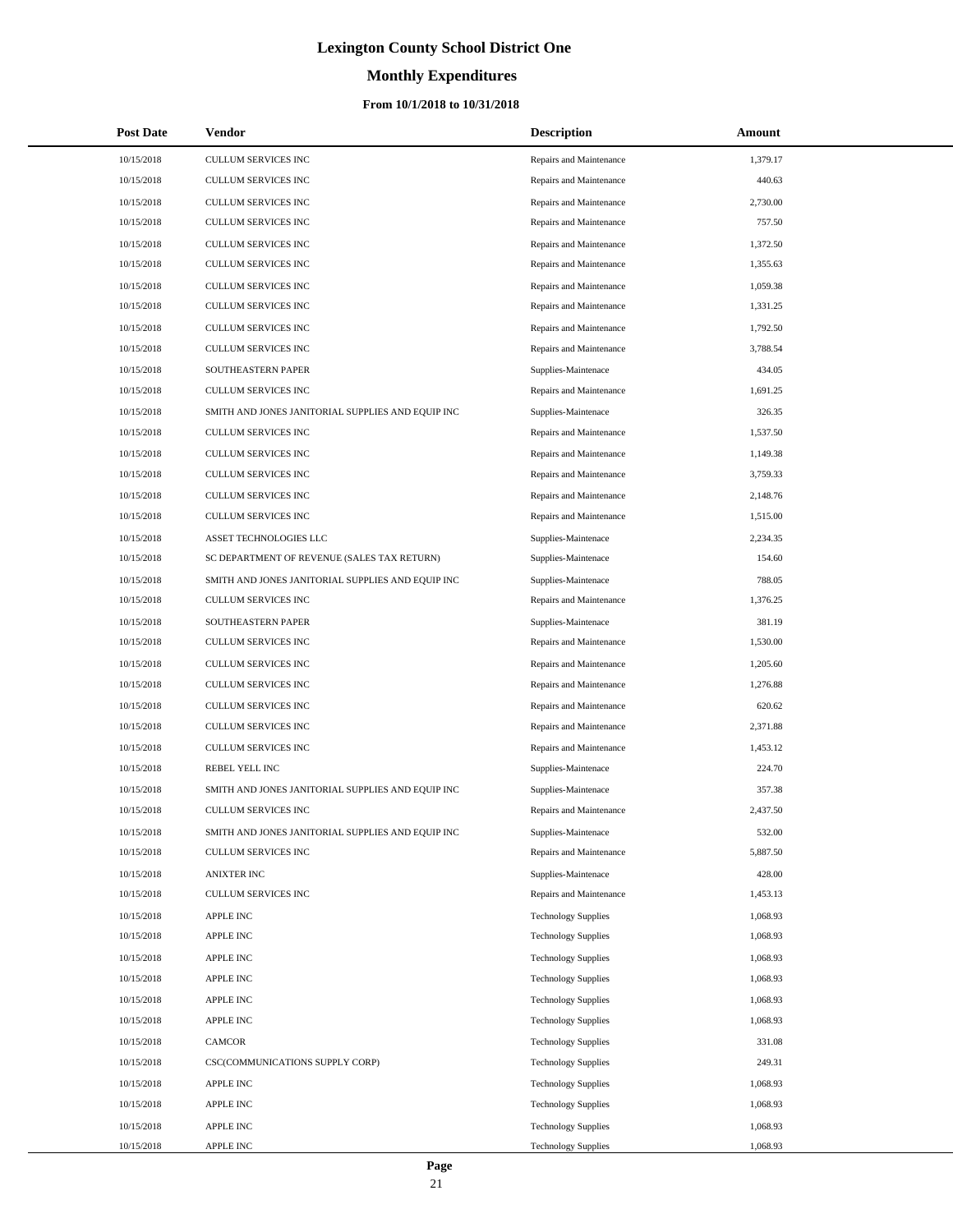# **Monthly Expenditures**

## **From 10/1/2018 to 10/31/2018**

| <b>Post Date</b> | Vendor                                      | <b>Description</b>         | Amount    |
|------------------|---------------------------------------------|----------------------------|-----------|
| 10/15/2018       | APPLE INC                                   | <b>Technology Supplies</b> | 1,068.93  |
| 10/15/2018       | FORMS AND SUPPLY INC (FSI)                  | Supplies                   | 466.51    |
| 10/15/2018       | SCHOOL SPECIALTY INC                        | Supplies                   | 116.05    |
| 10/15/2018       | <b>EMPLOYEE</b>                             | Supplies                   | 108.68    |
| 10/15/2018       | <b>HEINEMANN</b>                            | Supplies                   | 21,580.65 |
| 10/15/2018       | SC DEPARTMENT OF REVENUE (SALES TAX RETURN) | Supplies                   | 118.35    |
| 10/15/2018       | DAVIS FRAWLEY ATTORNEYS AT LAW              | <b>Legal Services</b>      | 500.00    |
| 10/15/2018       | AOS SPECIALTY CONTRACTORS INC               | Building                   | 7,053.80  |
| 10/15/2018       | AOS SPECIALTY CONTRACTORS INC               | Building                   | 6,633.35  |
| 10/15/2018       | AOS SPECIALTY CONTRACTORS INC               | Building                   | 7,574.90  |
| 10/15/2018       | AOS SPECIALTY CONTRACTORS INC               | Building                   | 43,471.10 |
| 10/15/2018       | MCCARTER MECHANICAL INC                     | Building                   | 3,503.82  |
| 10/15/2018       | AOS SPECIALTY CONTRACTORS INC               | Building                   | 20,771.21 |
| 10/15/2018       | TRIDENT BEVERAGE INC                        | Food                       | 918.00    |
| 10/15/2018       | HERSHEYS ICE CREAM                          | Food                       | 158.40    |
| 10/15/2018       | <b>EMPLOYEE</b>                             | Supplies                   | 158.14    |
| 10/15/2018       | HERSHEYS ICE CREAM                          | Food                       | 296.16    |
| 10/15/2018       | TRIDENT BEVERAGE INC                        | Food                       | 204.00    |
| 10/15/2018       | TRIDENT BEVERAGE INC                        | Food                       | 816.00    |
| 10/15/2018       | SMARTPHONE MEDIC LLC                        | Pupil Activity             | 796.00    |
| 10/15/2018       | SMARTPHONE MEDIC LLC                        | Pupil Activity             | 347.00    |
| 10/15/2018       | SMARTPHONE MEDIC LLC                        | Pupil Activity             | 297.00    |
| 10/15/2018       | SMARTPHONE MEDIC LLC                        | Pupil Activity             | 597.00    |
| 10/15/2018       | SMARTPHONE MEDIC LLC                        | Pupil Activity             | 995.00    |
| 10/15/2018       | SMARTPHONE MEDIC LLC                        | Pupil Activity             | 198.00    |
| 10/15/2018       | SMARTPHONE MEDIC LLC                        | Pupil Activity             | 597.00    |
| 10/15/2018       | SMARTPHONE MEDIC LLC                        | Pupil Activity             | 1,498.00  |
| 10/15/2018       | SMARTPHONE MEDIC LLC                        | Pupil Activity             | 995.00    |
| 10/15/2018       | THE READING WAREHOUSE INC                   | Pupil Activity             | 514.05    |
| 10/15/2018       | DELL COMPUTERS                              | Pupil Activity             | 648.41    |
| 10/15/2018       | <b>BG ENTERPRISES</b>                       | Pupil Activity             | 1,842.50  |
| 10/15/2018       | <b>BSN SPORTS</b>                           | Pupil Activity             | 283.55    |
| 10/15/2018       | SC DEPARTMENT OF EDUCATION                  | Pupil Activity             | 583.17    |
| 10/15/2018       | THE READING WAREHOUSE INC                   | Pupil Activity             | 312.90    |
| 10/15/2018       | CAULDER, CHARLES DANNY                      | Pupil Activity             | 126.90    |
| 10/15/2018       | HAMILTON, JERMAINE COREY                    | Pupil Activity             | 146.70    |
| 10/15/2018       | JOHNSON, TODD A                             | Pupil Activity             | 158.40    |
| 10/15/2018       | MCHUGH, RONALD GEORGE                       | Pupil Activity             | 108.00    |
| 10/15/2018       | STILES, JAMES MACK                          | Pupil Activity             | 110.70    |
| 10/15/2018       | <b>BURKHART, FRANK</b>                      | Pupil Activity             | 128.30    |
| 10/15/2018       | LAM, MATTHEW                                | Pupil Activity             | 108.50    |
| 10/15/2018       | MITCHELL, GEORGE                            | Pupil Activity             | 121.10    |
| 10/15/2018       | PARROTT, RONALD D                           | Pupil Activity             | 124.70    |
| 10/15/2018       | <b>BSN SPORTS</b>                           | Pupil Activity             | 417.24    |
| 10/15/2018       | RICHLAND NORTHEAST HIGH SCHOOL              | Pupil Activity             | 325.00    |
| 10/15/2018       | SOUTHERN SPECIAL TEES LLC                   | Pupil Activity             | 616.32    |
| 10/15/2018       | SORINEX EXERCISE EQUIPMENT                  | Pupil Activity             | 1,242.27  |
| 10/15/2018       | SC BASEBALL COACHES ASSOCIATION             | Pupil Activity             | 250.00    |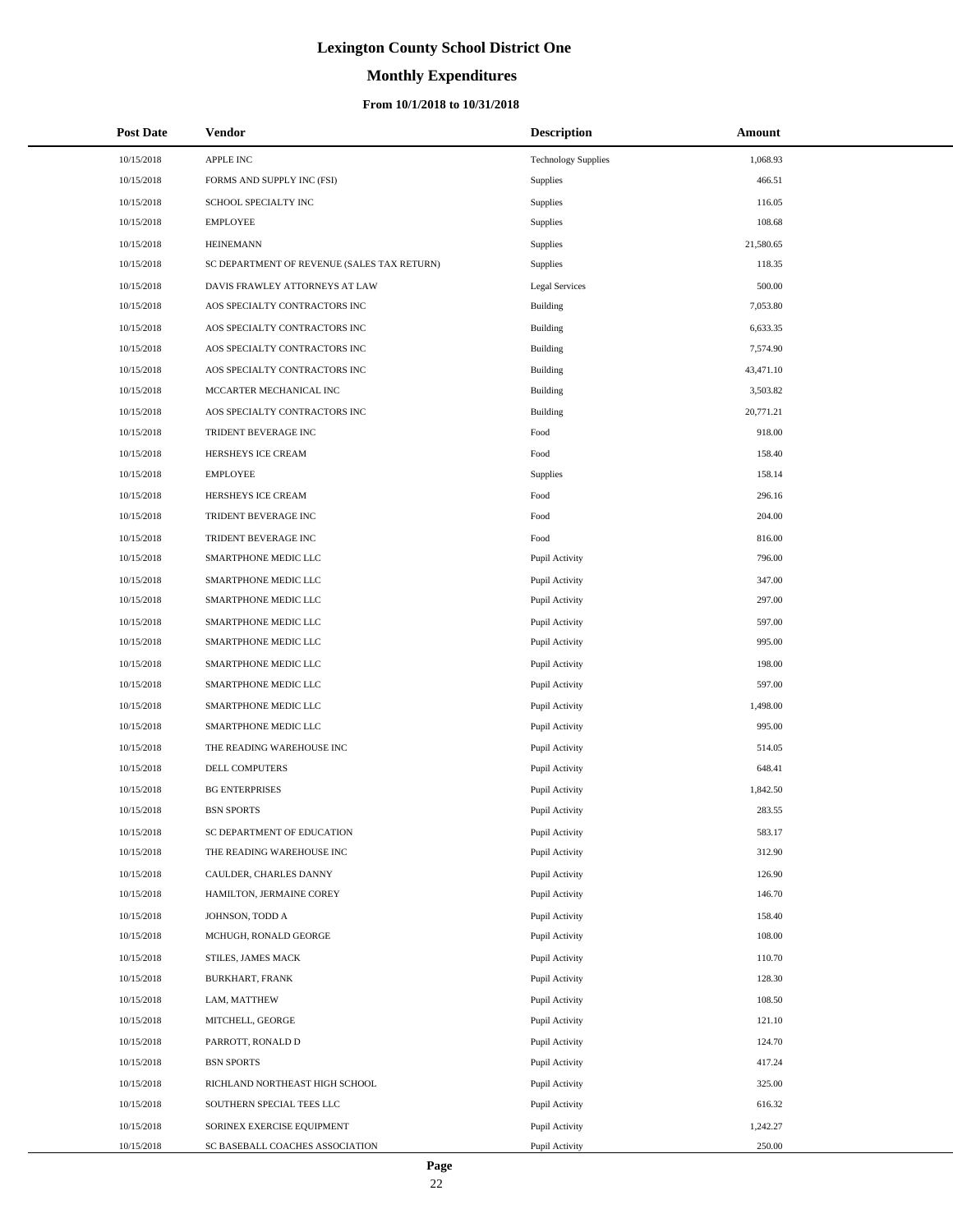# **Monthly Expenditures**

## **From 10/1/2018 to 10/31/2018**

| <b>Post Date</b> | Vendor                                            | <b>Description</b>         | Amount    |
|------------------|---------------------------------------------------|----------------------------|-----------|
| 10/15/2018       | MODERN TURF INC                                   | Pupil Activity             | 2,762.00  |
| 10/15/2018       | SORINEX EXERCISE EQUIPMENT                        | Pupil Activity             | 690.15    |
| 10/15/2018       | MSC INDUSTRIAL SUPPLY CO                          | Supplies                   | 370.60    |
| 10/16/2018       | SCHOOL SPECIALTY INC                              | Supplies                   | 368.39    |
| 10/16/2018       | SCHOOL SPECIALTY INC                              | Supplies                   | 177.73    |
| 10/16/2018       | HOUGHTON MIFFLIN HARCOURT PUBLISHING CO           | Supplies                   | 310.30    |
| 10/16/2018       | <b>HIGHWATER CLAYS</b>                            | Supplies                   | 105.68    |
| 10/16/2018       | <b>SCHOLASTIC INC</b>                             | Supplies                   | 212.25    |
| 10/16/2018       | SCHOOL SPECIALTY INC                              | Supplies                   | 125.30    |
| 10/16/2018       | ACADEMIC SUPPLIER DBA RASIX COMPUTER CENTER INC   | Supplies                   | 2,025.83  |
| 10/16/2018       | SCHOOL SPECIALTY INC                              | Supplies                   | 513.16    |
| 10/16/2018       | FORMS AND SUPPLY INC (FSI)                        | Supplies                   | 121.53    |
| 10/16/2018       | NUIDEA SCHOOL SUPPLY CO                           | Supplies                   | 378.46    |
| 10/16/2018       | THE OFFICE PAL INC                                | Supplies                   | 1,913.46  |
| 10/16/2018       | HYATT PLACE GREENVILLE HAYWOOD                    | Travel                     | 356.16    |
| 10/16/2018       | DISCOUNT MAGAZINE SUBSCRIPTION SERVICE INC        | Periodicals                | 102.99    |
| 10/16/2018       | SWANK MOVIE LICENSING USA                         | Software Renewal/Agreemen  | 583.00    |
| 10/16/2018       | BOUND TO STAY BOUND BOOKS INC                     | <b>Library Books</b>       | 757.15    |
| 10/16/2018       | HP INC                                            | <b>Technology Supplies</b> | 287.83    |
| 10/16/2018       | AMERICAN WELDING SOCIETY                          | Dues and Fees              | 264.00    |
| 10/16/2018       | <b>WW GRAINGER</b>                                | Repairs and Maintenance    | 226.23    |
| 10/16/2018       | SOUTHEASTERN PAPER                                | Supplies-Maintenace        | 1,682.55  |
| 10/16/2018       | <b>SUPPLY WORKS</b>                               | Supplies-Maintenace        | 144.41    |
| 10/16/2018       | <b>WW GRAINGER</b>                                | Supplies-Maintenace        | 426.93    |
| 10/16/2018       | SOUTHEASTERN PAPER                                | Supplies-Maintenace        | 513.33    |
| 10/16/2018       | SOUTHEASTERN PAPER                                | Supplies-Maintenace        | 333.84    |
| 10/16/2018       | SOUTHEASTERN PAPER                                | Supplies-Maintenace        | 534.14    |
| 10/16/2018       | <b>SUPPLY WORKS</b>                               | Supplies-Maintenace        | 496.27    |
| 10/16/2018       | <b>WW GRAINGER</b>                                | Supplies-Maintenace        | 635.24    |
| 10/16/2018       | SMITH AND JONES JANITORIAL SUPPLIES AND EQUIP INC | Supplies-Maintenace        | 181.63    |
| 10/16/2018       | SOUTHEASTERN PAPER                                | Supplies-Maintenace        | 1,068.29  |
| 10/16/2018       | <b>WW GRAINGER</b>                                | Supplies-Maintenace        | 257.95    |
| 10/16/2018       | SOUTHEASTERN PAPER                                | Supplies-Maintenace        | 1,082.30  |
| 10/16/2018       | CDWG ACCT 305089                                  | Software Renewal/Agreemen  | 61,425.00 |
| 10/16/2018       | SC DEPARTMENT OF REVENUE (SALES TAX RETURN)       | Software Renewal/Agreemen  | 4,165.00  |
| 10/16/2018       | <b>APPLE INC</b>                                  | <b>Technology Supplies</b> | 406.60    |
| 10/16/2018       | <b>APPLE INC</b>                                  | <b>Technology Supplies</b> | 406.60    |
| 10/16/2018       | <b>BOOKSOURCE</b>                                 | Supplies                   | 254.80    |
| 10/16/2018       | PRESENTATION SYSTEMS SOUTH INC                    | Supplies                   | 684.81    |
| 10/16/2018       | RESOURCES FOR READING                             | Supplies                   | 1,424.50  |
| 10/16/2018       | SCHOOL SPECIALTY INC                              | Supplies                   | 1,552.88  |
| 10/16/2018       | SCHOOL SPECIALTY INC                              | Supplies                   | 201.15    |
| 10/16/2018       | CAROLINA BIOLOGICAL SUPPLY CO                     | Supplies                   | 178.05    |
| 10/16/2018       | DELTA EDUCATION SCHOOL SPECIALITY                 | Supplies                   | 380.58    |
| 10/16/2018       | FREY SCIENTIFIC                                   | Supplies                   | 104.84    |
| 10/16/2018       | WARDS NATURAL SCIENCE EST LLC                     | Supplies                   | 104.77    |
| 10/16/2018       | FORMS AND SUPPLY INC (FSI)                        | Supplies                   | 131.97    |
| 10/16/2018       | MUSIC AND ARTS CENTER                             | Supplies                   | 1,175.93  |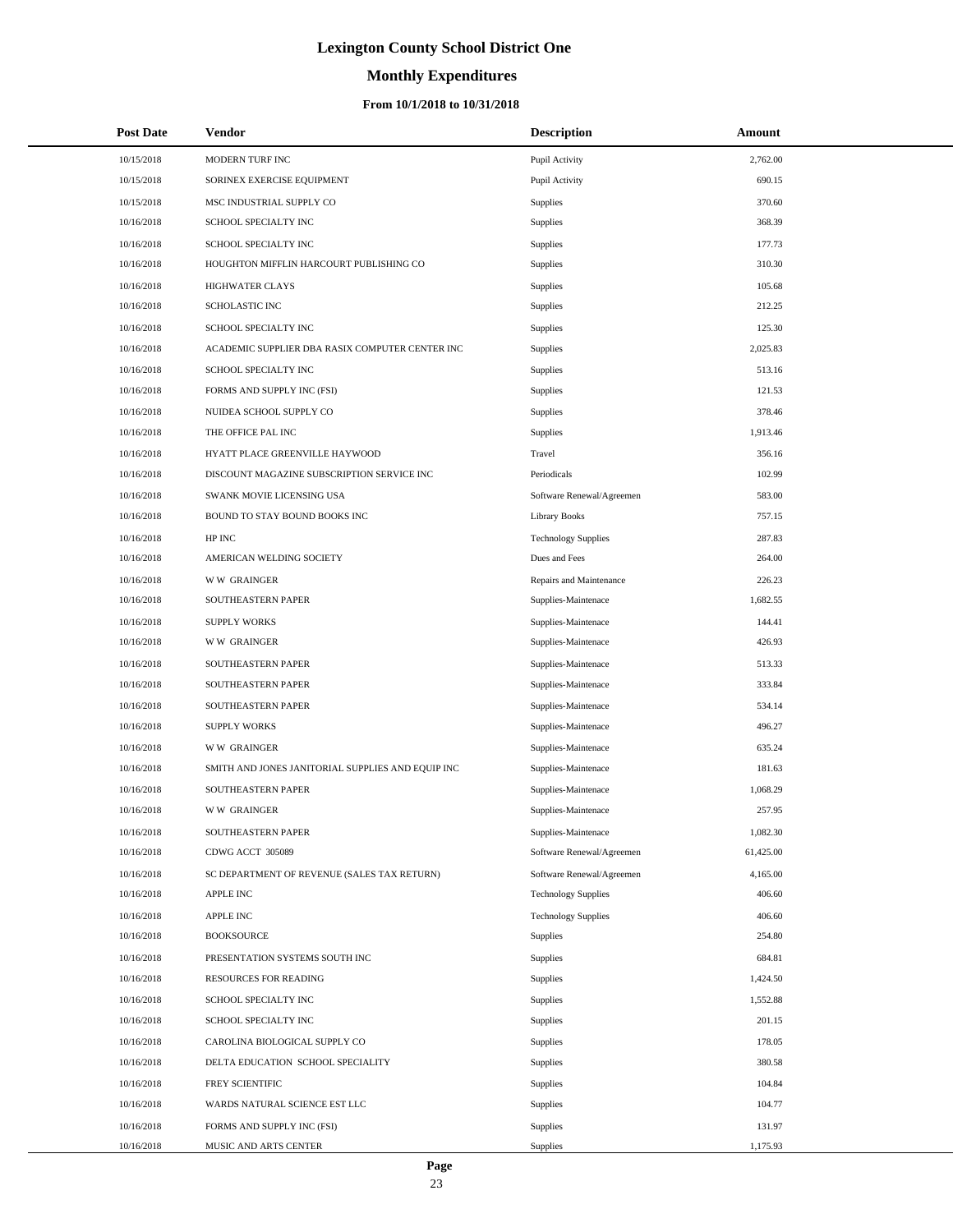# **Monthly Expenditures**

## **From 10/1/2018 to 10/31/2018**

| <b>Post Date</b> | Vendor                                   | <b>Description</b>             | Amount    |
|------------------|------------------------------------------|--------------------------------|-----------|
| 10/16/2018       | PALMETTO STRINGS                         | Supplies                       | 14,648.30 |
| 10/16/2018       | EARTHGRAINS BAKING COMPANIES INC         | <b>Bread</b>                   | 338.50    |
| 10/16/2018       | BORDEN DAIRY CO OF SC LLC                | Milk                           | 797.08    |
| 10/16/2018       | BORDEN DAIRY CO OF SC LLC                | Milk                           | 940.38    |
| 10/16/2018       | BORDEN DAIRY CO OF SC LLC                | Milk                           | 712.80    |
| 10/16/2018       | BORDEN DAIRY CO OF SC LLC                | Milk                           | 1,467.12  |
| 10/16/2018       | BORDEN DAIRY CO OF SC LLC                | Milk                           | 644.10    |
| 10/16/2018       | BORDEN DAIRY CO OF SC LLC                | Milk                           | 1,483.70  |
| 10/16/2018       | BORDEN DAIRY CO OF SC LLC                | Milk                           | 762.96    |
| 10/16/2018       | BORDEN DAIRY CO OF SC LLC                | Milk                           | 1,076.92  |
| 10/16/2018       | BORDEN DAIRY CO OF SC LLC                | Milk                           | 1,709.07  |
| 10/16/2018       | BORDEN DAIRY CO OF SC LLC                | Milk                           | 1,064.48  |
| 10/16/2018       | EARTHGRAINS BAKING COMPANIES INC         | <b>Bread</b>                   | 116.90    |
| 10/16/2018       | BORDEN DAIRY CO OF SC LLC                | Milk                           | 1,305.48  |
| 10/16/2018       | BORDEN DAIRY CO OF SC LLC                | Milk                           | 839.54    |
| 10/16/2018       | EARTHGRAINS BAKING COMPANIES INC         | <b>Bread</b>                   | 132.30    |
| 10/16/2018       | BORDEN DAIRY CO OF SC LLC                | Milk                           | 1,214.14  |
| 10/16/2018       | BORDEN DAIRY CO OF SC LLC                | Milk                           | 1,163.12  |
| 10/16/2018       | BORDEN DAIRY CO OF SC LLC                | Milk                           | 658.07    |
| 10/16/2018       | BORDEN DAIRY CO OF SC LLC                | Milk                           | 326.68    |
| 10/16/2018       | BORDEN DAIRY CO OF SC LLC                | Milk                           | 494.86    |
| 10/16/2018       | BORDEN DAIRY CO OF SC LLC                | Milk                           | 1,436.66  |
| 10/16/2018       | BORDEN DAIRY CO OF SC LLC                | Milk                           | 559.85    |
| 10/16/2018       | BORDEN DAIRY CO OF SC LLC                | Milk                           | 856.35    |
| 10/16/2018       | EARTHGRAINS BAKING COMPANIES INC         | <b>Bread</b>                   | 200.60    |
| 10/16/2018       | BORDEN DAIRY CO OF SC LLC                | Milk                           | 1,461.05  |
| 10/16/2018       | BORDEN DAIRY CO OF SC LLC                | Milk                           | 1,134.16  |
| 10/16/2018       | BORDEN DAIRY CO OF SC LLC                | Milk                           | 924.60    |
| 10/16/2018       | BORDEN DAIRY CO OF SC LLC                | Milk                           | 708.71    |
| 10/16/2018       | BORDEN DAIRY CO OF SC LLC                | Milk                           | 609.78    |
| 10/16/2018       | BORDEN DAIRY CO OF SC LLC                | Milk                           | 485.43    |
| 10/16/2018       | EARTHGRAINS BAKING COMPANIES INC         | <b>Bread</b>                   | 101.75    |
| 10/16/2018       | BORDEN DAIRY CO OF SC LLC                | Milk                           | 528.10    |
| 10/16/2018       | EARTHGRAINS BAKING COMPANIES INC         | <b>Bread</b>                   | 292.60    |
| 10/16/2018       | BORDEN DAIRY CO OF SC LLC                | Milk                           | 999.04    |
| 10/16/2018       | BORDEN DAIRY CO OF SC LLC                | Milk                           | 578.78    |
| 10/16/2018       | MUSICAL INNOVATIONS                      | Pupil Activity                 | 154.08    |
| 10/16/2018       | MUSICIAN SUPPLY                          | Pupil Activity                 | 588.95    |
| 10/16/2018       | SOUTHEASTERN PERFORMANCE APPAREL         | Pupil Activity                 | 1,265.00  |
| 10/16/2018       | KENDALL HUNT PUBLISHING CO               | Pupil Activity                 | 1,088.72  |
| 10/16/2018       | MEADOW GLEN ELEMENTARY                   | Pupil Act-Fee/Collection Refnd | 344.39    |
| 10/16/2018       | LAKESHORE LEARNING MATERIALS             | Pupil Activity                 | 121.93    |
| 10/16/2018       | PRESENTATION SYSTEMS SOUTH INC           | Pupil Activity                 | 1,631.65  |
| 10/16/2018       | <b>LEARNING A-Z</b>                      | Pupil Activity                 | 705.88    |
| 10/16/2018       | <b>BG ENTERPRISES</b>                    | Pupil Activity                 | 2,365.00  |
| 10/16/2018       | MEADOW GLEN ELEMENTARY                   | Pupil Activity                 | 113.18    |
| 10/16/2018       | MUSICIAN SUPPLY                          | Pupil Activity                 | 1,000.00  |
| 10/16/2018       | HENRY SCHEIN INC MEDICAL SPECIAL MARKETS | Pupil Activity                 | 451.48    |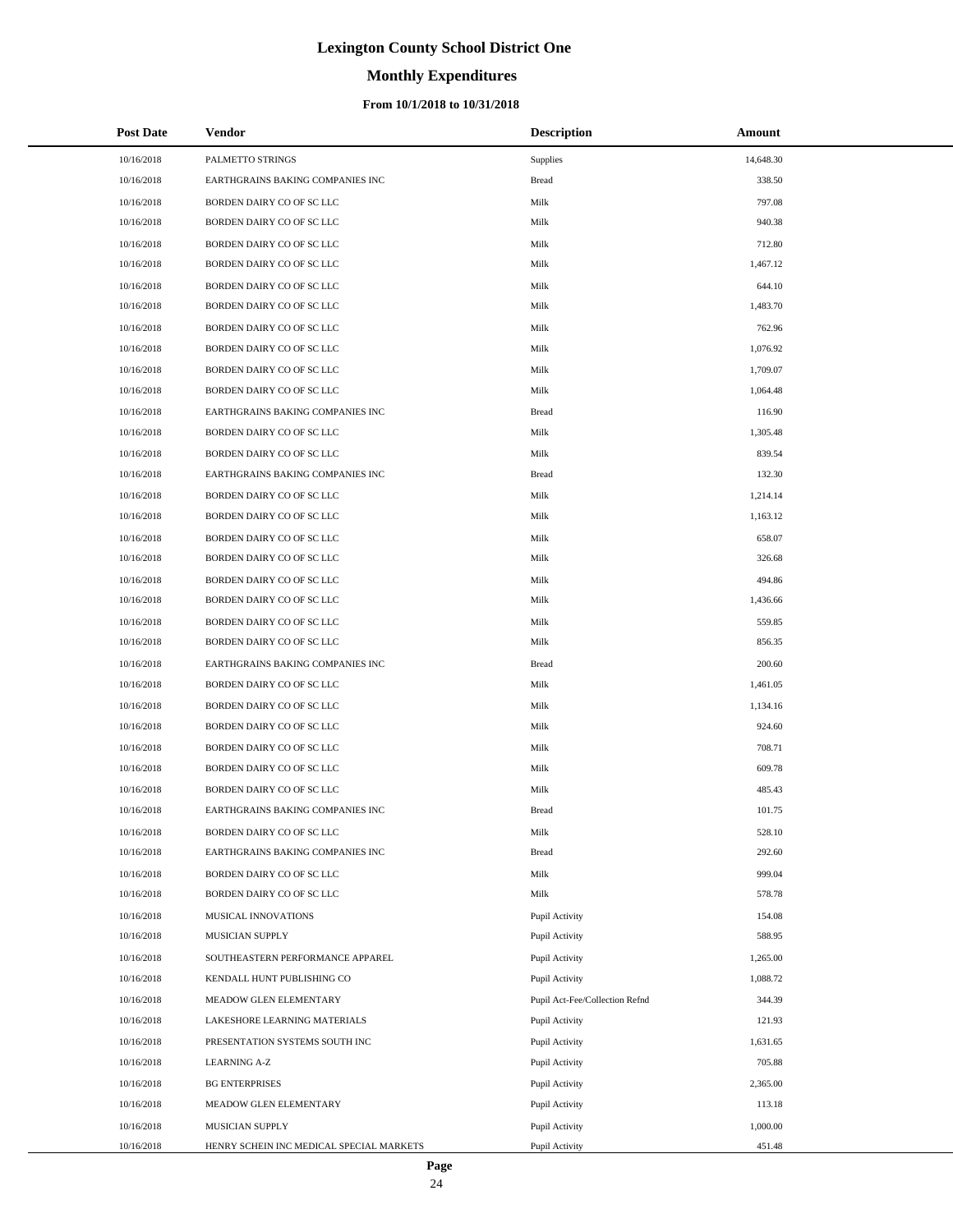# **Monthly Expenditures**

## **From 10/1/2018 to 10/31/2018**

| <b>Post Date</b> | Vendor                                          | <b>Description</b>         | Amount    |  |
|------------------|-------------------------------------------------|----------------------------|-----------|--|
| 10/16/2018       | PIONEER MANUFACTURING CO                        | Pupil Activity             | 647.34    |  |
| 10/16/2018       | T AND T SPORTS                                  | Pupil Activity             | 787.52    |  |
| 10/16/2018       | TEAM CONNECTION INC                             | Pupil Activity             | 1,245.65  |  |
| 10/17/2018       | ACADEMIC SUPPLIER DBA RASIX COMPUTER CENTER INC | Supplies                   | 207.94    |  |
| 10/17/2018       | CDWG ACCT 305089                                | Software Renewal/Agreemen  | 802.50    |  |
| 10/17/2018       | DELL COMPUTERS                                  | <b>Technology Supplies</b> | 8,795.39  |  |
| 10/17/2018       | ACT CUSTOMER SERVICES (68)                      | Other Prof & Tech Service  | 326.35    |  |
| 10/17/2018       | LONE STAR PERCUSSION                            | Supplies                   | 299.00    |  |
| 10/17/2018       | RAPTOR TECHNOLOGIES LLC                         | Supplies                   | 200.00    |  |
| 10/17/2018       | <b>BAND TODAY LLC</b>                           | Supplies                   | 107.87    |  |
| 10/17/2018       | POLLOCK COMPANY                                 | Supplies                   | 214.00    |  |
| 10/17/2018       | ACADEMIC SUPPLIER DBA RASIX COMPUTER CENTER INC | Supplies                   | 369.04    |  |
| 10/17/2018       | ALGY COSTUMES AND UNIFORMS                      | Supplies                   | 446.95    |  |
| 10/17/2018       | SOUTHEASTERN SPEECH AND LANGUAGE SERVICES LLC   | Other Prof & Tech Service  | 5,566.25  |  |
| 10/17/2018       | <b>SHAR PRODUCTS</b>                            | Supplies                   | 350.00    |  |
| 10/17/2018       | DEMCO INC                                       | Supplies                   | 324.66    |  |
| 10/17/2018       | FOLLETT SCHOOL SOLUTIONS INC                    | Supplies                   | 299.96    |  |
| 10/17/2018       | CERTIFIED TRANSLATION SERVICES                  | Other Prof & Tech Service  | 130.00    |  |
| 10/17/2018       | <b>EMPLOYEE</b>                                 | Travel-Teacher Staff Dev   | 500.00    |  |
| 10/17/2018       | DATA MANAGEMENT INC                             | Other Prof & Tech Service  | 225.00    |  |
| 10/17/2018       | SCE&G                                           | <b>Public Utilities</b>    | 356.56    |  |
| 10/17/2018       | <b>SCE&amp;G</b>                                | <b>Public Utilities</b>    | 867.37    |  |
| 10/17/2018       | GATEWAY SUPPLY CO INC                           | Supplies-Maintenace        | 167.83    |  |
| 10/17/2018       | SCE&G                                           | <b>Public Utilities</b>    | 695.92    |  |
| 10/17/2018       | SCE&G                                           | <b>Public Utilities</b>    | 14,262.35 |  |
| 10/17/2018       | CULLUM SERVICES INC                             | Repairs and Maintenance    | 486.00    |  |
| 10/17/2018       | MASTERCRAFT RENOVATION SYSTEMS LLC              | Supplies-Maintenace        | 598.13    |  |
| 10/17/2018       | SCE&G                                           | <b>Public Utilities</b>    | 11,238.54 |  |
| 10/17/2018       | <b>CULLUM SERVICES INC</b>                      | Repairs and Maintenance    | 1,628.53  |  |
| 10/17/2018       | SCE&G                                           | <b>Public Utilities</b>    | 28,836.02 |  |
| 10/17/2018       | SCE&G                                           | <b>Public Utilities</b>    | 13,293.62 |  |
| 10/17/2018       | <b>CULLUM SERVICES INC</b>                      | Repairs and Maintenance    | 1.476.55  |  |
| 10/17/2018       | CULLUM SERVICES INC                             | Repairs and Maintenance    | 1,032.82  |  |
| 10/17/2018       | GATEWAY SUPPLY CO INC                           | Supplies-Maintenace        | 1,073.30  |  |
| 10/17/2018       | SCE&G                                           | <b>Public Utilities</b>    | 11,291.81 |  |
| 10/17/2018       | SCE&G                                           | <b>Public Utilities</b>    | 10,649.75 |  |
| 10/17/2018       | CULLUM SERVICES INC                             | Repairs and Maintenance    | 305.34    |  |
| 10/17/2018       | SCE&G                                           | <b>Public Utilities</b>    | 47,041.27 |  |
| 10/17/2018       | CULLUM SERVICES INC                             | Repairs and Maintenance    | 4,178.76  |  |
| 10/17/2018       | <b>SCE&amp;G</b>                                | <b>Public Utilities</b>    | 10,713.92 |  |
| 10/17/2018       | <b>SUPPLY WORKS</b>                             | Supplies-Maintenace        | 392.09    |  |
| 10/17/2018       | SCE&G                                           | <b>Public Utilities</b>    | 15,168.92 |  |
| 10/17/2018       | A Z LAWN MOWER PARTS                            | Supplies-Maintenace        | 883.39    |  |
| 10/17/2018       | PALMETTO PROPANE                                | Energy                     | 367.57    |  |
| 10/17/2018       | SCE&G                                           | <b>Public Utilities</b>    | 17,937.81 |  |
| 10/17/2018       | SCE&G                                           | <b>Public Utilities</b>    | 10,379.25 |  |
| 10/17/2018       | SCE&G                                           | <b>Public Utilities</b>    | 3,163.91  |  |
| 10/17/2018       | GATEWAY SUPPLY CO INC                           | Supplies-Maintenace        | 493.26    |  |

 $\overline{a}$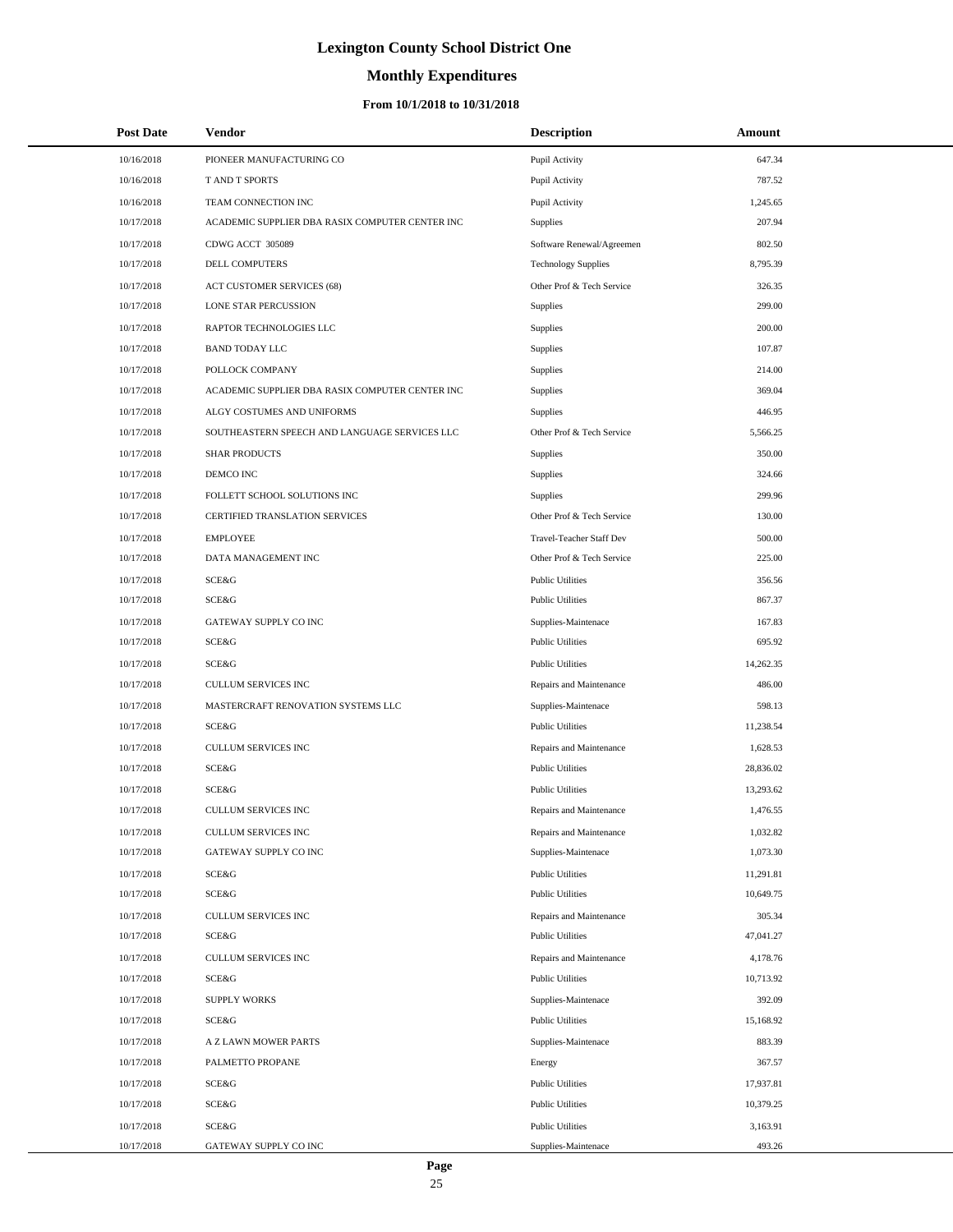# **Monthly Expenditures**

| <b>Post Date</b> | <b>Vendor</b>                                     | <b>Description</b>            | Amount     |
|------------------|---------------------------------------------------|-------------------------------|------------|
| 10/17/2018       | MIDCAROLINA ELEC COOP INC                         | <b>Public Utilities</b>       | 30,516.00  |
| 10/17/2018       | A Z LAWN MOWER PARTS                              | Supplies-Maintenace           | 1,719.50   |
| 10/17/2018       | GATEWAY SUPPLY CO INC                             | Supplies-Maintenace           | 1,727.69   |
| 10/17/2018       | REBEL YELL INC                                    | Supplies-Maintenace           | 224.70     |
| 10/17/2018       | <b>CULLUM SERVICES INC</b>                        | Repairs and Maintenance       | 897.48     |
| 10/17/2018       | SCE&G                                             | <b>Public Utilities</b>       | 18,206.96  |
| 10/17/2018       | SCE&G                                             | <b>Public Utilities</b>       | 13,218.06  |
| 10/17/2018       | GATEWAY SUPPLY CO INC                             | Supplies-Maintenace           | 204.93     |
| 10/17/2018       | SCE&G                                             | <b>Public Utilities</b>       | 10,411.48  |
| 10/17/2018       | <b>CULLUM SERVICES INC</b>                        | Repairs and Maintenance       | 1,054.43   |
| 10/17/2018       | SCE&G                                             | <b>Public Utilities</b>       | 14,492.98  |
| 10/17/2018       | SCE&G                                             | <b>Public Utilities</b>       | 23,109.37  |
| 10/17/2018       | <b>SUPPLY WORKS</b>                               | Supplies-Maintenace           | 200.30     |
| 10/17/2018       | SCE&G                                             | <b>Public Utilities</b>       | 70,347.56  |
| 10/17/2018       | SMITH AND JONES JANITORIAL SUPPLIES AND EQUIP INC | Supplies-Maintenace           | 106.57     |
| 10/17/2018       | SOUTHEASTERN PAPER                                | Supplies-Maintenace           | 763.98     |
| 10/17/2018       | <b>WW GRAINGER</b>                                | Supplies-Maintenace           | 537.14     |
| 10/17/2018       | SCE&G                                             | <b>Public Utilities</b>       | 14,171.43  |
| 10/17/2018       | A Z LAWN MOWER PARTS                              | Supplies-Maintenace           | 883.39     |
| 10/17/2018       | SCE&G                                             | <b>Public Utilities</b>       | 210.66     |
| 10/17/2018       | CHECKER YELLOW CAB CO INC                         | <b>Pupil Transportation</b>   | 4,126.50   |
| 10/17/2018       | SHI (SOFTWARE HOUSE INTN'L)                       | <b>Technology Supplies</b>    | 301.68     |
| 10/17/2018       | PINE PRESS OF LEXINGTON INC                       | Printing and Binding          | 378.94     |
| 10/17/2018       | ALFRED WILLIAMS AND CO                            | Supplies                      | 10,198.80  |
| 10/17/2018       | SCHOOL SPECIALTY INC                              | Supplies                      | 2,466.91   |
| 10/17/2018       | REHABMART LLC                                     | Supplies                      | 350.31     |
| 10/17/2018       | ACADEMIC SUPPLIER DBA RASIX COMPUTER CENTER INC   | Supplies                      | 131.56     |
| 10/17/2018       | NANCY K PERRY CHILDREN'S SHELTER                  | <b>Instructional Services</b> | 1,215.00   |
| 10/17/2018       | INDIAN WATERS COUNCIL BOY SCOUTS OF AMERICA       | Dues and Fees                 | 1,046.50   |
| 10/17/2018       | <b>EMPLOYEE</b>                                   | Supplies                      | 275.00     |
| 10/17/2018       | <b>EMPLOYEE</b>                                   | Supplies                      | 275.00     |
| 10/17/2018       | <b>MUSICIAN SUPPLY</b>                            | Supplies                      | 1,851.10   |
| 10/17/2018       | <b>BARRS RECREATION LLC</b>                       | Equipment - Nonexpendable     | 55,997.33  |
| 10/17/2018       | <b>BARRS RECREATION LLC</b>                       | Equipment - Nonexpendable     | 114,589.20 |
| 10/17/2018       | <b>US FOODS</b>                                   | Supplies                      | 729.09     |
| 10/17/2018       | SENN BROTHERS INC                                 | Produce                       | 249.00     |
| 10/17/2018       | <b>US FOODS</b>                                   | Commodity Distribution Charge | 129.15     |
| 10/17/2018       | <b>US FOODS</b>                                   | Supplies                      | 662.73     |
| 10/17/2018       | SENN BROTHERS INC                                 | Produce                       | 136.00     |
| 10/17/2018       | <b>US FOODS</b>                                   | Supplies                      | 543.51     |
| 10/17/2018       | <b>US FOODS</b>                                   | Commodity Distribution Charge | 132.30     |
| 10/17/2018       | <b>US FOODS</b>                                   | Supplies                      | 1,102.78   |
| 10/17/2018       | SENN BROTHERS INC                                 | Produce                       | 315.59     |
| 10/17/2018       | <b>US FOODS</b>                                   | Supplies                      | 446.51     |
| 10/17/2018       | <b>US FOODS</b>                                   | Commodity Distribution Charge | 129.15     |
| 10/17/2018       | <b>US FOODS</b>                                   | Supplies                      | 675.75     |
| 10/17/2018       | <b>US FOODS</b>                                   | Supplies                      | 858.28     |
| 10/17/2018       | SENN BROTHERS INC                                 | Produce                       | 449.04     |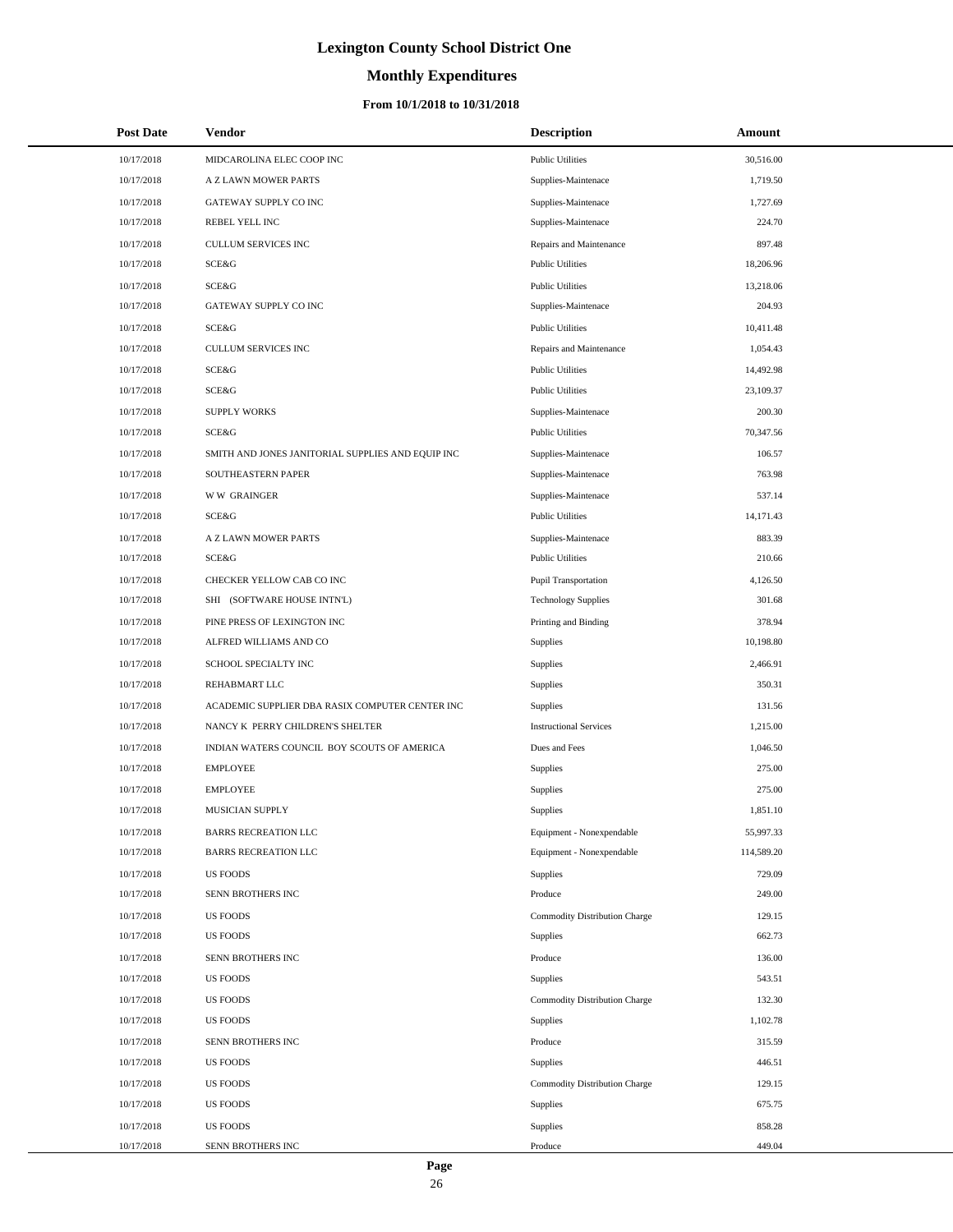# **Monthly Expenditures**

## **From 10/1/2018 to 10/31/2018**

| <b>Post Date</b> | <b>Vendor</b>                                   | <b>Description</b>            | Amount   |
|------------------|-------------------------------------------------|-------------------------------|----------|
| 10/17/2018       | SENN BROTHERS INC                               | Produce                       | 120.50   |
| 10/17/2018       | <b>US FOODS</b>                                 | Supplies                      | 968.86   |
| 10/17/2018       | SENN BROTHERS INC                               | Produce                       | 384.00   |
| 10/17/2018       | <b>US FOODS</b>                                 | Supplies                      | 799.59   |
| 10/17/2018       | SENN BROTHERS INC                               | Produce                       | 120.50   |
| 10/17/2018       | <b>US FOODS</b>                                 | Supplies                      | 826.82   |
| 10/17/2018       | SENN BROTHERS INC                               | Produce                       | 275.50   |
| 10/17/2018       | <b>US FOODS</b>                                 | Supplies                      | 1,093.46 |
| 10/17/2018       | <b>US FOODS</b>                                 | Supplies                      | 851.71   |
| 10/17/2018       | SENN BROTHERS INC                               | Produce                       | 105.00   |
| 10/17/2018       | <b>US FOODS</b>                                 | Commodity Distribution Charge | 129.15   |
| 10/17/2018       | <b>US FOODS</b>                                 | Supplies                      | 1,069.84 |
| 10/17/2018       | <b>US FOODS</b>                                 | Supplies                      | 660.95   |
| 10/17/2018       | SENN BROTHERS INC                               | Produce                       | 113.00   |
| 10/17/2018       | <b>US FOODS</b>                                 | Supplies                      | 503.84   |
| 10/17/2018       | <b>US FOODS</b>                                 | Supplies                      | 165.49   |
| 10/17/2018       | <b>US FOODS</b>                                 | Supplies                      | 1,475.09 |
| 10/17/2018       | SENN BROTHERS INC                               | Produce                       | 173.00   |
| 10/17/2018       | <b>US FOODS</b>                                 | Supplies                      | 524.78   |
| 10/17/2018       | <b>US FOODS</b>                                 | Supplies                      | 529.08   |
| 10/17/2018       | SENN BROTHERS INC                               | Produce                       | 269.00   |
| 10/17/2018       | <b>US FOODS</b>                                 | Supplies                      | 847.58   |
| 10/17/2018       | <b>US FOODS</b>                                 | Supplies                      | 455.75   |
| 10/17/2018       | <b>US FOODS</b>                                 | Supplies                      | 942.65   |
| 10/17/2018       | SENN BROTHERS INC                               | Produce                       | 70.00    |
| 10/17/2018       | <b>US FOODS</b>                                 | Supplies                      | 587.49   |
| 10/17/2018       | <b>US FOODS</b>                                 | Supplies                      | 407.99   |
| 10/17/2018       | SENN BROTHERS INC                               | Produce                       | 153.00   |
| 10/17/2018       | <b>US FOODS</b>                                 | Supplies                      | 495.29   |
| 10/17/2018       | <b>US FOODS</b>                                 | Supplies                      | 1,198.37 |
| 10/17/2018       | SENN BROTHERS INC                               | Produce                       | 246.80   |
| 10/17/2018       | <b>US FOODS</b>                                 | Commodity Distribution Charge | 131.45   |
| 10/17/2018       | <b>US FOODS</b>                                 | Supplies                      | 352.62   |
| 10/17/2018       | SENN BROTHERS INC                               | Produce                       | 229.50   |
| 10/17/2018       | MAKEMUSIC INC                                   | Pupil Activity                | 350.00   |
| 10/17/2018       | LORICK, STAN                                    | Pupil Activity                | 190.00   |
| 10/17/2018       | ACADEMIC SUPPLIER DBA RASIX COMPUTER CENTER INC | Pupil Activity                | 193.10   |
| 10/17/2018       | EMERGENCY MEDICAL PRODUCTS INC                  | Pupil Activity                | 1,516.00 |
| 10/17/2018       | CAROLINA SPRINGS MIDDLE SCHOOL                  | Pupil Activity                | 171.81   |
| 10/17/2018       | RHODES GRADUATION SERVICES INC                  | Pupil Activity                | 873.12   |
| 10/17/2018       | KELLY, ALLEN WADE                               | Pupil Activity                | 240.00   |
| 10/17/2018       | REBOLJ, JOHN M                                  | Pupil Activity                | 120.00   |
| 10/17/2018       | RIDDELL / ALL AMERICAN                          | Pupil Activity                | 802.31   |
| 10/17/2018       | CAROLINA SPRINGS MIDDLE SCHOOL                  | Pupil Activity                | 300.00   |
| 10/17/2018       | BROOME, ROBBIE SHANE                            | Pupil Activity                | 156.60   |
| 10/17/2018       | OSBORNE, ARTHUR                                 | Pupil Activity                | 128.70   |
| 10/17/2018       | RHODES, RONNIE                                  | Pupil Activity                | 151.20   |
| 10/17/2018       | HOWELL, TRACIE M                                | Pupil Activity                | 202.50   |

 $\overline{a}$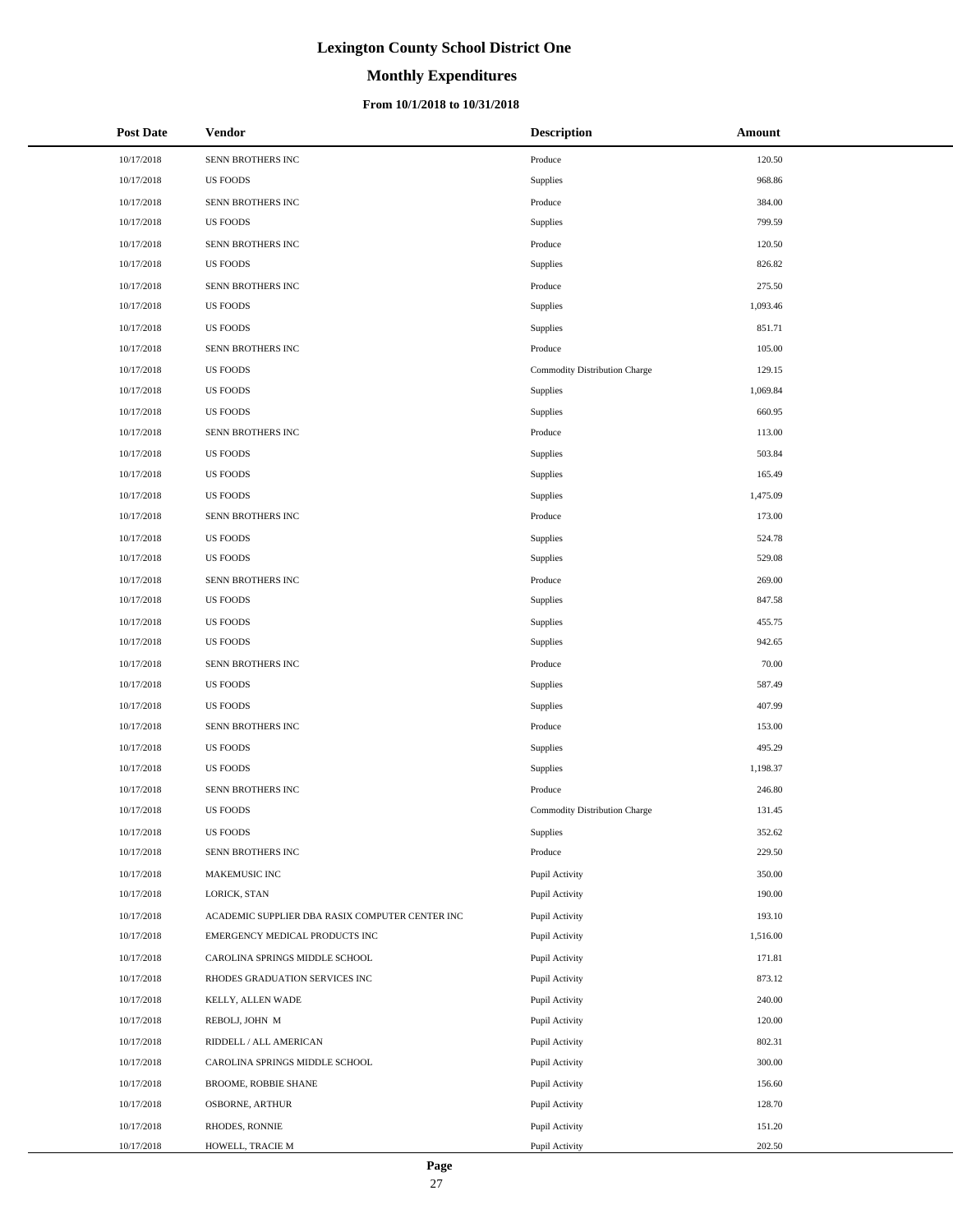# **Monthly Expenditures**

## **From 10/1/2018 to 10/31/2018**

| <b>Post Date</b> | <b>Vendor</b>                               | <b>Description</b>            | Amount    |
|------------------|---------------------------------------------|-------------------------------|-----------|
| 10/17/2018       | LEWIS, DIARA                                | Pupil Activity                | 128.40    |
| 10/17/2018       | <b>BSN SPORTS</b>                           | Pupil Activity                | 1,765.50  |
| 10/17/2018       | <b>BSN SPORTS</b>                           | Pupil Activity                | 385.20    |
| 10/17/2018       | <b>BSN SPORTS</b>                           | Pupil Activity                | 576.22    |
| 10/17/2018       | <b>BSN SPORTS</b>                           | Pupil Activity                | 2,291.94  |
| 10/17/2018       | <b>BSN SPORTS</b>                           | Pupil Activity                | 727.59    |
| 10/17/2018       | DRIVEN SIGN SOLUTIONS                       | Pupil Activity                | 149.80    |
| 10/18/2018       | FORMS AND SUPPLY INC (FSI)                  | Supplies                      | 3,152.22  |
| 10/18/2018       | HP INC                                      | <b>Technology Supplies</b>    | 287.83    |
| 10/18/2018       | SWANK MOVIE LICENSING USA                   | Software Renewal/Agreemen     | 502.00    |
| 10/18/2018       | <b>EMPLOYEE</b>                             | Travel                        | 105.73    |
| 10/18/2018       | NATIONAL CENTER FOR YOUTH ISSUES            | Travel                        | 327.00    |
| 10/18/2018       | <b>EMPLOYEE</b>                             | Travel                        | 173.04    |
| 10/18/2018       | <b>EMPLOYEE</b>                             | Travel                        | 147.70    |
| 10/18/2018       | <b>EMPLOYEE</b>                             | Travel                        | 134.40    |
| 10/18/2018       | <b>EMPLOYEE</b>                             | Travel                        | 148.24    |
| 10/18/2018       | <b>BARNES PROPANE</b>                       | Energy                        | 564.52    |
| 10/18/2018       | <b>CLASSIC CATERING</b>                     | Other Objects                 | 2,140.00  |
| 10/18/2018       | SCHOOL SPECIALTY INC                        | Supplies                      | 262.83    |
| 10/18/2018       | <b>EMPLOYEE</b>                             | Travel                        | 101.37    |
| 10/18/2018       | MUSICIAN SUPPLY                             | <b>Supplies</b>               | 9,583.99  |
| 10/18/2018       | <b>SIGNART</b>                              | Improv Other Than Bldg        | 20,825.00 |
| 10/18/2018       | SC DEPARTMENT OF REVENUE (SALES TAX RETURN) | Sales Tax on Adult Meals      | 1,073.91  |
| 10/18/2018       | SCHOOL SPECIALTY INC                        | Pupil Activity                | 489.32    |
| 10/18/2018       | FREY SCIENTIFIC                             | Pupil Activity                | 656.08    |
| 10/18/2018       | SORINEX EXERCISE EQUIPMENT                  | Pupil Activity                | 1,380.30  |
| 10/18/2018       | A C FLORA HIGH SCHOOL                       | Pupil Activity                | 225.00    |
| 10/18/2018       | ICONIC SPORT PERFORMANCE LLC                | Pupil Activity                | 150.00    |
| 10/18/2018       | <b>BANKS COUNTY HIGH SCHOOL</b>             | Pupil Activity                | 150.00    |
| 10/18/2018       | JEFF DAVIS HIGH SCHOOL                      | Pupil Activity                | 325.00    |
| 10/18/2018       | <b>BSN SPORTS</b>                           | Pupil Activity                | 3,534.21  |
| 10/18/2018       | <b>EMPLOYEE</b>                             | Pupil Activity                | 158.18    |
| 10/19/2018       | ROSETTA STONE LTD                           | Software Renewal/Agreemen     | 529.65    |
| 10/19/2018       | WOODWIND AND BRASSWIND                      | Supplies                      | 1,275.00  |
| 10/19/2018       | <b>GRACENOTES LLC</b>                       | Software Renewal/Agreemen     | 178.80    |
| 10/19/2018       | DELL COMPUTERS                              | <b>Technology Supplies</b>    | 1,465.90  |
| 10/19/2018       | SOUTHWEST STRINGS                           | Supplies                      | 690.10    |
| 10/19/2018       | PALMETTO HEALTH ALLIANCE                    | <b>Instructional Services</b> | 200.00    |
| 10/19/2018       | NEW YORK CITY LEADERSHIP ACADEMY            | Inst Prog Improvement         | 47,650.00 |
| 10/19/2018       | SOUTHEASTERN PAPER                          | Supplies-Maintenace           | 662.76    |
| 10/19/2018       | <b>WW GRAINGER</b>                          | Supplies-Maintenace           | 193.35    |
| 10/19/2018       | SOUTHEASTERN PAPER                          | Supplies-Maintenace           | 267.07    |
| 10/19/2018       | SOUTHEASTERN PAPER                          | Supplies-Maintenace           | 1,258.65  |
| 10/19/2018       | <b>IMPERIAL DADE</b>                        | Supplies-Maintenace           | 367.22    |
| 10/19/2018       | SEON SYSTEM SALES INC                       | Supplies                      | 1,930.28  |
| 10/19/2018       | DELL COMPUTERS                              | <b>Technology Supplies</b>    | 112.03    |
| 10/19/2018       | APPLE INC                                   | <b>Technology Supplies</b>    | 406.60    |
| 10/19/2018       | APPLE INC                                   | <b>Technology Supplies</b>    | 406.60    |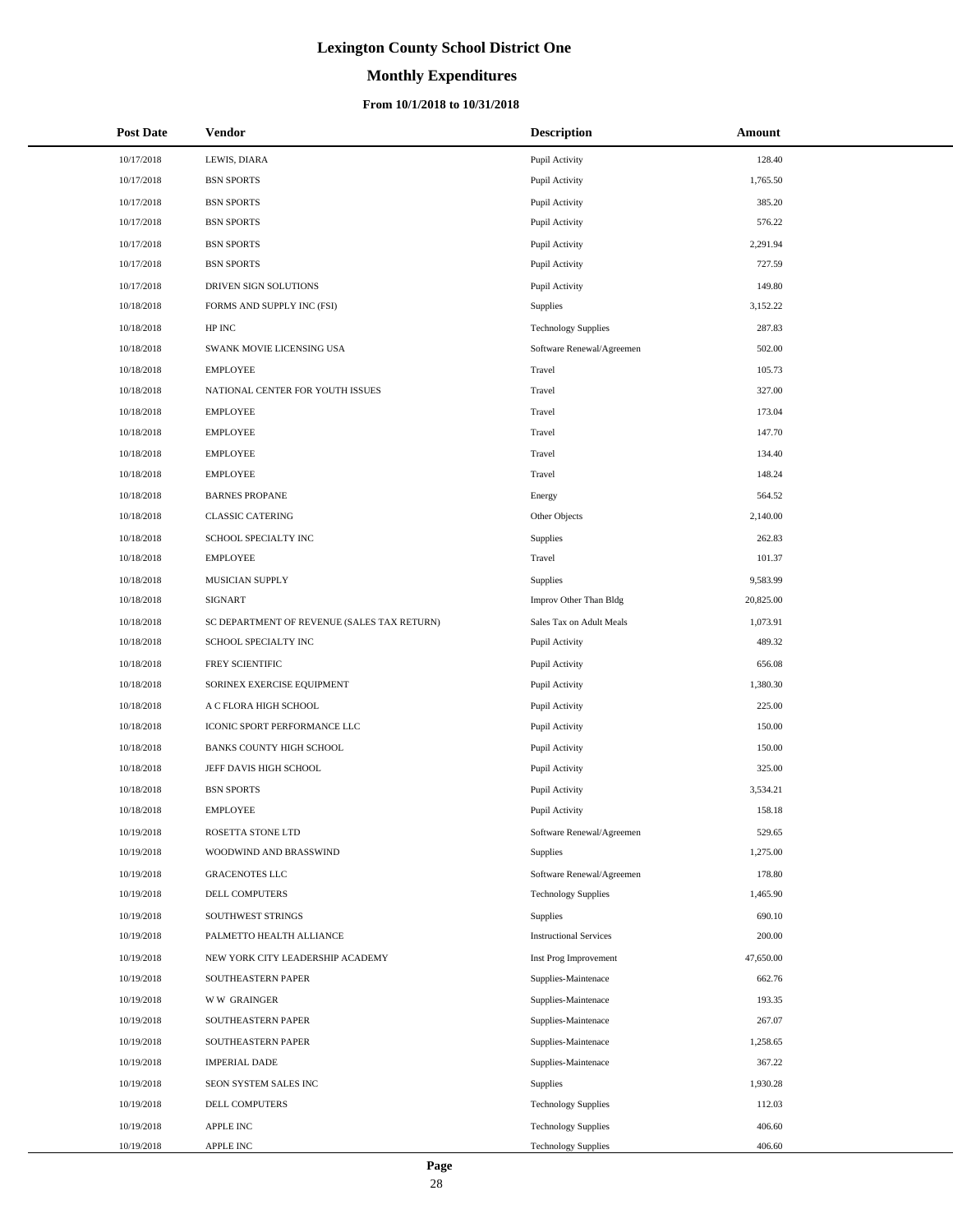# **Monthly Expenditures**

## **From 10/1/2018 to 10/31/2018**

| <b>Post Date</b> | Vendor                                          | <b>Description</b>         | Amount    |
|------------------|-------------------------------------------------|----------------------------|-----------|
| 10/19/2018       | DELL COMPUTERS                                  | <b>Technology Supplies</b> | 112.03    |
| 10/19/2018       | <b>APPLE INC</b>                                | <b>Technology Supplies</b> | 406.60    |
| 10/19/2018       | <b>APPLE INC</b>                                | <b>Technology Supplies</b> | 406.60    |
| 10/19/2018       | APPLE INC                                       | <b>Technology Supplies</b> | 406.60    |
| 10/19/2018       | APPLE INC                                       | <b>Technology Supplies</b> | 406.60    |
| 10/19/2018       | <b>APPLE INC</b>                                | <b>Technology Supplies</b> | 406.60    |
| 10/19/2018       | <b>APPLE INC</b>                                | <b>Technology Supplies</b> | 406.60    |
| 10/19/2018       | DELL COMPUTERS                                  | <b>Technology Supplies</b> | 112.03    |
| 10/19/2018       | <b>IMAGINE LEARNING</b>                         | Software Renewal/Agreemen  | 46,750.00 |
| 10/19/2018       | SC DEPARTMENT OF REVENUE (SALES TAX RETURN)     | Software Renewal/Agreemen  | 3,259.90  |
| 10/19/2018       | SCHOOL SPECIALTY INC                            | Supplies                   | 243.43    |
| 10/19/2018       | <b>BENSON FORD</b>                              | Vehicles                   | 29,413.00 |
| 10/19/2018       | MR TINT INC                                     | Building                   | 9,715.77  |
| 10/19/2018       | SMARTPHONE MEDIC LLC                            | Pupil Activity             | 1,498.00  |
| 10/19/2018       | SMARTPHONE MEDIC LLC                            | Pupil Activity             | 297.00    |
| 10/19/2018       | SMARTPHONE MEDIC LLC                            | Pupil Activity             | 995.00    |
| 10/19/2018       | SMARTPHONE MEDIC LLC                            | Pupil Activity             | 1,089.00  |
| 10/19/2018       | SMARTPHONE MEDIC LLC                            | Pupil Activity             | 796.00    |
| 10/19/2018       | SMARTPHONE MEDIC LLC                            | Pupil Activity             | 995.00    |
| 10/19/2018       | SMARTPHONE MEDIC LLC                            | Pupil Activity             | 3,210.00  |
| 10/19/2018       | SMARTPHONE MEDIC LLC                            | Pupil Activity             | 2,354.00  |
| 10/19/2018       | SMARTPHONE MEDIC LLC                            | Pupil Activity             | 597.00    |
| 10/19/2018       | T AND T SPORTS                                  | Pupil Activity             | 1,638.17  |
| 10/19/2018       | <b>BSN SPORTS</b>                               | Pupil Activity             | 218.28    |
| 10/19/2018       | ICONIC SPORT PERFORMANCE LLC                    | Pupil Activity             | 300.00    |
| 10/19/2018       | T AND T SPORTS                                  | Pupil Activity             | 128.40    |
| 10/19/2018       | COCA COLA BOTTLING CO CONSOLIDATED              | Pupil Activity             | 1,203.75  |
| 10/19/2018       | KNOCKOUT SPORTSWEAR                             | Pupil Activity             | 1,080.00  |
| 10/22/2018       | <b>HEINEMANN</b>                                | Supplies                   | 115.70    |
| 10/22/2018       | ACADEMIC SUPPLIER DBA RASIX COMPUTER CENTER INC | Supplies                   | 1,137.90  |
| 10/22/2018       | SCHOLASTIC INC                                  | Supplies                   | 166.88    |
| 10/22/2018       | SCHOOL SPECIALTY INC                            | Supplies                   | 749.14    |
| 10/22/2018       | <b>VANS VIOLIN</b>                              | Repairs and Maintenance    | 112.35    |
| 10/22/2018       | UNICORN PRINTING CO INC                         | Printing and Binding       | 171.20    |
| 10/22/2018       | <b>CAMCOR</b>                                   | <b>Technology Supplies</b> | 454.87    |
| 10/22/2018       | LORICK, STAN                                    | Repairs and Maintenance    | 225.00    |
| 10/22/2018       | MUSICIAN SUPPLY                                 | Supplies                   | 240.75    |
| 10/22/2018       | STEVE WEISS MUSIC INC                           | Supplies                   | 540.75    |
| 10/22/2018       | INTERNATIONAL BACCALAUREATE ORGANIZATION        | Dues and Fees              | 11,650.00 |
| 10/22/2018       | <b>ATLANTA PRO AUDIO</b>                        | <b>Technology Supplies</b> | 500.00    |
| 10/22/2018       | <b>EMPLOYEE</b>                                 | Supplies                   | 282.24    |
| 10/22/2018       | CERTIFIED TRANSLATION SERVICES                  | Other Prof & Tech Service  | 572.96    |
| 10/22/2018       | <b>HEINEMANN</b>                                | Supplies                   | 447.02    |
| 10/22/2018       | <b>EMPLOYEE</b>                                 | Travel-Teacher Staff Dev   | 347.61    |
| 10/22/2018       | FORMS AND SUPPLY INC (FSI)                      | Supplies                   | 224.15    |
| 10/22/2018       | THE STATE (ADS ONLY)                            | Advertising                | 276.12    |
| 10/22/2018       | FORMS AND SUPPLY INC (FSI)                      | Supplies                   | 143.42    |
| 10/22/2018       | <b>EMPLOYEE</b>                                 | Other Objects              | 111.17    |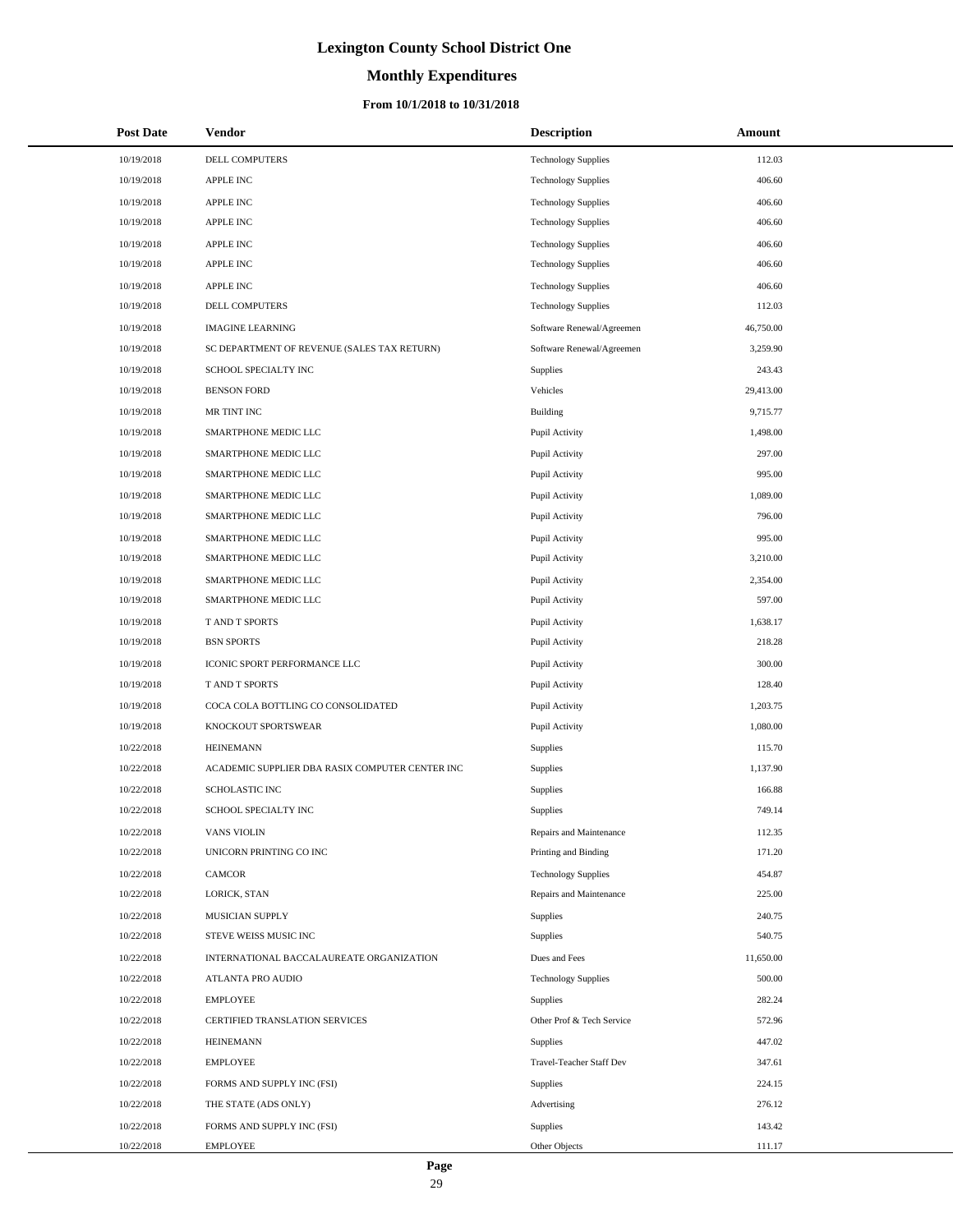# **Monthly Expenditures**

## **From 10/1/2018 to 10/31/2018**

| <b>Post Date</b> | <b>Vendor</b>                                     | <b>Description</b>         | Amount    |
|------------------|---------------------------------------------------|----------------------------|-----------|
| 10/22/2018       | PIONEER MANUFACTURING CO                          | Supplies-Maintenace        | 442.98    |
| 10/22/2018       | PIONEER MANUFACTURING CO                          | Supplies-Maintenace        | 442.98    |
| 10/22/2018       | PIONEER MANUFACTURING CO                          | Supplies-Maintenace        | 393.76    |
| 10/22/2018       | <b>CLEAN AIRE INC</b>                             | Repairs and Maintenance    | 1,400.00  |
| 10/22/2018       | <b>SUPPLY WORKS</b>                               | Supplies-Maintenace        | 144.40    |
| 10/22/2018       | PIONEER MANUFACTURING CO                          | Supplies-Maintenace        | 393.76    |
| 10/22/2018       | <b>CLEAN AIRE INC</b>                             | Repairs and Maintenance    | 1,350.00  |
| 10/22/2018       | TERMINIX COMMERCIAL                               | Repairs and Maintenance    | 300.00    |
| 10/22/2018       | PIONEER MANUFACTURING CO                          | Supplies-Maintenace        | 393.76    |
| 10/22/2018       | <b>EMPLOYEE</b>                                   | Travel                     | 267.21    |
| 10/22/2018       | SEON SYSTEM SALES INC                             | Supplies                   | 802.50    |
| 10/22/2018       | <b>EMPLOYEE</b>                                   | Travel                     | 332.35    |
| 10/22/2018       | <b>EMPLOYEE</b>                                   | Travel                     | 115.54    |
| 10/22/2018       | <b>FEDEX</b>                                      | <b>Supplies</b>            | 223.07    |
| 10/22/2018       | PRIMEX WIRELESS INC                               | <b>Technology Supplies</b> | 252.52    |
| 10/22/2018       | <b>EMPLOYEE</b>                                   | Travel                     | 263.69    |
| 10/22/2018       | UNIVERSITY OF SOUTH CAROLINA                      | Travel                     | 285.00    |
| 10/22/2018       | <b>EMPLOYEE</b>                                   | Travel                     | 246.00    |
| 10/22/2018       | <b>EMPLOYEE</b>                                   | Travel                     | 246.00    |
| 10/22/2018       | CRISIS PREVENTION INSTITUTE                       | Inst Prog Improvement      | 3,928.00  |
| 10/22/2018       | NATIONAL PAIDEIA CENTER                           | Inst Prog Improvement      | 17,500.00 |
| 10/22/2018       | NEWSELA INC                                       | Pupil Activity             | 5,500.00  |
| 10/22/2018       | SC DEPARTMENT OF REVENUE (SALES TAX RETURN)       | Pupil Activity             | 385.00    |
| 10/22/2018       | CDWG ACCT 305089                                  | Pupil Activity             | 133.75    |
| 10/22/2018       | MUSICIAN SUPPLY                                   | Pupil Activity             | 128.40    |
| 10/22/2018       | UNIFORM ADVANTAGE                                 | Pupil Activity             | 334.50    |
| 10/22/2018       | HENRY SCHEIN INC MEDICAL SPECIAL MARKETS          | Pupil Activity             | 972.63    |
| 10/22/2018       | HEITZENRATER, RONALD ADAM                         | Pupil Activity             | 134.60    |
| 10/22/2018       | HOOK, STEPHEN E                                   | Pupil Activity             | 135.50    |
| 10/22/2018       | KELLY, WILLIE                                     | Pupil Activity             | 116.60    |
| 10/22/2018       | TEUTON, KENNETH                                   | Pupil Activity             | 143.60    |
| 10/22/2018       | WILLIS, WILLIAM J                                 | Pupil Activity             | 100.40    |
| 10/22/2018       | BURKHART, FRANK                                   | Pupil Activity             | 155.70    |
| 10/22/2018       | JOHNSON, DAVID MICHAEL                            | Pupil Activity             | 140.40    |
| 10/22/2018       | MADISON, TERENCE D                                | Pupil Activity             | 143.10    |
| 10/22/2018       | SMITH, EDGAR                                      | Pupil Activity             | 110.70    |
| 10/22/2018       | STILES, JAMES MACK                                | Pupil Activity             | 112.50    |
| 10/22/2018       | KENDRICK, CAROLYN                                 | Pupil Activity             | 143.00    |
| 10/22/2018       | LEWIS, DIARA                                      | Pupil Activity             | 137.60    |
| 10/22/2018       | REILLY, JOSEPH RAYMOND                            | Pupil Activity             | 183.20    |
| 10/22/2018       | ROUSEY, NICOLE                                    | Pupil Activity             | 171.50    |
| 10/22/2018       | <b>EMPLOYEE</b>                                   | Pupil Activity             | 196.20    |
| 10/22/2018       | THE TROPHY & AWARDS CENTER                        | Pupil Activity             | 138.03    |
| 10/22/2018       | <b>EMPLOYEE</b>                                   | Travel                     | 246.00    |
| 10/23/2018       | STUDIES WEEKLY DBA AMERICAN LEGACY PUBLISHING INC | Supplies                   | 592.92    |
| 10/23/2018       | SCHOLASTIC INC                                    | Supplies                   | 920.00    |
| 10/23/2018       | SCHOOL SPECIALTY INC                              | Supplies                   | 107.54    |
| 10/23/2018       | RICHLAND SCHOOL DISTRICT TWO                      | Tuition-LEA                | 727.20    |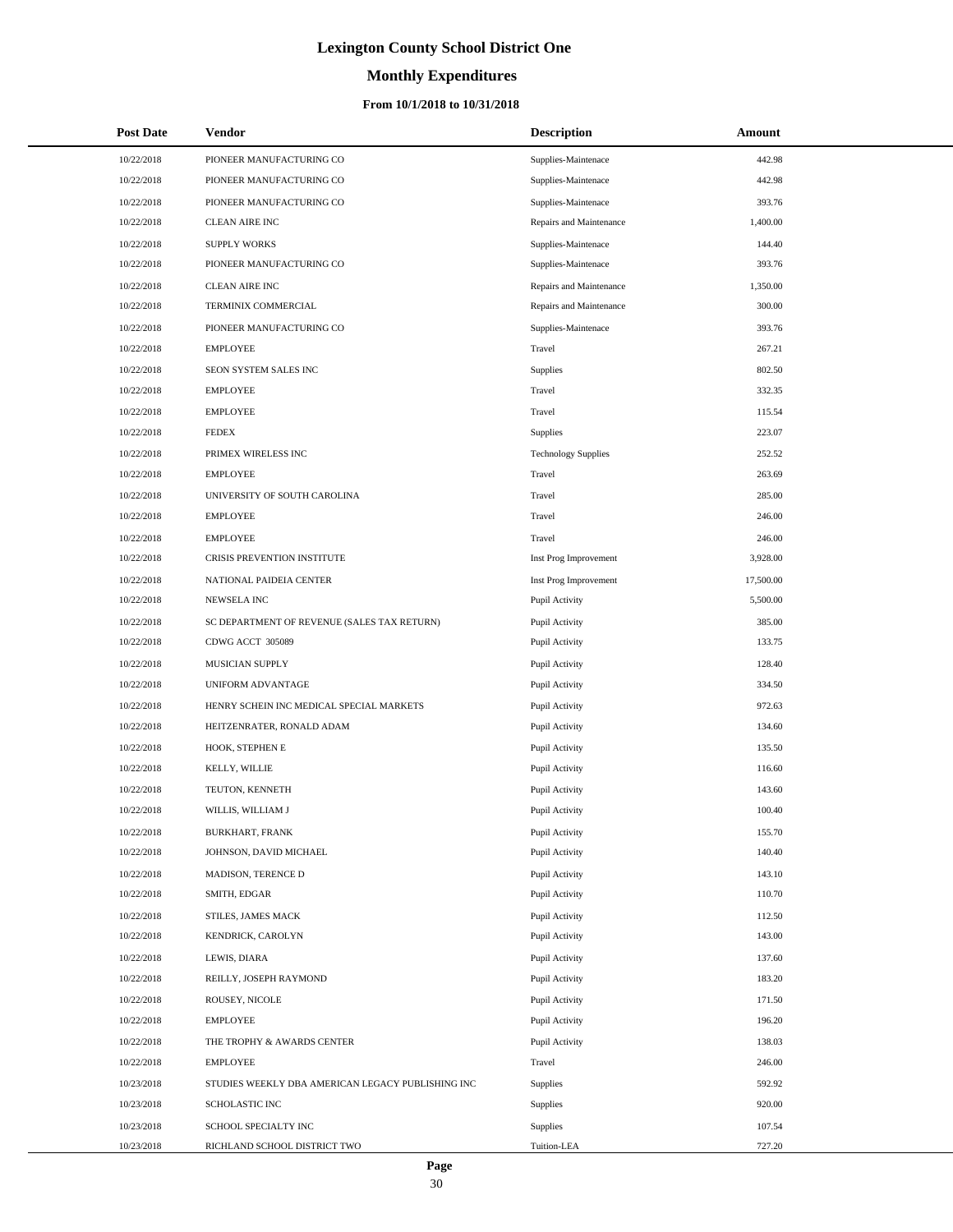# **Monthly Expenditures**

| <b>Post Date</b> | <b>Vendor</b>                                      | <b>Description</b>          | <b>Amount</b> |  |
|------------------|----------------------------------------------------|-----------------------------|---------------|--|
| 10/23/2018       | ACADEMIC SUPPLIER DBA RASIX COMPUTER CENTER INC    | Supplies                    | 274.36        |  |
| 10/23/2018       | SCHOOL SPECIALTY INC                               | Supplies                    | 264.39        |  |
| 10/23/2018       | MUSICAL INNOVATIONS                                | Repairs and Maintenance     | 1,500.00      |  |
| 10/23/2018       | SCHOOL SPECIALTY INC                               | Supplies                    | 107.10        |  |
| 10/23/2018       | MUSICIAN SUPPLY                                    | Repairs and Maintenance     | 1,647.00      |  |
| 10/23/2018       | MUSICIAN SUPPLY                                    | Repairs and Maintenance     | 129.00        |  |
| 10/23/2018       | SCHOOL SPECIALTY INC                               | <b>Supplies</b>             | 195.20        |  |
| 10/23/2018       | THE COSTUMER                                       | Supplies                    | 1,185.10      |  |
| 10/23/2018       | FREESTYLE PHOTOGRAPHIC SUPPLIES                    | Supplies                    | 155.88        |  |
| 10/23/2018       | RICHLAND SCHOOL DISTRICT TWO                       | Tuition-LEA                 | 2,763.36      |  |
| 10/23/2018       | BLICK ART MATERIALS LLC                            | Supplies                    | 128.35        |  |
| 10/23/2018       | THE FLIPPEN GROUP                                  | Travel-Teacher Staff Dev    | 750.00        |  |
| 10/23/2018       | THE FLIPPEN GROUP                                  | Travel-MMGW/HSTW Staff Dev  | 2,000.00      |  |
| 10/23/2018       | SMITH AND JONES JANITORIAL SUPPLIES AND EQUIP INC  | Supplies-Maintenace         | 291.90        |  |
| 10/23/2018       | <b>SUPPLY WORKS</b>                                | Supplies-Maintenace         | 274.77        |  |
| 10/23/2018       | TRITEK FIRE AND SECURITY LLC                       | Repairs and Maintenance     | 1,200.61      |  |
| 10/23/2018       | <b>WW GRAINGER</b>                                 | Supplies-Maintenace         | 183.29        |  |
| 10/23/2018       | SMITH AND JONES JANITORIAL SUPPLIES AND EQUIP INC  | Supplies-Maintenace         | 653.45        |  |
| 10/23/2018       | SOUTHEASTERN PAPER                                 | Supplies-Maintenace         | 796.08        |  |
| 10/23/2018       | SMITH AND JONES JANITORIAL SUPPLIES AND EQUIP INC  | Supplies-Maintenace         | 226.31        |  |
| 10/23/2018       | <b>SUPPLY WORKS</b>                                | Supplies-Maintenace         | 350.15        |  |
| 10/23/2018       | PRECISION FIRE SOLUTIONS                           | Repairs and Maintenance     | 298.34        |  |
| 10/23/2018       | <b>WW GRAINGER</b>                                 | Supplies-Maintenace         | 459.46        |  |
| 10/23/2018       | A Z LAWN MOWER PARTS                               | Supplies-Maintenace         | 309.23        |  |
| 10/23/2018       | SMITH AND JONES JANITORIAL SUPPLIES AND EQUIP INC  | Supplies-Maintenace         | 1,679.48      |  |
| 10/23/2018       | SOUTHEASTERN PAPER                                 | Supplies-Maintenace         | 539.28        |  |
| 10/23/2018       | SMITH AND JONES JANITORIAL SUPPLIES AND EQUIP INC  | Supplies-Maintenace         | 283.34        |  |
| 10/23/2018       | PRECISION FIRE SOLUTIONS                           | Repairs and Maintenance     | 154.50        |  |
| 10/23/2018       | SMITH AND JONES JANITORIAL SUPPLIES AND EQUIP INC  | Supplies-Maintenace         | 120.70        |  |
| 10/23/2018       | <b>SUPPLY WORKS</b>                                | Supplies-Maintenace         | 133.54        |  |
| 10/23/2018       | SMITH AND JONES JANITORIAL SUPPLIES AND EQUIP INC  | Supplies-Maintenace         | 483.97        |  |
| 10/23/2018       | <b>SUPPLY WORKS</b>                                | Supplies-Maintenace         | 356.91        |  |
| 10/23/2018       | MIDCAROLINA ELEC COOP INC                          | <b>Public Utilities</b>     | 36,315.00     |  |
| 10/23/2018       | SMITH AND JONES JANITORIAL SUPPLIES AND EQUIP INC  | Supplies-Maintenace         | 871.75        |  |
| 10/23/2018       | SMITH AND JONES JANITORIAL SUPPLIES AND EQUIP INC  | Supplies-Maintenace         | 473.88        |  |
| 10/23/2018       | SMITH AND JONES JANITORIAL SUPPLIES AND EQUIP INC  | Supplies-Maintenace         | 532.00        |  |
| 10/23/2018       | FIRST TEAM SPORTS INC                              | Supplies-Maintenace         | 2,443.40      |  |
| 10/23/2018       | SMITH AND JONES JANITORIAL SUPPLIES AND EQUIP INC  | Supplies-Maintenace         | 851.47        |  |
| 10/23/2018       | PALMETTO CONTROLS INC                              | Supplies-Maintenace         | 317.01        |  |
| 10/23/2018       | TRISTATE PUMP AND CONTROL INC                      | Supplies-Maintenace         | 255.67        |  |
| 10/23/2018       | SC DEPARTMENT OF EDUCATION OFFICE OF TRANSPORTATIO | <b>Pupil Transportation</b> | 3,112.20      |  |
| 10/23/2018       | <b>CAMCOR</b>                                      | <b>Technology Supplies</b>  | 239.93        |  |
| 10/23/2018       | <b>CUSTOM INK</b>                                  | Supplies                    | 368.00        |  |
| 10/23/2018       | LEARNING WITHOUT TEARS                             | Supplies                    | 127.50        |  |
| 10/23/2018       | SCHOOL SPECIALTY INC                               | Supplies                    | 135.03        |  |
| 10/23/2018       | DELTA EDUCATION SCHOOL SPECIALITY                  | Supplies                    | 127.95        |  |
| 10/23/2018       | <b>HEINEMANN</b>                                   | Supplies                    | 885.99        |  |
| 10/23/2018       | <b>HEINEMANN</b>                                   | Supplies                    | 593.77        |  |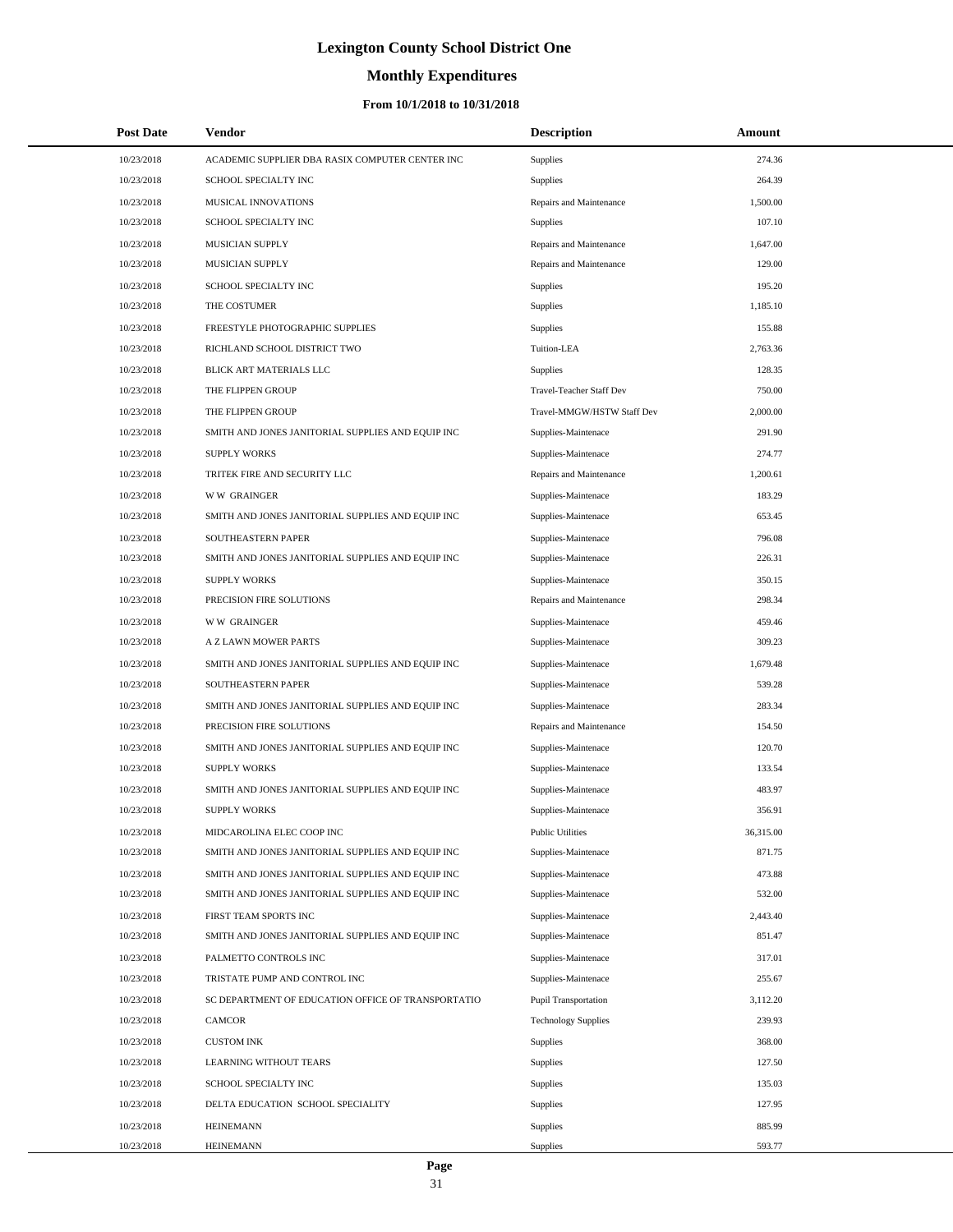# **Monthly Expenditures**

| <b>Post Date</b> | Vendor                                             | <b>Description</b>             | Amount   |
|------------------|----------------------------------------------------|--------------------------------|----------|
| 10/23/2018       | NATURCHEM INC                                      | Repairs and Maintenance        | 3,000.00 |
| 10/23/2018       | NATURCHEM INC                                      | Repairs and Maintenance        | 600.00   |
| 10/23/2018       | NATURCHEM INC                                      | Repairs and Maintenance        | 1,250.00 |
| 10/23/2018       | NATURCHEM INC                                      | Repairs and Maintenance        | 2,300.00 |
| 10/23/2018       | RIDGEWAY TRAFFIC CONSULTING LLC                    | Improv Other Than Bldg         | 7,500.00 |
| 10/23/2018       | NATURCHEM INC                                      | Repairs and Maintenance        | 2,250.00 |
| 10/23/2018       | NATURCHEM INC                                      | Repairs and Maintenance        | 1,500.00 |
| 10/23/2018       | NATURCHEM INC                                      | Repairs and Maintenance        | 2,250.00 |
| 10/23/2018       | NATURCHEM INC                                      | Repairs and Maintenance        | 2,800.00 |
| 10/23/2018       | NUIDEA SCHOOL SUPPLY CO                            | <b>Supplies</b>                | 5,853.24 |
| 10/23/2018       | NATURCHEM INC                                      | Repairs and Maintenance        | 1,000.00 |
| 10/23/2018       | NATURCHEM INC                                      | Repairs and Maintenance        | 1,050.00 |
| 10/23/2018       | NATURCHEM INC                                      | Repairs and Maintenance        | 375.00   |
| 10/23/2018       | MUSIC AND ARTS CENTER                              | Supplies                       | 3,208.93 |
| 10/23/2018       | SC DEPARTMENT OF REVENUE (SALES TAX RETURN)        | Supplies                       | 341.38   |
| 10/23/2018       | WASHINGTON MUSIC CENTER INC                        | Supplies                       | 4,876.85 |
| 10/23/2018       | MUSICIAN SUPPLY                                    | Pupil Activity                 | 304.95   |
| 10/23/2018       | YOUTHLIGHT INC                                     | Pupil Activity                 | 152.96   |
| 10/23/2018       | LEXINGTON TECHNOLOGY CENTER                        | Pupil Act-Fee/Collection Refnd | 1,345.00 |
| 10/23/2018       | <b>CENGAGE LEARNING</b>                            | Pupil Activity                 | 314.50   |
| 10/23/2018       | SCHOOL SPECIALTY INC                               | Pupil Activity                 | 254.36   |
| 10/23/2018       | PLEASANT HILL MIDDLE SCHOOL                        | Pupil Act-Fee/Collection Refnd | 285.00   |
| 10/23/2018       | PSYCHOLOGICAL ASSESSMENT RESOURCES INC             | Pupil Activity                 | 637.72   |
| 10/23/2018       | GREAT AMERICAN OPPORTUNITIES SAVINGS               | Pupil Activity                 | 3,360.00 |
| 10/23/2018       | T AND T SPORTS                                     | Pupil Activity                 | 2,233.20 |
| 10/23/2018       | AMY MCDONALD                                       | Pupil Activity                 | 112.35   |
| 10/23/2018       | <b>BSN SPORTS</b>                                  | Pupil Activity                 | 180.56   |
| 10/23/2018       | <b>BSN SPORTS</b>                                  | Pupil Activity                 | 561.16   |
| 10/23/2018       | COUNTRY CLUB OF NEWBERRY                           | Pupil Activity                 | 500.00   |
| 10/23/2018       | SC HIGH SCHOOL LEAGUE                              | Pupil Activity                 | 200.00   |
| 10/23/2018       | <b>BSN SPORTS</b>                                  | Pupil Activity                 | 119.82   |
| 10/23/2018       | <b>BSN SPORTS</b>                                  | Pupil Activity                 | 470.80   |
| 10/23/2018       | <b>BSN SPORTS</b>                                  | Pupil Activity                 | 4,125.47 |
| 10/23/2018       | FORT MILL HIGH SCHOOL                              | Pupil Activity                 | 150.00   |
| 10/23/2018       | AUGUSTA SWIM SUPPLY                                | Pupil Activity                 | 1,025.06 |
| 10/23/2018       | THE TROPHY & AWARDS CENTER                         | Pupil Activity                 | 107.00   |
| 10/24/2018       | SCHOOL SPECIALTY INC                               | Supplies                       | 194.09   |
| 10/24/2018       | LEXINGTON COUNTY SCHOOL DIST 1                     | <b>Pupil Transportation</b>    | 1,634.94 |
| 10/24/2018       | LEXINGTON COUNTY SCHOOL DIST 1                     | <b>Pupil Transportation</b>    | 107.88   |
| 10/24/2018       | SC DEPARTMENT OF EDUCATION OFFICE OF TRANSPORTATIO | <b>Pupil Transportation</b>    | 223.20   |
| 10/24/2018       | <b>CAPITOL TOURS</b>                               | <b>Pupil Transportation</b>    | 3,149.00 |
| 10/24/2018       | PECKNEL MUSIC CO INC                               | Supplies                       | 154.61   |
| 10/24/2018       | RAPTOR TECHNOLOGIES LLC                            | <b>Technology Supplies</b>     | 139.00   |
| 10/24/2018       | ENTERPRISE LEASING COMPANY SOUTHEAST               | Pupil Transportation           | 249.35   |
| 10/24/2018       | WEISSMAN THEATRICAL SUPPLY DBA DESIGN FOR DANCE    | Supplies                       | 663.90   |
| 10/24/2018       | SPRINGSHARE LLC                                    | Software Renewal/Agreemen      | 874.00   |
| 10/24/2018       | CAMCOR                                             | <b>Technology Supplies</b>     | 766.43   |
| 10/24/2018       | THE FLIPPEN GROUP                                  | Travel-Teacher Staff Dev       | 2,500.00 |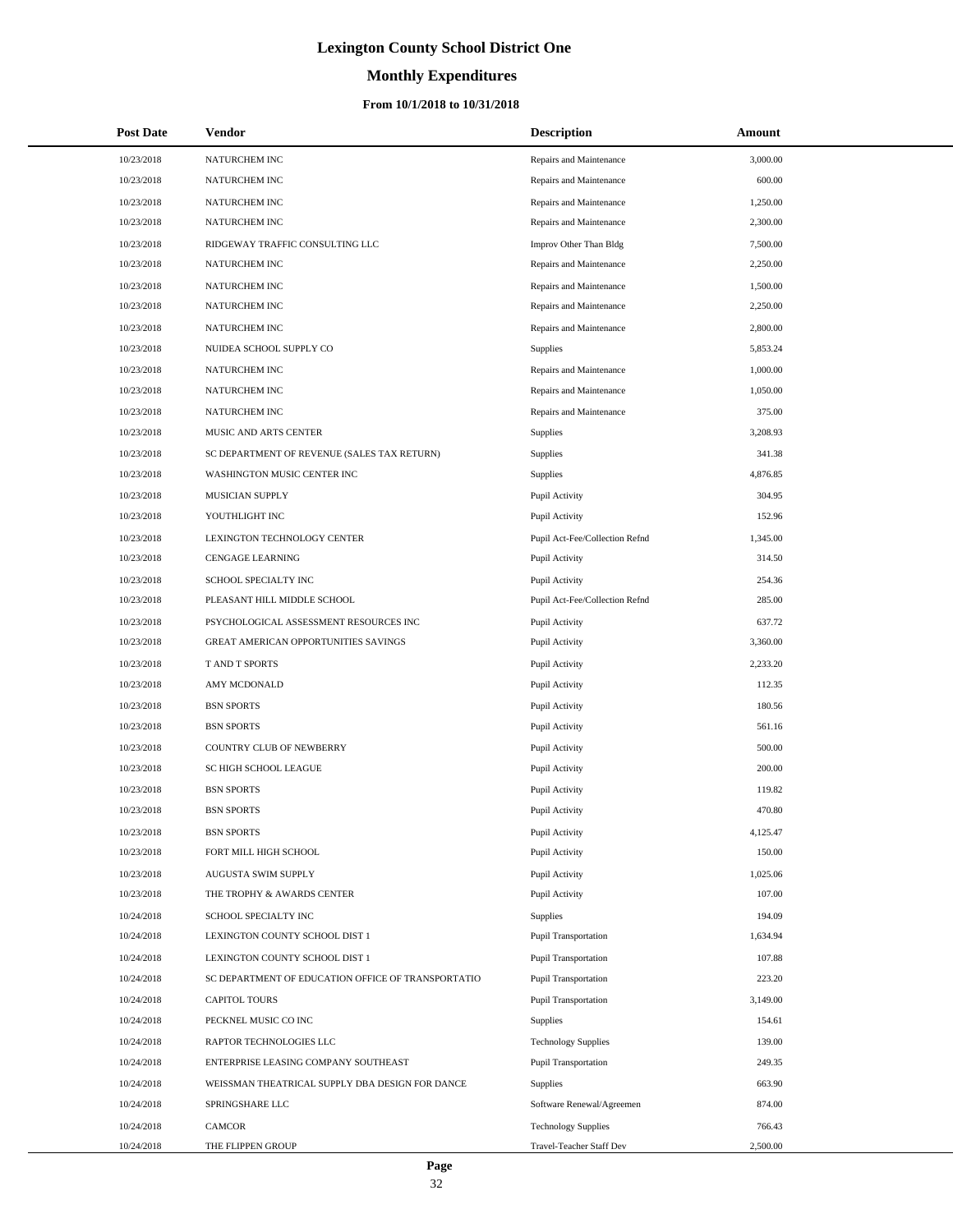# **Monthly Expenditures**

| <b>Post Date</b> | Vendor                                            | <b>Description</b>          | Amount    |
|------------------|---------------------------------------------------|-----------------------------|-----------|
| 10/24/2018       | THE FLIPPEN GROUP                                 | Travel-MMGW/HSTW Staff Dev  | 1,350.00  |
| 10/24/2018       | <b>ENLOWS AUTO SUPPLY</b>                         | Supplies-Maintenace         | 206.34    |
| 10/24/2018       | SOUTHEASTERN PAPER                                | Supplies-Maintenace         | 1,602.43  |
| 10/24/2018       | <b>IMPERIAL DADE</b>                              | Supplies-Maintenace         | 459.03    |
| 10/24/2018       | SOUTHEASTERN PAPER                                | Supplies-Maintenace         | 729.31    |
| 10/24/2018       | BONITZ FLOORING GROUP INC                         | Repairs and Maintenance     | 1,554.10  |
| 10/24/2018       | <b>IMPERIAL DADE</b>                              | Supplies-Maintenace         | 275.42    |
| 10/24/2018       | SMITH AND JONES JANITORIAL SUPPLIES AND EQUIP INC | Supplies-Maintenace         | 411.31    |
| 10/24/2018       | <b>IMPERIAL DADE</b>                              | Supplies-Maintenace         | 642.00    |
| 10/24/2018       | <b>IMPERIAL DADE</b>                              | Supplies-Maintenace         | 183.61    |
| 10/24/2018       | SOUTHEASTERN PAPER                                | Supplies-Maintenace         | 801.22    |
| 10/24/2018       | <b>IMPERIAL DADE</b>                              | Supplies-Maintenace         | 459.03    |
| 10/24/2018       | <b>IMPERIAL DADE</b>                              | Supplies-Maintenace         | 275.42    |
| 10/24/2018       | <b>IMPERIAL DADE</b>                              | Supplies-Maintenace         | 367.20    |
| 10/24/2018       | SOUTHEASTERN PAPER                                | Supplies-Maintenace         | 872.61    |
| 10/24/2018       | <b>LORICK OFFICE PRODUCTS</b>                     | Supplies-Maintenace         | 1,457.88  |
| 10/24/2018       | SMITH AND JONES JANITORIAL SUPPLIES AND EQUIP INC | Supplies-Maintenace         | 192.60    |
| 10/24/2018       | MANSFIELD OIL CO OF GAINESVILLE INC               | Pupil Transportation        | 3,633.06  |
| 10/24/2018       | <b>WW GRAINGER</b>                                | Supplies                    | 1,807.88  |
| 10/24/2018       | <b>BSN SPORTS</b>                                 | Supplies                    | 867.77    |
| 10/24/2018       | <b>APPLE INC</b>                                  | <b>Technology Supplies</b>  | 1,286.00  |
| 10/24/2018       | AMTECK COMMUNICATION MANAGEMENT LLC               | <b>Technology Supplies</b>  | 1,141.99  |
| 10/24/2018       | AMTECK COMMUNICATION MANAGEMENT LLC               | <b>Technology Supplies</b>  | 639.21    |
| 10/24/2018       | AMTECK COMMUNICATION MANAGEMENT LLC               | <b>Technology Supplies</b>  | 1,484.34  |
| 10/24/2018       | DAKTRONICS INC                                    | <b>Technology Supplies</b>  | 294.25    |
| 10/24/2018       | ATTAINMENT CO INC                                 | Supplies                    | 528.00    |
| 10/24/2018       | <b>GROVE MEDICAL</b>                              | Supplies                    | 211.48    |
| 10/24/2018       | FORMS AND SUPPLY INC (FSI)                        | Supplies                    | 265.26    |
| 10/24/2018       | LEXINGTON COUNTY SCHOOL DIST 1                    | <b>Pupil Transportation</b> | 543.12    |
| 10/24/2018       | <b>HEINEMANN</b>                                  | Supplies                    | 461.06    |
| 10/24/2018       | FOLLETT SCHOOL SOLUTIONS INC                      | Supplies                    | 388.86    |
| 10/24/2018       | HENRY SCHEIN INC MEDICAL SPECIAL MARKETS          | Supplies                    | 2,137.47  |
| 10/24/2018       | EARTH NETWORKS INC                                | Equipment - Nonexpendable   | 18,607.15 |
| 10/24/2018       | RUBBER DESIGNS LLC                                | Improv Other Than Bldg      | 83,794.73 |
| 10/24/2018       | ALL STAR SPORTS INC                               | <b>Supplies</b>             | 6,779.54  |
| 10/24/2018       | WASHINGTON MUSIC CENTER INC                       | Supplies                    | 1,211.65  |
| 10/24/2018       | CDWG ACCT 305089                                  | Pupil Activity              | 642.00    |
| 10/24/2018       | MUSICIAN SUPPLY                                   | Pupil Activity              | 139.10    |
| 10/24/2018       | CAROLINA BIOLOGICAL SUPPLY CO                     | Pupil Activity              | 1,239.07  |
| 10/24/2018       | SARGENT WELCH LLC A VWR CO                        | Pupil Activity              | 223.67    |
| 10/24/2018       | MUSICIAN SUPPLY                                   | Pupil Activity              | 483.00    |
| 10/24/2018       | <b>BSN SPORTS</b>                                 | Pupil Activity              | 722.25    |
| 10/24/2018       | CURRY, YEWSTON JERRYD                             | Pupil Activity              | 112.70    |
| 10/24/2018       | DODD, ANDREW M                                    | Pupil Activity              | 101.00    |
| 10/24/2018       | HUDSON, DOUG M                                    | Pupil Activity              | 110.90    |
| 10/24/2018       | PARROTT, RONALD D                                 | Pupil Activity              | 118.10    |
| 10/24/2018       | PRINGLE, BRIAN                                    | Pupil Activity              | 123.50    |
| 10/24/2018       | VITAL CARE EMS                                    | Pupil Activity              | 210.00    |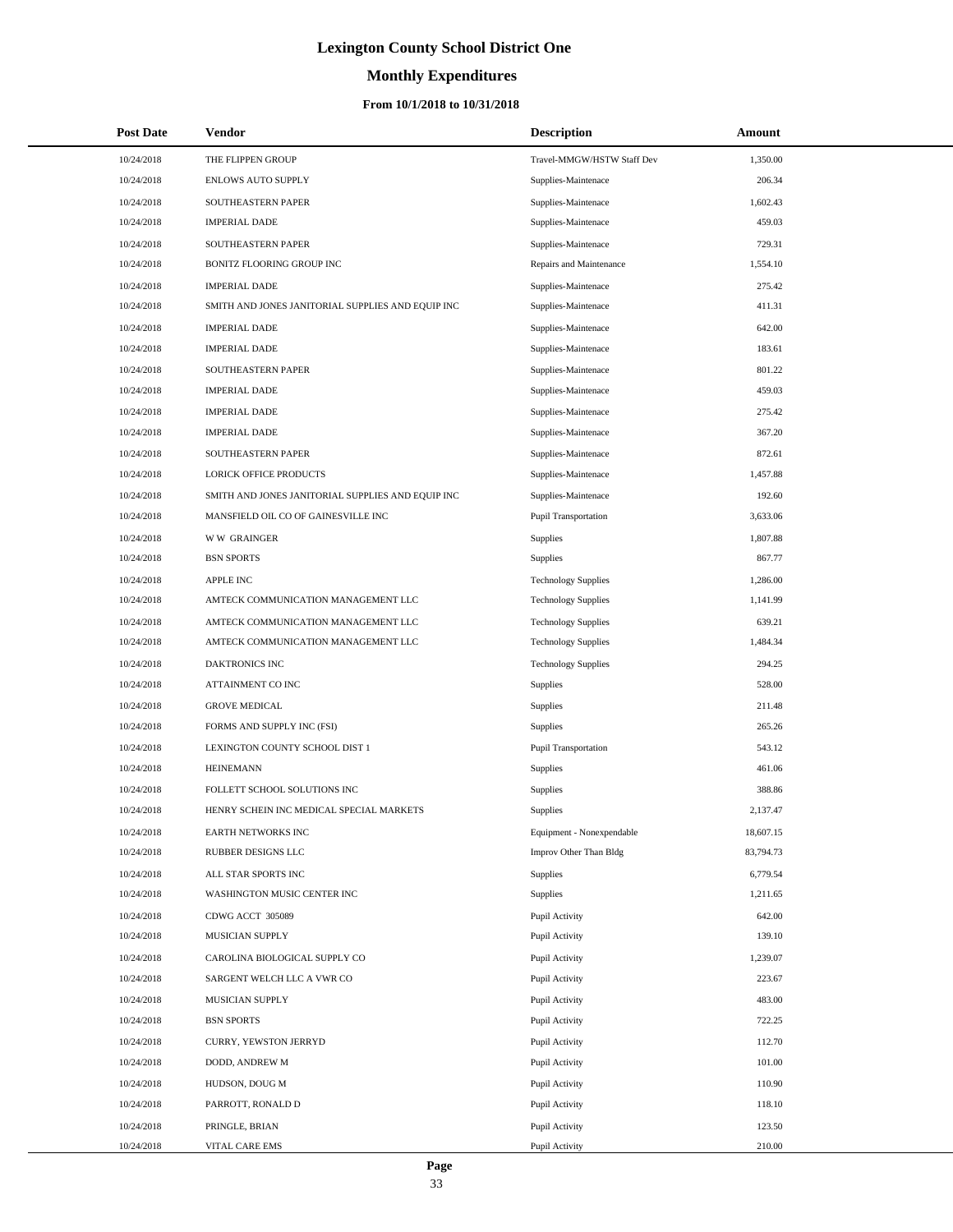# **Monthly Expenditures**

## **From 10/1/2018 to 10/31/2018**

| <b>Post Date</b> | Vendor                                             | <b>Description</b>          | Amount   |
|------------------|----------------------------------------------------|-----------------------------|----------|
| 10/24/2018       | KENDRICK, CAROLYN                                  | Pupil Activity              | 198.00   |
| 10/24/2018       | REILLY, JOSEPH RAYMOND                             | Pupil Activity              | 107.80   |
| 10/24/2018       | POWDERSVILLE HIGH SCHOOL                           | Pupil Activity              | 200.00   |
| 10/24/2018       | <b>GOLF TEAM PRODUCTS</b>                          | Pupil Activity              | 114.00   |
| 10/24/2018       | <b>IMAGE INK</b>                                   | Pupil Activity              | 112.80   |
| 10/24/2018       | PATTERSON, LAVETTE                                 | Pupil Activity              | 123.40   |
| 10/24/2018       | WALLACE, ARLENE                                    | Pupil Activity              | 184.60   |
| 10/24/2018       | ZYBRICK, DEBORAH A                                 | Pupil Activity              | 125.20   |
| 10/24/2018       | COMPUTER DESIGN CONSULTING SERVICE LLC             | Pupil Activity              | 1,175.23 |
| 10/24/2018       | <b>BOOKSOURCE</b>                                  | Supplies                    | 689.74   |
| 10/25/2018       | POLLOCK COMPANY                                    | Supplies                    | 428.00   |
| 10/25/2018       | BLICK ART MATERIALS LLC                            | Supplies                    | 135.46   |
| 10/25/2018       | CAROLINA SPORTS INC                                | Supplies                    | 192.00   |
| 10/25/2018       | STATE DEPARTMENT OF EDUCATION LEX DIST ONEBUS SHOP | <b>Pupil Transportation</b> | 615.66   |
| 10/25/2018       | <b>EMPLOYEE</b>                                    | Travel                      | 109.00   |
| 10/25/2018       | <b>EMPLOYEE</b>                                    | Travel                      | 266.00   |
| 10/25/2018       | <b>EMPLOYEE</b>                                    | Travel                      | 206.01   |
| 10/25/2018       | <b>EMPLOYEE</b>                                    | Travel                      | 102.19   |
| 10/25/2018       | CERTIFIED TRANSLATION SERVICES                     | Other Prof & Tech Service   | 604.92   |
| 10/25/2018       | FERGUSON ENTERPRISES INC FEI 27                    | Supplies-Maintenace         | 1,385.05 |
| 10/25/2018       | PINNACLE DRYER CORP                                | Supplies-Maintenace         | 425.00   |
| 10/25/2018       | OSWALD WHOLESALE LUMBER INC                        | Supplies-Maintenace         | 1,091.72 |
| 10/25/2018       | SHERWIN WILLIAMS                                   | Supplies-Maintenace         | 145.19   |
| 10/25/2018       | OSWALD WHOLESALE LUMBER INC                        | Supplies-Maintenace         | 1,091.72 |
| 10/25/2018       | SHERWIN WILLIAMS                                   | Supplies-Maintenace         | 743.22   |
| 10/25/2018       | PINNACLE DRYER CORP                                | Supplies-Maintenace         | 850.00   |
| 10/25/2018       | PALMETTO PROPANE                                   | Energy                      | 673.93   |
| 10/25/2018       | NEW SOUTH SPECIALITIES LLC                         | Supplies-Maintenace         | 1,358.90 |
| 10/25/2018       | TRITEK FIRE AND SECURITY LLC                       | Repairs and Maintenance     | 5,291.10 |
| 10/25/2018       | PINNACLE DRYER CORP                                | Supplies-Maintenace         | 850.00   |
| 10/25/2018       | SOUTHEASTERN PAPER                                 | Supplies-Maintenace         | 648.26   |
| 10/25/2018       | <b>EMPLOYEE</b>                                    | Travel                      | 118.81   |
| 10/25/2018       | RESOURCES FOR EDUCATORS                            | Supplies                    | 399.65   |
| 10/25/2018       | MCGRAW HILL EDUCATION INC                          | Supplies                    | 1,044.50 |
| 10/25/2018       | <b>EMPLOYEE</b>                                    | Travel                      | 105.13   |
| 10/25/2018       | AIKIDO ACADEMY OF SELF DEFENSE LLC                 | Other Prof & Tech Service   | 400.00   |
| 10/25/2018       | SHAMPY, MADELAINE DAISY                            | Other Prof & Tech Service   | 300.00   |
| 10/25/2018       | CEV MULTIMEDIA LTD                                 | Software Renewal/Agreemen   | 2,150.00 |
| 10/25/2018       | SC DEPARTMENT OF REVENUE (SALES TAX RETURN)        | Software Renewal/Agreemen   | 115.50   |
| 10/25/2018       | THE OFFICE PAL INC                                 | Supplies                    | 312.35   |
| 10/25/2018       | LEXINGTON COUNTY SCHOOL DIST 1                     | <b>Pupil Transportation</b> | 143.22   |
| 10/25/2018       | PALMETTO CONSTRUCTION SERVICES                     | Building                    | 500.00   |
| 10/25/2018       | JUMPER CARTER SEASE ARCHITECTS P A                 | Improv Other Than Bldg      | 3,978.48 |
| 10/25/2018       | THE HOODMAN                                        | Repairs and Maintenance     | 130.00   |
| 10/25/2018       | THE HOODMAN                                        | Repairs and Maintenance     | 130.00   |
| 10/25/2018       | THE HOODMAN                                        | Repairs and Maintenance     | 130.00   |
| 10/25/2018       | THE HOODMAN                                        | Repairs and Maintenance     | 130.00   |
| 10/25/2018       | THE HOODMAN                                        | Repairs and Maintenance     | 130.00   |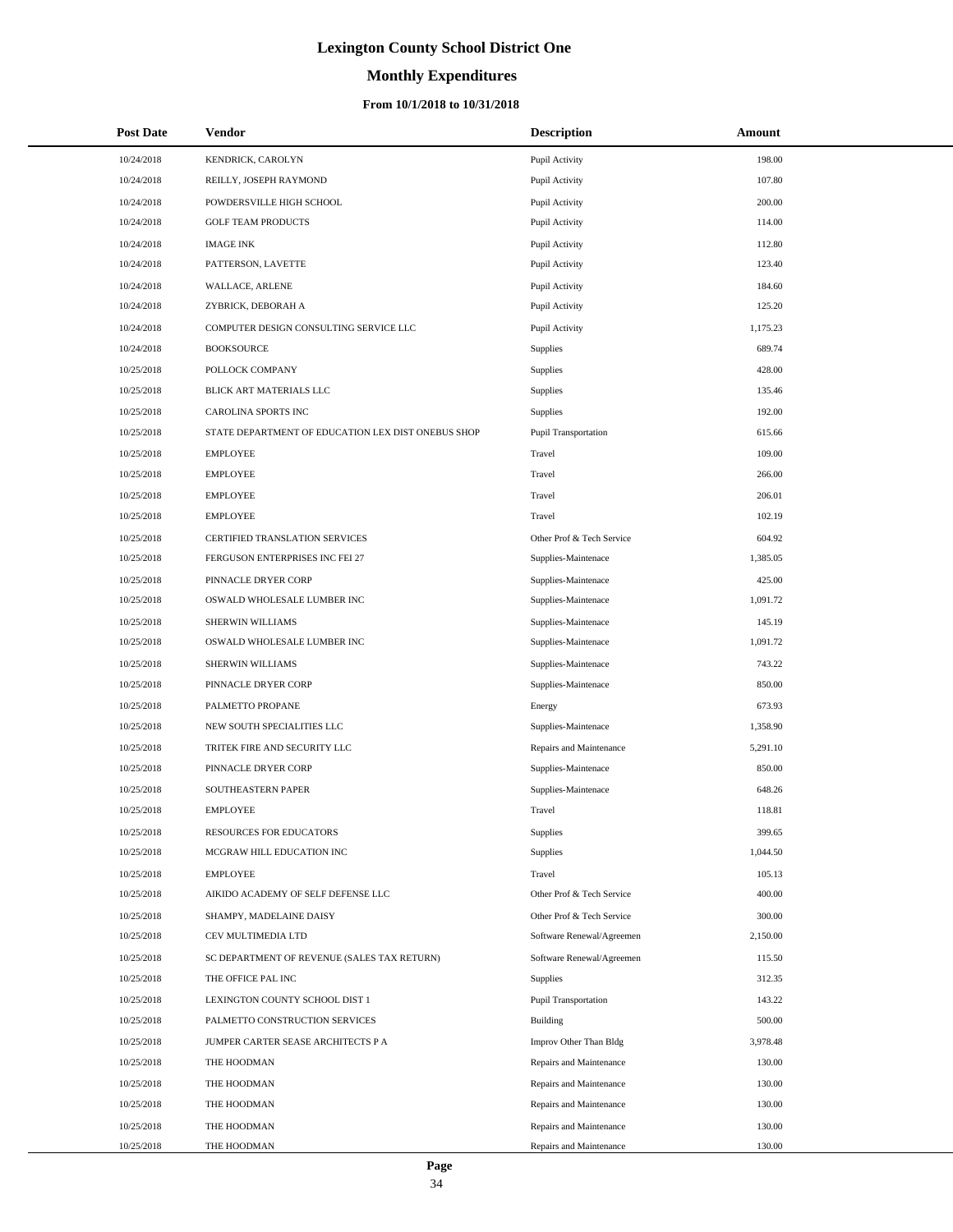# **Monthly Expenditures**

## **From 10/1/2018 to 10/31/2018**

| <b>Post Date</b> | <b>Vendor</b>                                      | <b>Description</b>       | Amount   |
|------------------|----------------------------------------------------|--------------------------|----------|
| 10/25/2018       | THE HOODMAN                                        | Repairs and Maintenance  | 130.00   |
| 10/25/2018       | THE HOODMAN                                        | Repairs and Maintenance  | 130.00   |
| 10/25/2018       | THE HOODMAN                                        | Repairs and Maintenance  | 130.00   |
| 10/25/2018       | THE HOODMAN                                        | Repairs and Maintenance  | 130.00   |
| 10/25/2018       | THE HOODMAN                                        | Repairs and Maintenance  | 130.00   |
| 10/25/2018       | THE HOODMAN                                        | Repairs and Maintenance  | 130.00   |
| 10/25/2018       | THE HOODMAN                                        | Repairs and Maintenance  | 130.00   |
| 10/25/2018       | THE HOODMAN                                        | Repairs and Maintenance  | 130.00   |
| 10/25/2018       | THE HOODMAN                                        | Repairs and Maintenance  | 130.00   |
| 10/25/2018       | THE HOODMAN                                        | Repairs and Maintenance  | 130.00   |
| 10/25/2018       | THE HOODMAN                                        | Repairs and Maintenance  | 130.00   |
| 10/25/2018       | THE HOODMAN                                        | Repairs and Maintenance  | 130.00   |
| 10/25/2018       | THE HOODMAN                                        | Repairs and Maintenance  | 130.00   |
| 10/25/2018       | THE HOODMAN                                        | Repairs and Maintenance  | 130.00   |
| 10/25/2018       | THE HOODMAN                                        | Repairs and Maintenance  | 130.00   |
| 10/25/2018       | THE HOODMAN                                        | Repairs and Maintenance  | 130.00   |
| 10/25/2018       | THE HOODMAN                                        | Repairs and Maintenance  | 130.00   |
| 10/25/2018       | THE HOODMAN                                        | Repairs and Maintenance  | 130.00   |
| 10/25/2018       | THE HOODMAN                                        | Repairs and Maintenance  | 130.00   |
| 10/25/2018       | THE HOODMAN                                        | Repairs and Maintenance  | 130.00   |
| 10/25/2018       | THE HOODMAN                                        | Repairs and Maintenance  | 130.00   |
| 10/25/2018       | THE HOODMAN                                        | Repairs and Maintenance  | 130.00   |
| 10/25/2018       | THE HOODMAN                                        | Repairs and Maintenance  | 130.00   |
| 10/25/2018       | THE HOODMAN                                        | Repairs and Maintenance  | 130.00   |
| 10/25/2018       | THE HOODMAN                                        | Repairs and Maintenance  | 130.00   |
| 10/25/2018       | NATIONAL DANCE EDUCATION ORGANIZATION              | Pupil Activity           | 210.00   |
| 10/25/2018       | STATE DEPARTMENT OF EDUCATION LEX DIST ONEBUS SHOP | Pupil Activity           | 117.18   |
| 10/26/2018       | SCHOOL SPECIALTY INC                               | Supplies                 | $-17.25$ |
| 10/26/2018       | ACADEMIC SUPPLIER DBA RASIX COMPUTER CENTER INC    | Supplies                 | 195.48   |
| 10/26/2018       | <b>EMPLOYEE</b>                                    | Travel                   | 244.27   |
| 10/26/2018       | SCHOOL SPECIALTY INC                               | Supplies                 | 229.52   |
| 10/26/2018       | PRESENTATION SYSTEMS SOUTH INC                     | Supplies                 | 1,069.26 |
| 10/26/2018       | BLICK ART MATERIALS LLC                            | Supplies                 | 574.11   |
| 10/26/2018       | <b>SCHOLASTIC INC</b>                              | Supplies                 | 389.60   |
| 10/26/2018       | <b>EMPLOYEE</b>                                    | Travel                   | 305.03   |
| 10/26/2018       | <b>EMPLOYEE</b>                                    | Travel                   | 244.46   |
| 10/26/2018       | MUSICIAN SUPPLY                                    | Supplies                 | 1,385.16 |
| 10/26/2018       | <b>EMPLOYEE</b>                                    | Travel                   | 208.45   |
| 10/26/2018       | <b>EMPLOYEE</b>                                    | Travel-Teacher Staff Dev | 118.81   |
| 10/26/2018       | <b>EMPLOYEE</b>                                    | Travel                   | 213.50   |
| 10/26/2018       | <b>EMPLOYEE</b>                                    | Travel                   | 124.26   |
| 10/26/2018       | TIME WARNER CABLE                                  | Communication            | 366.69   |
| 10/26/2018       | SC DEPARTMENT OF ADMINISTRATION                    | Repairs and Maintenance  | 1,739.72 |
| 10/26/2018       | <b>CULLUM SERVICES INC</b>                         | Repairs and Maintenance  | 1,856.88 |
| 10/26/2018       | <b>BARNES PROPANE</b>                              | Energy                   | 333.84   |
| 10/26/2018       | ADI                                                | Supplies-Maintenace      | 327.93   |
| 10/26/2018       | CULLUM SERVICES INC                                | Repairs and Maintenance  | 1,582.93 |
| 10/26/2018       | CULLUM SERVICES INC                                | Repairs and Maintenance  | 392.44   |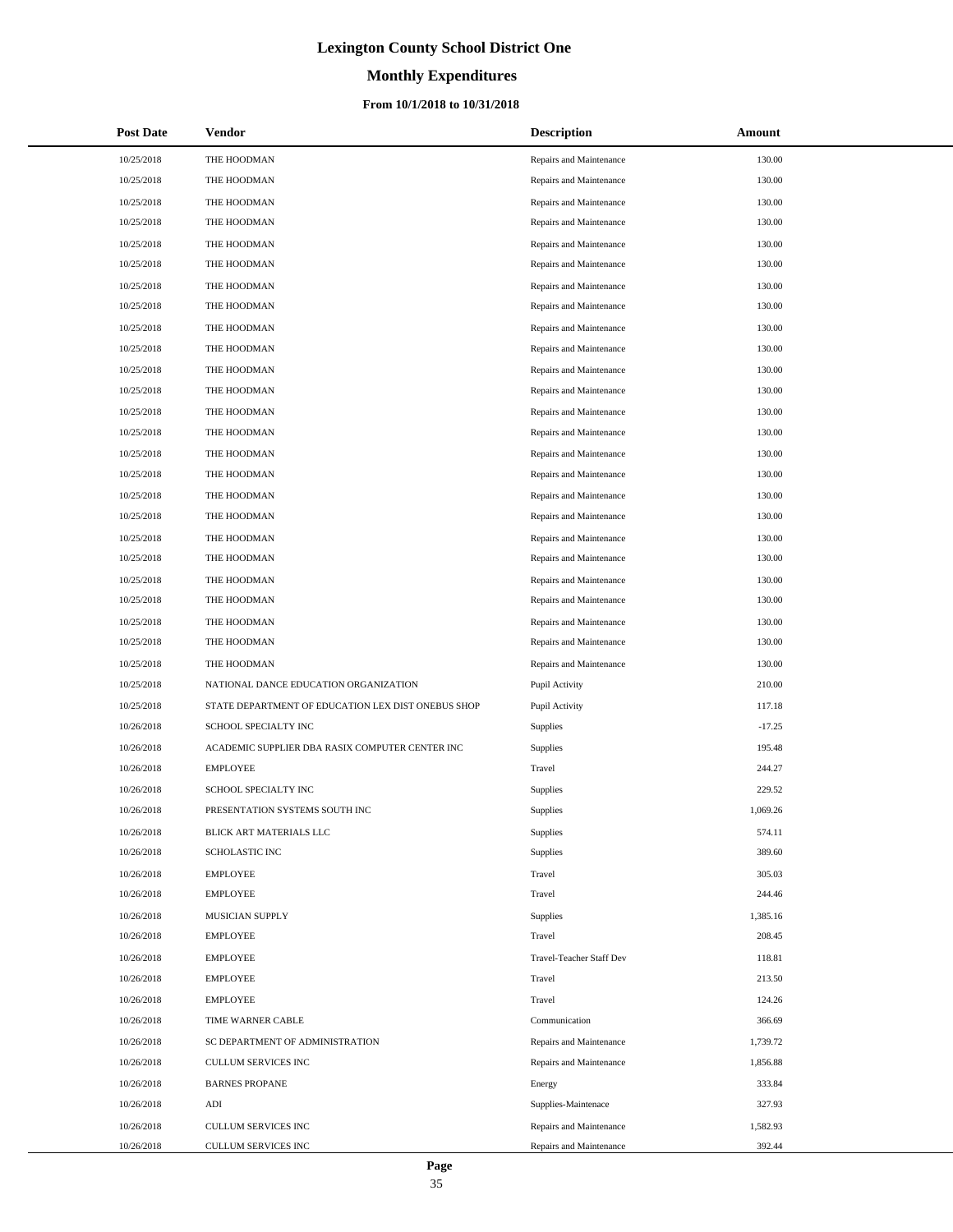# **Monthly Expenditures**

| <b>Post Date</b> | <b>Vendor</b>                                      | <b>Description</b>        | Amount     |
|------------------|----------------------------------------------------|---------------------------|------------|
| 10/26/2018       | CULLUM SERVICES INC                                | Repairs and Maintenance   | 517.16     |
| 10/26/2018       | CULLUM SERVICES INC                                | Repairs and Maintenance   | 1,470.52   |
| 10/26/2018       | CULLUM SERVICES INC                                | Repairs and Maintenance   | 1,357.73   |
| 10/26/2018       | PALMETTO PROPANE                                   | Energy                    | 165.23     |
| 10/26/2018       | <b>IMPERIAL DADE</b>                               | Supplies-Maintenace       | 1,836.12   |
| 10/26/2018       | SOUTHEASTERN PAPER                                 | Supplies-Maintenace       | 801.22     |
| 10/26/2018       | KELLY, ALLEN WADE                                  | Other Prof & Tech Service | 105.00     |
| 10/26/2018       | SHUMPERT, GROVER KEITH                             | Other Prof & Tech Service | 105.00     |
| 10/26/2018       | PARTIES BY DESIGN                                  | Supplies                  | 800.00     |
| 10/26/2018       | <b>HEINEMANN</b>                                   | Supplies                  | 920.20     |
| 10/26/2018       | LEARNING WITHOUT TEARS                             | Supplies                  | 648.62     |
| 10/26/2018       | REHABMART LLC                                      | Supplies                  | 967.69     |
| 10/26/2018       | <b>EMPLOYEE</b>                                    | Travel                    | 110.09     |
| 10/26/2018       | <b>EMPLOYEE</b>                                    | Travel                    | 110.09     |
| 10/26/2018       | <b>EMPLOYEE</b>                                    | Travel                    | 110.09     |
| 10/26/2018       | <b>BOOKSOURCE</b>                                  | Supplies                  | 599.73     |
| 10/26/2018       | FORMS AND SUPPLY INC (FSI)                         | Supplies                  | 173.34     |
| 10/26/2018       | SCHOOL SPECIALTY INC                               | Pupil Activity            | 117.45     |
| 10/26/2018       | FREY SCIENTIFIC                                    | Pupil Activity            | 1,145.93   |
| 10/26/2018       | CDWG ACCT 305089                                   | Pupil Activity            | 133.75     |
| 10/26/2018       | <b>GSPORTS WRESTLING</b>                           | Pupil Activity            | 343.00     |
| 10/29/2018       | ACADEMIC SUPPLIER DBA RASIX COMPUTER CENTER INC    | Supplies                  | 534.88     |
| 10/29/2018       | <b>IPRINT TECHNOLOGIES</b>                         | Supplies                  | 700.00     |
| 10/29/2018       | SC DEPARTMENT OF JUVENILE JUSTICE (FISCAL AFFAIRS) | Tuition-LEA               | 274.55     |
| 10/29/2018       | ACADEMIC SUPPLIER DBA RASIX COMPUTER CENTER INC    | Supplies                  | 264.66     |
| 10/29/2018       | SCHOOL SPECIALTY INC                               | Supplies                  | 750.80     |
| 10/29/2018       | NUIDEA SCHOOL SUPPLY CO                            | Supplies                  | 2,607.97   |
| 10/29/2018       | FORMS AND SUPPLY INC (FSI)                         | Supplies                  | 1,576.11   |
| 10/29/2018       | SPARK FUN ELECTRONICS                              | Supplies                  | 269.94     |
| 10/29/2018       | <b>EMPLOYEE</b>                                    | Supplies                  | 155.22     |
| 10/29/2018       | SC DEPARTMENT OF JUVENILE JUSTICE (FISCAL AFFAIRS) | Tuition-LEA               | 275.87     |
| 10/29/2018       | <b>GIA PUBLICATIONS INC</b>                        | Supplies                  | 149.25     |
| 10/29/2018       | W T COX SUBSCRIPTIONS                              | Periodicals               | 881.17     |
| 10/29/2018       | COLUMBIA CHAMBER OF COMMERCE                       | Dues and Fees             | 440.00     |
| 10/29/2018       | ACADEMIC SUPPLIER DBA RASIX COMPUTER CENTER INC    | Supplies                  | 346.40     |
| 10/29/2018       | SCE&G                                              | <b>Public Utilities</b>   | 15,110.71  |
| 10/29/2018       | ACE GLASS CO INC                                   | Repairs and Maintenance   | 401.42     |
| 10/29/2018       | COMPASS GROUP DBA CANTEEN REFRESHMENT SERV         | Supplies-Maintenace       | 932.45     |
| 10/29/2018       | HUDSON BROTHERS TOTAL ACCESSORY CENTER             | Supplies-Maintenace       | 350.00     |
| 10/29/2018       | SC SCHOOL BOARDS ASSOCIATION INSURANCE TRUST       | Property Insurance        | 660,166.00 |
| 10/29/2018       | SCE&G                                              | <b>Public Utilities</b>   | 53,200.03  |
| 10/29/2018       | SCE&G                                              | <b>Public Utilities</b>   | 11,711.79  |
| 10/29/2018       | NUIDEA SCHOOL SUPPLY CO                            | Supplies-Maintenace       | 239.25     |
| 10/29/2018       | GILBERTSUMMIT RURAL WATER DISTRICT                 | <b>Public Utilities</b>   | 1,630.09   |
| 10/29/2018       | CULLUM SERVICES INC                                | Repairs and Maintenance   | 195.00     |
| 10/29/2018       | GILBERTSUMMIT RURAL WATER DISTRICT                 | <b>Public Utilities</b>   | 897.27     |
| 10/29/2018       | SCE&G                                              | <b>Public Utilities</b>   | 6,926.99   |
| 10/29/2018       | SCE&G                                              | <b>Public Utilities</b>   | 19,607.41  |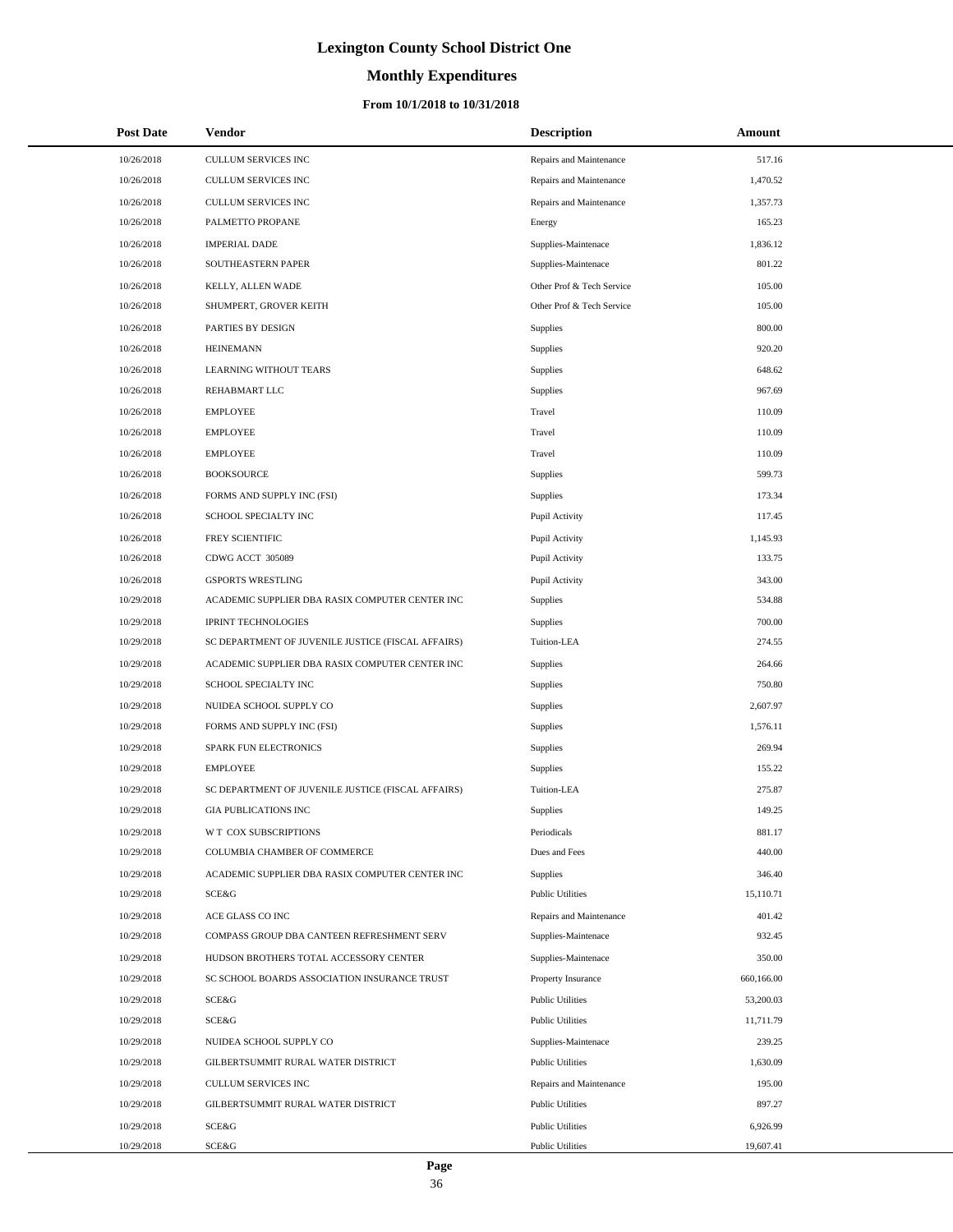# **Monthly Expenditures**

## **From 10/1/2018 to 10/31/2018**

| <b>Post Date</b> | Vendor                                            | <b>Description</b>         | Amount    |
|------------------|---------------------------------------------------|----------------------------|-----------|
| 10/29/2018       | SCE&G                                             | <b>Public Utilities</b>    | 17,861.57 |
| 10/29/2018       | <b>WW GRAINGER</b>                                | Supplies-Maintenace        | 632.58    |
| 10/29/2018       | SMITH AND JONES JANITORIAL SUPPLIES AND EQUIP INC | Supplies-Maintenace        | 363.27    |
| 10/29/2018       | <b>SCE&amp;G</b>                                  | <b>Public Utilities</b>    | 8,787.60  |
| 10/29/2018       | SMITH AND JONES JANITORIAL SUPPLIES AND EQUIP INC | Supplies-Maintenace        | 278.20    |
| 10/29/2018       | SCE&G                                             | <b>Public Utilities</b>    | 10,255.29 |
| 10/29/2018       | MAYER ELECTRIC SUPPLY COMPANY INC                 | Supplies-Maintenace        | 663.40    |
| 10/29/2018       | <b>TRANE COMPANY</b>                              | Supplies-Maintenace        | 802.50    |
| 10/29/2018       | SCE&G                                             | <b>Public Utilities</b>    | 17,132.98 |
| 10/29/2018       | SMITH AND JONES JANITORIAL SUPPLIES AND EQUIP INC | Supplies-Maintenace        | 363.27    |
| 10/29/2018       | GILBERTSUMMIT RURAL WATER DISTRICT                | <b>Public Utilities</b>    | 455.50    |
| 10/29/2018       | MAYER ELECTRIC SUPPLY COMPANY INC                 | Supplies-Maintenace        | 663.40    |
| 10/29/2018       | SPICER ONCALL SERVICES                            | Repairs and Maintenance    | 450.00    |
| 10/29/2018       | CERAMIC CENTRAL INC (FORM CREATIVE CRAFTS AND CER | Supplies-Maintenace        | 248.48    |
| 10/29/2018       | GILBERTSUMMIT RURAL WATER DISTRICT                | <b>Public Utilities</b>    | 1,127.08  |
| 10/29/2018       | SCE&G                                             | <b>Public Utilities</b>    | 241.20    |
| 10/29/2018       | <b>CARTS PLUS</b>                                 | Supplies-Maintenace        | 855.98    |
| 10/29/2018       | CERAMIC CENTRAL INC (FORM CREATIVE CRAFTS AND CER | Supplies-Maintenace        | 385.20    |
| 10/29/2018       | SCE&G                                             | <b>Public Utilities</b>    | 10,684.58 |
| 10/29/2018       | GILBERTSUMMIT RURAL WATER DISTRICT                | <b>Public Utilities</b>    | 572.51    |
| 10/29/2018       | PARKER, LACIE                                     | Pupil Transportation       | 136.50    |
| 10/29/2018       | TOWN OF LEXINGTON                                 | Other Prof & Tech Service  | 25,235.00 |
| 10/29/2018       | TOWN OF LEXINGTON                                 | Other Prof & Tech Service  | 4,388.52  |
| 10/29/2018       | TOWN OF LEXINGTON                                 | Other Prof & Tech Service  | 6,397.61  |
| 10/29/2018       | TOWN OF LEXINGTON                                 | Other Prof & Tech Service  | 6,202.77  |
| 10/29/2018       | TOWN OF LEXINGTON                                 | Other Prof & Tech Service  | 4,388.52  |
| 10/29/2018       | TOWN OF LEXINGTON                                 | Other Prof & Tech Service  | 4,388.52  |
| 10/29/2018       | TOWN OF LEXINGTON                                 | Other Prof & Tech Service  | 6,373.52  |
| 10/29/2018       | TOWN OF LEXINGTON                                 | Other Prof & Tech Service  | 11,135.68 |
| 10/29/2018       | SC DEPARTMENT OF ADMINISTRATION                   | Communication              | 305.58    |
| 10/29/2018       | TELCOM OF SOUTH CAROLINA INC                      | <b>Technology Supplies</b> | 330.00    |
| 10/29/2018       | TELCOM OF SOUTH CAROLINA INC                      | <b>Technology Supplies</b> | 330.00    |
| 10/29/2018       | TELCOM OF SOUTH CAROLINA INC                      | <b>Technology Supplies</b> | 595.55    |
| 10/29/2018       | <b>DAKTRONICS INC</b>                             | <b>Technology Supplies</b> | 1,125.00  |
| 10/29/2018       | <b>BOOKSOURCE</b>                                 | Supplies                   | 3,878.52  |
| 10/29/2018       | <b>ESPECIAL NEEDS</b>                             | Supplies                   | 1,588.75  |
| 10/29/2018       | SCHOOL SPECIALTY INC                              | Supplies                   | 215.88    |
| 10/29/2018       | <b>BSN SPORTS</b>                                 | <b>Supplies</b>            | 532.86    |
| 10/29/2018       | <b>BOOKSOURCE</b>                                 | <b>Supplies</b>            | 691.13    |
| 10/29/2018       | NUIDEA SCHOOL SUPPLY CO                           | <b>Supplies</b>            | 6,147.91  |
| 10/29/2018       | HENRY SCHEIN INC MEDICAL SPECIAL MARKETS          | <b>Supplies</b>            | 11,258.28 |
| 10/29/2018       | SMARTPHONE MEDIC LLC                              | Pupil Activity             | 199.00    |
| 10/29/2018       | SMARTPHONE MEDIC LLC                              | Pupil Activity             | 198.00    |
| 10/29/2018       | SMARTPHONE MEDIC LLC                              | Pupil Activity             | 297.00    |
| 10/29/2018       | SMARTPHONE MEDIC LLC                              | Pupil Activity             | 693.00    |
| 10/29/2018       | SMARTPHONE MEDIC LLC                              | Pupil Activity             | 347.00    |
| 10/29/2018       | SMARTPHONE MEDIC LLC                              | Pupil Activity             | 199.00    |
| 10/29/2018       | SMARTPHONE MEDIC LLC                              | Pupil Activity             | 995.00    |

÷.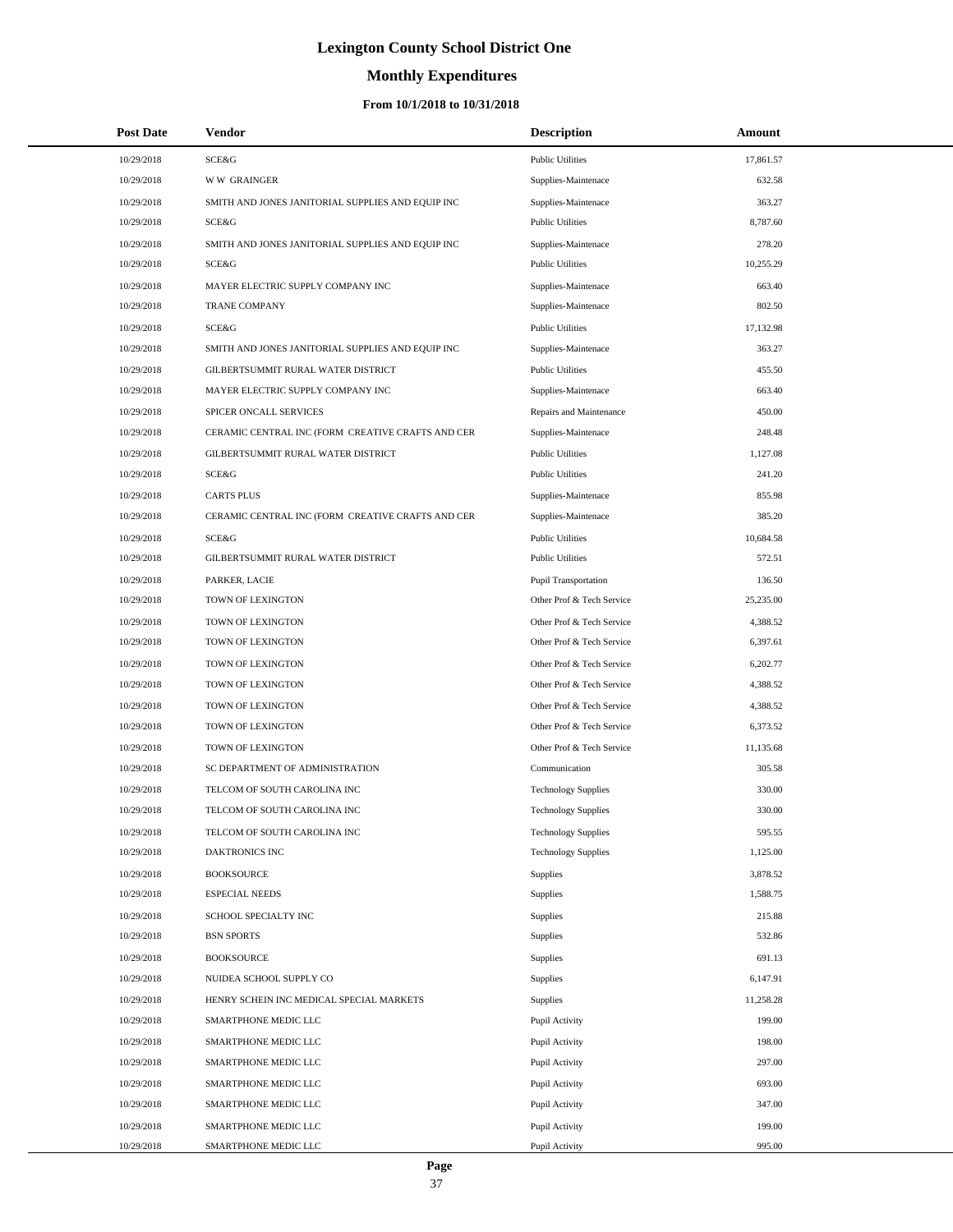# **Monthly Expenditures**

## **From 10/1/2018 to 10/31/2018**

| <b>Post Date</b> | Vendor                                      | <b>Description</b>          | Amount    |
|------------------|---------------------------------------------|-----------------------------|-----------|
| 10/29/2018       | SMARTPHONE MEDIC LLC                        | Pupil Activity              | 796.00    |
| 10/29/2018       | SMARTPHONE MEDIC LLC                        | Pupil Activity              | 198.00    |
| 10/29/2018       | SMARTPHONE MEDIC LLC                        | Pupil Activity              | 3,852.00  |
| 10/29/2018       | SMARTPHONE MEDIC LLC                        | Pupil Activity              | 149.00    |
| 10/29/2018       | SMARTPHONE MEDIC LLC                        | Pupil Activity              | 1,498.00  |
| 10/29/2018       | SMARTPHONE MEDIC LLC                        | Pupil Activity              | 198.00    |
| 10/29/2018       | BLICK ART MATERIALS LLC                     | Pupil Activity              | 712.65    |
| 10/29/2018       | EDUCATORSHANDBOOK.COM                       | Pupil Activity              | 698.00    |
| 10/29/2018       | LEXINGTON PRINTING LLC                      | Pupil Activity              | 188.32    |
| 10/29/2018       | R L BRYAN CO TEXTBOOK DEPOSITORY            | Pupil Activity              | 6,277.00  |
| 10/29/2018       | SCHOOL SPECIALTY INC                        | Pupil Activity              | 161.57    |
| 10/29/2018       | SC DEPARTMENT OF EDUCATION                  | Pupil Activity              | 1,196.47  |
| 10/29/2018       | T AND T SPORTS                              | Pupil Activity              | 2,439.60  |
| 10/29/2018       | BOY SCOUT OF AMERICA TROOP 60               | Pupil Activity              | 250.00    |
| 10/29/2018       | JONES, SAMUEL H                             | Pupil Activity              | 125.60    |
| 10/29/2018       | KELLY, WILLIAM BRANTLY                      | Pupil Activity              | 134.60    |
| 10/29/2018       | MARCHANT, WAYNE H                           | Pupil Activity              | 131.90    |
| 10/29/2018       | ROWE, ERNEST                                | Pupil Activity              | 120.20    |
| 10/29/2018       | TURNER, LAWRENCE W                          | Pupil Activity              | 148.10    |
| 10/29/2018       | SC DEPARTMENT OF REVENUE (SALES TAX RETURN) | Pupil Activity              | 115.50    |
| 10/29/2018       | WIZARD SPORTS EQUIPMENT INC                 | Pupil Activity              | 1,825.00  |
| 10/29/2018       | SCIENCE HILL HIGH SCHOOL                    | Pupil Activity              | 175.00    |
| 10/29/2018       | WALLACE, ARLENE                             | Pupil Activity              | 150.00    |
| 10/29/2018       | <b>BSN SPORTS</b>                           | Pupil Activity              | 513.60    |
| 10/30/2018       | FORMS AND SUPPLY INC (FSI)                  | Supplies                    | 528.58    |
| 10/30/2018       | FORMS AND SUPPLY INC (FSI)                  | Supplies                    | 998.44    |
| 10/30/2018       | FORMS AND SUPPLY INC (FSI)                  | Supplies                    | 2,410.32  |
| 10/30/2018       | CAMCOR                                      | <b>Technology Supplies</b>  | 369.15    |
| 10/30/2018       | <b>BAYMONT INN ANDERSON</b>                 | <b>Pupil Transportation</b> | 1,019.04  |
| 10/30/2018       | <b>BAYMONT INN ANDERSON</b>                 | Travel                      | 169.84    |
| 10/30/2018       | MUSICAL INNOVATIONS                         | Repairs and Maintenance     | 1,205.00  |
| 10/30/2018       | SOUTHERN SCRIPT LLC                         | Supplies                    | 102.72    |
| 10/30/2018       | DEMCO INC                                   | Supplies                    | 323.45    |
| 10/30/2018       | <b>WW GRAINGER</b>                          | Supplies-Maintenace         | 660.78    |
| 10/30/2018       | <b>WW GRAINGER</b>                          | Supplies-Maintenace         | 227.37    |
| 10/30/2018       | REBEL YELL INC                              | Supplies-Maintenace         | 224.70    |
| 10/30/2018       | SOUTHEASTERN PAPER                          | Supplies-Maintenace         | 539.28    |
| 10/30/2018       | <b>SUPPLY WORKS</b>                         | Supplies-Maintenace         | 120.18    |
| 10/30/2018       | SOUTHEASTERN PAPER                          | Supplies-Maintenace         | 381.19    |
| 10/30/2018       | SANDLAPPER SOUND                            | Repairs and Maintenance     | 1,564.97  |
| 10/30/2018       | <b>WW GRAINGER</b>                          | Supplies-Maintenace         | 613.11    |
| 10/30/2018       | <b>WW GRAINGER</b>                          | Supplies-Maintenace         | 719.62    |
| 10/30/2018       | CREATING MEMORIES PHOTOGRAPHY               | Other Prof & Tech Service   | 200.00    |
| 10/30/2018       | POLLOCK FINANCIAL SERVICES INC              | Repairs and Maintenance     | 20,054.40 |
| 10/30/2018       | CARAHSOFT TECHNOLOGY CORP                   | Software Renewal/Agreemen   | 9,800.00  |
| 10/30/2018       | SC DEPARTMENT OF REVENUE (SALES TAX RETURN) | Software Renewal/Agreemen   | 686.00    |
| 10/30/2018       | SIGNAL TECHNOLOGIES INC                     | <b>Technology Supplies</b>  | 110.00    |
| 10/30/2018       | APPLE INC                                   | <b>Technology Supplies</b>  | 406.60    |

L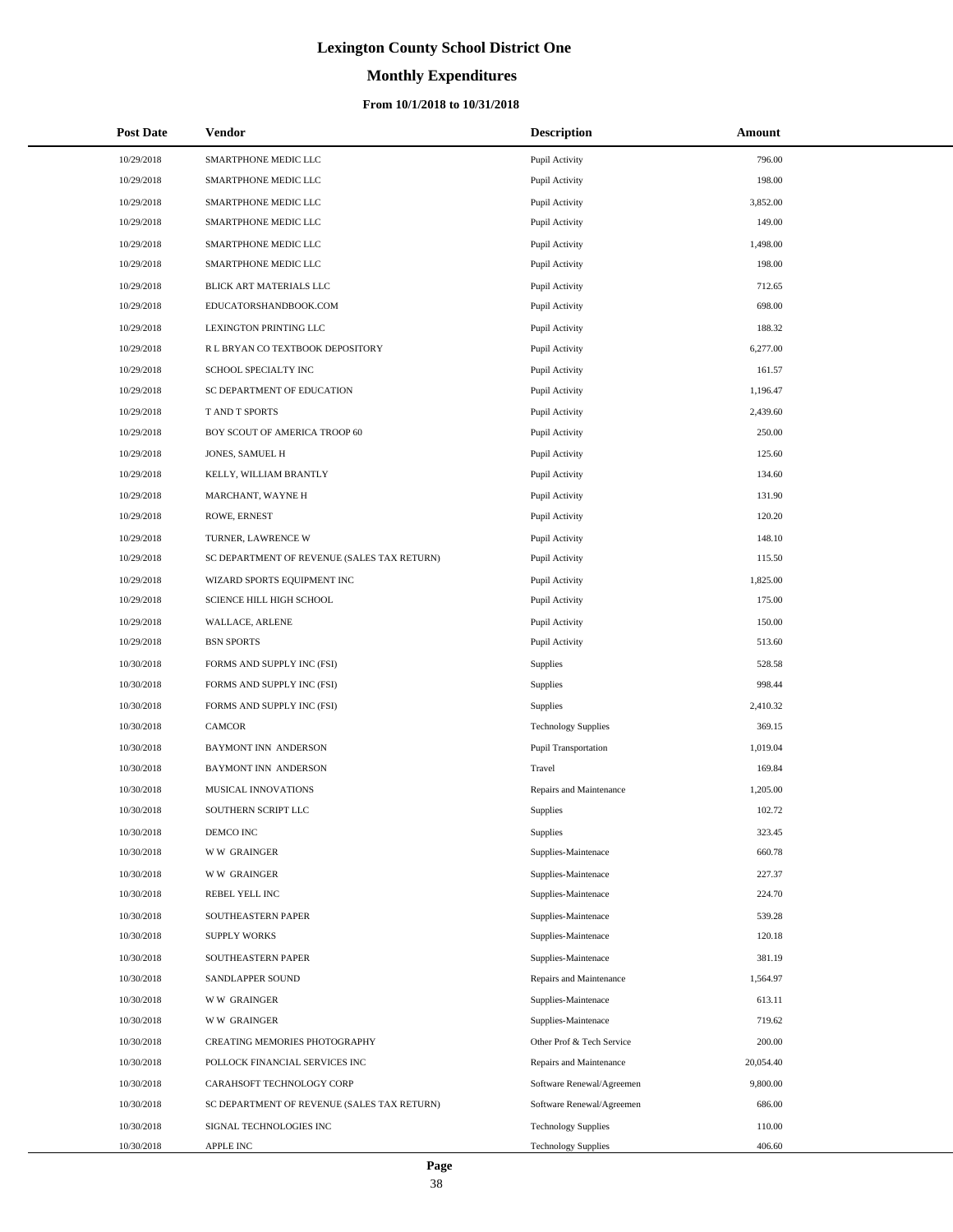# **Monthly Expenditures**

| <b>Post Date</b> | Vendor                              | <b>Description</b>         | Amount   |
|------------------|-------------------------------------|----------------------------|----------|
| 10/30/2018       | APPLE INC                           | <b>Technology Supplies</b> | 406.60   |
| 10/30/2018       | APPLE INC                           | <b>Technology Supplies</b> | 406.60   |
| 10/30/2018       | APPLE INC                           | <b>Technology Supplies</b> | 406.60   |
| 10/30/2018       | <b>APPLE INC</b>                    | <b>Technology Supplies</b> | 406.60   |
| 10/30/2018       | APPLE INC                           | <b>Technology Supplies</b> | 406.60   |
| 10/30/2018       | <b>APPLE INC</b>                    | <b>Technology Supplies</b> | 813.20   |
| 10/30/2018       | APPLE INC                           | <b>Technology Supplies</b> | 406.60   |
| 10/30/2018       | AMTECK COMMUNICATION MANAGEMENT LLC | <b>Technology Supplies</b> | 1,678.15 |
| 10/30/2018       | <b>APPLE INC</b>                    | <b>Technology Supplies</b> | 406.60   |
| 10/30/2018       | STENHOUSE PUBLISHERS                | Supplies                   | 327.42   |
| 10/30/2018       | SCHOOL SPECIALTY INC                | Supplies                   | 1,994.58 |
| 10/30/2018       | SONOVA USA INC                      | Supplies                   | 1,979.99 |
| 10/30/2018       | R L BRYAN CO TEXTBOOK DEPOSITORY    | Supplies                   | 1,354.08 |
| 10/30/2018       | NASHVILLE AIRPORT MARRIOTT          | Travel                     | 2,713.02 |
| 10/30/2018       | THE BOOMERANG PROJECT               | Travel                     | 4,790.00 |
| 10/30/2018       | R L BRYAN CO TEXTBOOK DEPOSITORY    | Supplies                   | 486.00   |
| 10/30/2018       | <b>HEINEMANN</b>                    | Supplies                   | 410.00   |
| 10/30/2018       | MUSIC AND ARTS CENTER               | Supplies                   | 4,285.35 |
| 10/30/2018       | SCHOOL SPECIALTY INC                | Supplies                   | 1,193.57 |
| 10/30/2018       | YANGS 5TH TASTE                     | Food                       | 186.68   |
| 10/30/2018       | YANGS 5TH TASTE                     | Food                       | 348.60   |
| 10/30/2018       | YANGS 5TH TASTE                     | Food                       | 373.36   |
| 10/30/2018       | YANGS 5TH TASTE                     | Food                       | 697.20   |
| 10/30/2018       | YANGS 5TH TASTE                     | Food                       | 186.68   |
| 10/30/2018       | YANGS 5TH TASTE                     | Food                       | 697.20   |
| 10/30/2018       | YANGS 5TH TASTE                     | Food                       | 373.36   |
| 10/30/2018       | YANGS 5TH TASTE                     | Food                       | 697.20   |
| 10/30/2018       | YANGS 5TH TASTE                     | Food                       | 697.20   |
| 10/30/2018       | YANGS 5TH TASTE                     | Food                       | 535.28   |
| 10/30/2018       | YANGS 5TH TASTE                     | Food                       | 697.20   |
| 10/30/2018       | YANGS 5TH TASTE                     | Food                       | 373.36   |
| 10/30/2018       | YANGS 5TH TASTE                     | Food                       | 186.68   |
| 10/30/2018       | YANGS 5TH TASTE                     | Food                       | 186.68   |
| 10/30/2018       | YANGS 5TH TASTE                     | Food                       | 373.36   |
| 10/30/2018       | YANGS 5TH TASTE                     | Food                       | 373.36   |
| 10/30/2018       | YANGS 5TH TASTE                     | Food                       | 510.52   |
| 10/30/2018       | YANGS 5TH TASTE                     | Food                       | 510.52   |
| 10/30/2018       | YANGS 5TH TASTE                     | Food                       | 373.36   |
| 10/30/2018       | YANGS 5TH TASTE                     | Food                       | 697.20   |
| 10/30/2018       | YANGS 5TH TASTE                     | Food                       | 373.36   |
| 10/30/2018       | YANGS 5TH TASTE                     | Food                       | 697.20   |
| 10/30/2018       | YANGS 5TH TASTE                     | Food                       | 697.20   |
| 10/30/2018       | UNITED REFRIGERATION INC            | Supplies                   | 2,267.90 |
| 10/30/2018       | YANGS 5TH TASTE                     | Food                       | 373.36   |
| 10/30/2018       | YANGS 5TH TASTE                     | Food                       | 697.20   |
| 10/30/2018       | YANGS 5TH TASTE                     | Food                       | 697.20   |
| 10/30/2018       | YANGS 5TH TASTE                     | Food                       | 373.36   |
| 10/30/2018       | YANGS 5TH TASTE                     | Food                       | 373.36   |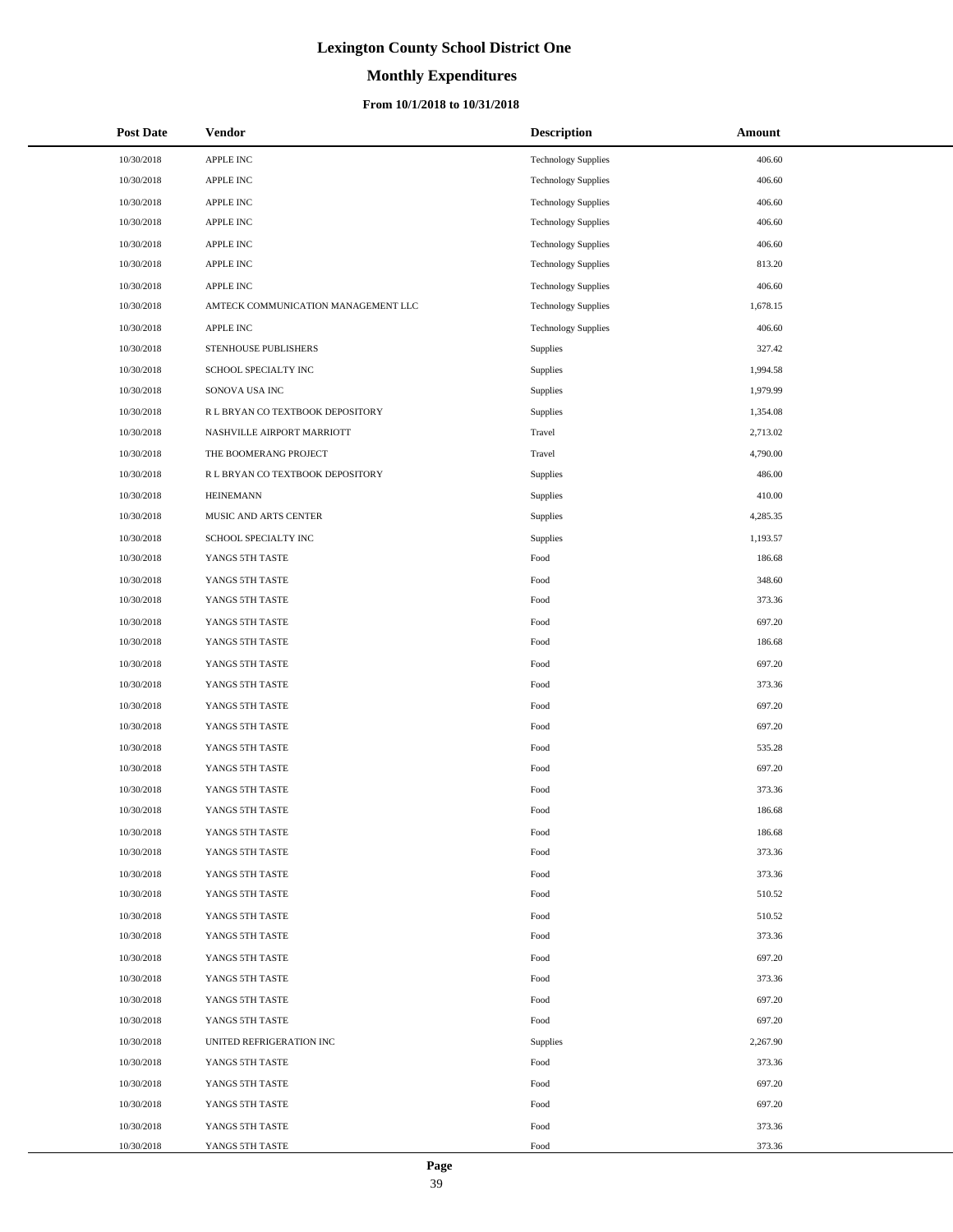# **Monthly Expenditures**

| <b>Post Date</b> | Vendor                                             | <b>Description</b>            | Amount    |
|------------------|----------------------------------------------------|-------------------------------|-----------|
| 10/30/2018       | YANGS 5TH TASTE                                    | Food                          | 373.36    |
| 10/30/2018       | SMARTPHONE MEDIC LLC                               | Pupil Activity                | 1,712.00  |
| 10/30/2018       | SMARTPHONE MEDIC LLC                               | Pupil Activity                | 2,568.00  |
| 10/30/2018       | SCHOLASTIC INC                                     | Pupil Activity                | 215.76    |
| 10/30/2018       | R L BRYAN CO TEXTBOOK DEPOSITORY                   | Pupil Activity                | 3,270.10  |
| 10/30/2018       | <b>JW PEPPER</b>                                   | Pupil Activity                | 449.99    |
| 10/30/2018       | R L BRYAN CO TEXTBOOK DEPOSITORY                   | Pupil Activity                | 750.00    |
| 10/30/2018       | PELION MIDDLE SCHOOL                               | Pupil Activity                | 200.00    |
| 10/30/2018       | FORMS AND SUPPLY INC (FSI)                         | Pupil Activity                | 297.47    |
| 10/30/2018       | COLUMBIA BASEBALL UMPIRES ASSOC                    | Pupil Activity                | 150.00    |
| 10/30/2018       | STRICTLY RUNNING                                   | Pupil Activity                | 250.00    |
| 10/30/2018       | <b>SALSARITA'S</b>                                 | Pupil Activity                | 464.30    |
| 10/30/2018       | X GRAIN SPORTWEAR                                  | Pupil Activity                | 399.00    |
| 10/30/2018       | <b>GTM SPORTSWEAR</b>                              | Pupil Activity                | 825.00    |
| 10/30/2018       | YANKEE CANDLE FUNDRAISER                           | Pupil Activity                | 1,455.86  |
| 10/31/2018       | SCHOOL SPECIALTY INC                               | Supplies                      | 107.94    |
| 10/31/2018       | MUSICAL INNOVATIONS                                | Repairs and Maintenance       | 1,975.00  |
| 10/31/2018       | SC DEPARTMENT OF EDUCATION OFFICE OF TRANSPORTATIO | Pupil Transportation          | 463.14    |
| 10/31/2018       | MANAGEDPRINT                                       | Supplies                      | 262.15    |
| 10/31/2018       | TROXELL COMMUNICATIONS INC                         | Supplies                      | 448.69    |
| 10/31/2018       | ENTERPRISE LEASING COMPANY SOUTHEAST               | Pupil Transportation          | 457.45    |
| 10/31/2018       | SOUTHEASTERN SPEECH AND LANGUAGE SERVICES LLC      | Other Prof & Tech Service     | 5,584.50  |
| 10/31/2018       | WARDS NATURAL SCIENCE EST LLC                      | Supplies                      | 122.73    |
| 10/31/2018       | PALMETTO HEALTH ALLIANCE                           | <b>Instructional Services</b> | 150.00    |
| 10/31/2018       | PINE PRESS OF LEXINGTON INC                        | Printing and Binding          | 120.88    |
| 10/31/2018       | <b>EMPLOYEE</b>                                    | Other Prof & Tech Service     | 101.00    |
| 10/31/2018       | CERTIFIED TRANSLATION SERVICES                     | Other Prof & Tech Service     | 746.02    |
| 10/31/2018       | <b>EMPLOYEE</b>                                    | Travel                        | 198.38    |
| 10/31/2018       | TIME WARNER CABLE                                  | Communication                 | 183.68    |
| 10/31/2018       | TERMINIX COMMERCIAL                                | Repairs and Maintenance       | 500.00    |
| 10/31/2018       | SMITH AND JONES JANITORIAL SUPPLIES AND EQUIP INC  | Supplies-Maintenace           | 592.85    |
| 10/31/2018       | CITY ELECTRIC SUPPLY CO                            | Supplies-Maintenace           | 133.75    |
| 10/31/2018       | SMITH AND JONES JANITORIAL SUPPLIES AND EQUIP INC  | Supplies-Maintenace           | 290.61    |
| 10/31/2018       | RONCO SPECIALIZED SYSTEMS INC                      | Repairs and Maintenance       | 375.00    |
| 10/31/2018       | CULLUM SERVICES INC                                | Repairs and Maintenance       | 3,972.50  |
| 10/31/2018       | SHERWIN WILLIAMS                                   | Supplies-Maintenace           | 749.43    |
| 10/31/2018       | TOWN OF LEXINGTON                                  | Other Prof & Tech Service     | 840.00    |
| 10/31/2018       | TOWN OF LEXINGTON                                  | Other Prof & Tech Service     | 665.00    |
| 10/31/2018       | TOWN OF LEXINGTON                                  | Other Prof & Tech Service     | 665.00    |
| 10/31/2018       | <b>EMPLOYEE</b>                                    | Travel                        | 278.50    |
| 10/31/2018       | POWER SCHOOL GROUP LLC                             | Software Renewal/Agreemen     | 52,641.45 |
| 10/31/2018       | <b>APPLE INC</b>                                   | <b>Supplies</b>               | 1,068.93  |
| 10/31/2018       | <b>CAMCOR</b>                                      | <b>Technology Supplies</b>    | 1,942.03  |
| 10/31/2018       | <b>CAMCOR</b>                                      | <b>Technology Supplies</b>    | 577.71    |
| 10/31/2018       | <b>CAMCOR</b>                                      | <b>Technology Supplies</b>    | 577.73    |
| 10/31/2018       | <b>CAMCOR</b>                                      | <b>Technology Supplies</b>    | 577.71    |
| 10/31/2018       | CAMCOR                                             | <b>Technology Supplies</b>    | 577.71    |
| 10/31/2018       | CAMCOR                                             | <b>Technology Supplies</b>    | 577.71    |